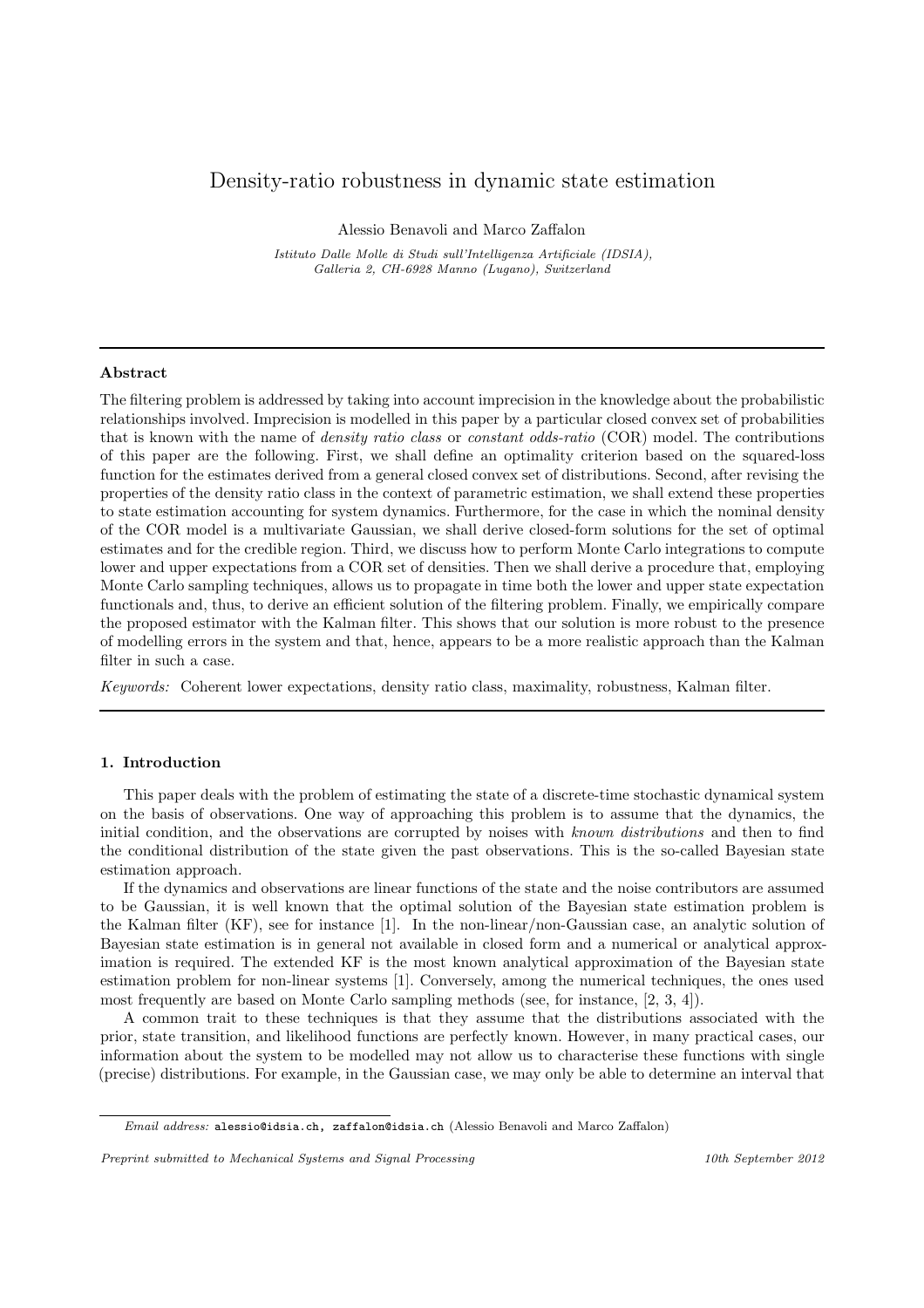contains the mean of the Gaussian distribution or, in more general cases, we may only be able to state that the distribution of the noise belongs to some set of distributions.

This leads to alternative models of representation of uncertainty based on a set of probability distributions and, thus, to robust filtering. The most explored techniques for robust filtering are  $H_{\infty}$  [\[5,](#page-26-4) [6\]](#page-26-5),  $H_2$  [\[7](#page-26-6)] and setmembership estimation [\[8,](#page-26-7) [9\]](#page-27-0). These techniques deal mainly with two kinds of uncertainties: norm-bounded parametric uncertainty and/or bounded uncertainty in the noise statistics or in the noise intensity.

Alternative robust filtering methods are based on a  $p$ -box representation of the set of probability distributions, see for instance [\[10](#page-27-1), [11](#page-27-2)]. Other approaches to robust filtering are the set-valued Kalman filter [\[12\]](#page-27-3) or the projection-based approach [\[13](#page-27-4)] that model the initial state uncertainty as a convex set of probability distributions. On the other hand, in [\[14](#page-27-5)], both system and measurement noise are modelled with convex sets of probability density functions by also assuming that these convex sets are polytopes (here polytope means the convex hull of a finite number of distributions). Another possibility to deal with imprecision is to robustify the KF estimate by computing credible regions for the estimate based on Chebyshev-like inequalities [\[15,](#page-27-6) [16\]](#page-27-7).

In a recent paper [\[17\]](#page-27-8) we have proposed a new more general approach to robust filtering that instead focuses attention on the use of closed convex sets of distributions to model the imprecision in the knowledge about the system parameters and probabilistic relationships involved. The uncertainty models mentioned before can in fact be seen as special cases of closed convex sets of distributions.

This new approach has been derived in the context of Walley's theory of coherent lower previsions [\[18,](#page-27-9) [19\]](#page-27-10), which is also referred to as *Imprecise Probability*.<sup>[1](#page-1-0)</sup> In [\[18\]](#page-27-9), it is proved that a convex set of probability distributions can be equivalently characterised by the upper (or lower) expectation functional that it generates as the upper (lower) envelope of the expectations obtained from the distributions in such a set. Hence, the imprecision in the system model can equivalently be expressed in terms of lower/upper expectations.

In [\[17\]](#page-27-8), by exploiting this equivalence, we have thus derived a solution of the state estimation problem which essentially consists of propagating in time both the lower and upper state expectations over the set of assumed probability distributions. This general solution has a structure that resembles the standard Bayesian solution to state estimation and, in fact, it reduces to it in the case the sets of probability distributions for initial state, measurement equation and state dynamics collapse to single distributions and, thus, the lower and upper expectation functionals coincide (in this case there is no imprecision).

The fact that we work with the lower envelopes of the set of probability distributions is an important difference between our work and the usual approaches in the literature for state estimation with a closed convex set of probability distributions, e.g., [\[14\]](#page-27-5), which consist of directly processing the distributions in the set. In those approaches, an essential assumption is to require the closed convex set of probability distributions to be a polytope with a finite sets of vertices (in this context vertex means an extreme point of the set of distributions or an extreme point of a membership-set). Then a Bayesian estimator is derived by element-wise processing the vertices of the polytopes associated with the prior (or to the previously computed posterior), likelihood and state transition models. A drawback of this approach is that the number of vertices needed to characterise the convex sets increases exponentially fast over the number of time steps [\[14\]](#page-27-5). This problem is overcome in our model by working directly with lower envelopes as we need not explicitly compute the vertices. This nevertheless, our approach guarantees that the conclusions drawn are equivalent [\[18\]](#page-27-9) to those we should obtain by element-wise processing the distributions in the closed convex sets. This together with the possibility of dealing with more general models of uncertainty are the main contributions of [\[17](#page-27-8)].

In [\[17\]](#page-27-8) we have specialised this general solution of the filtering problem to the so-called linear-vacuous mixture model, which is a family made of convex combinations of a known nominal distribution (e.g., a Gaussian) with arbitrary distributions [\[20](#page-27-11)].

The objective of this paper is to specialise the work in [\[17\]](#page-27-8) to another family of closed convex sets of distributions known with the names of *density ratio class* [\[21](#page-27-12), [22](#page-27-13)], *interval of measures* [\[23](#page-27-14)] or *constant* odds-ratio (COR) model [\[18,](#page-27-9) Sec. 2.9.4], which are very useful in robust estimation.

<span id="page-1-0"></span><sup>&</sup>lt;sup>1</sup>In this context, traditional probability theory, which models uncertainty by using a single probability distribution, is referred to as *precise probability*.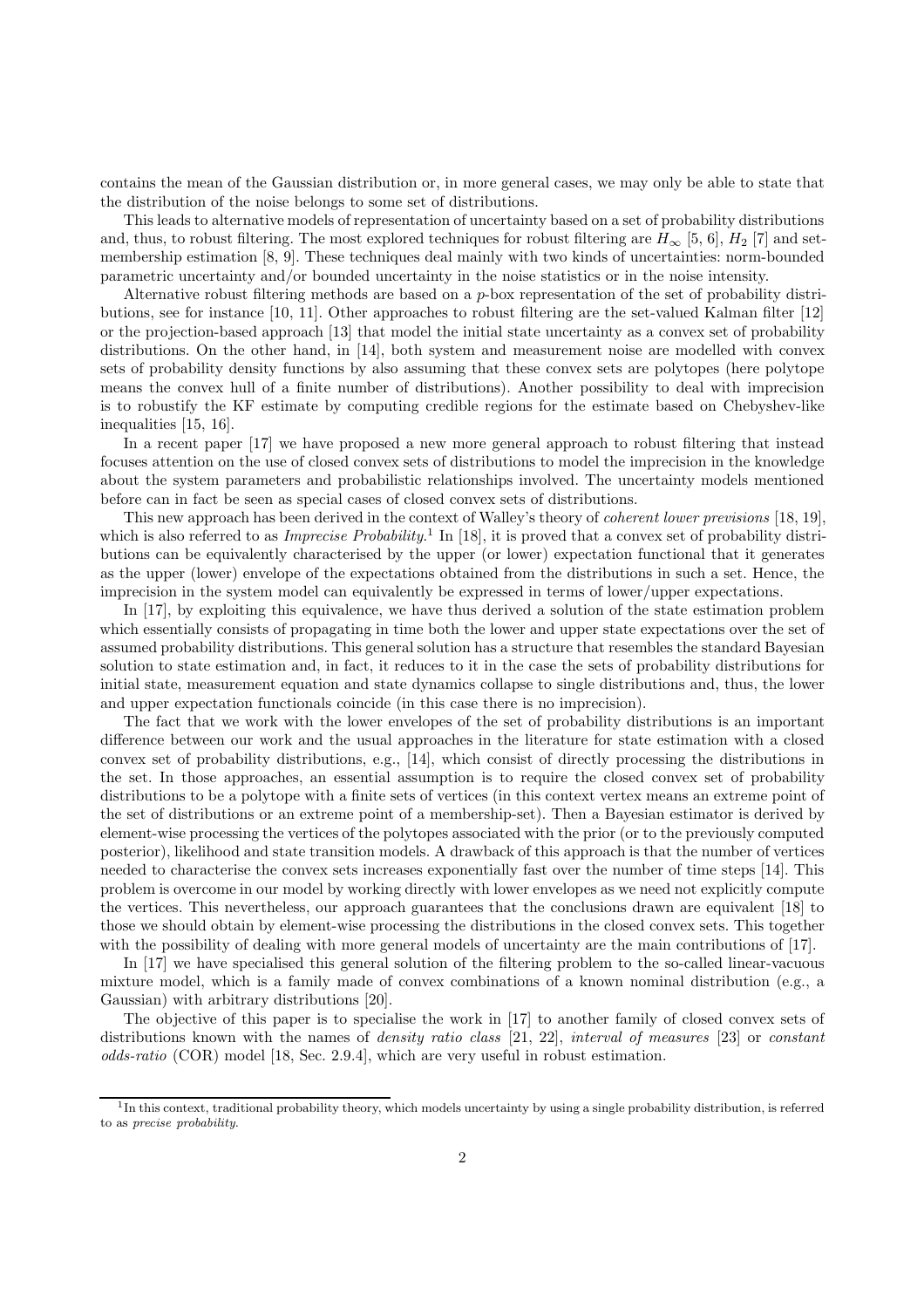The closed convex set of distributions represented by a COR model has the following form

$$
\mathcal{P} = \{p: (1 - \epsilon)p_0(x) \le p(x) \le p_0(x) \,\forall x\},\
$$

i.e., it is the set of unnormalised probability density functions that are upper bounded by the known nominal density  $p_0$  (e.g., Gaussian) and lower bounded by the scaled version  $(1 - \epsilon)p_0$  of the nominal density.<sup>[2](#page-2-0)</sup> Here,  $\epsilon \in (0,1)$  is called imprecision parameter, since it determines the degree of imprecision. Notice in fact that for  $\epsilon = 0$  there is no imprecision, since  $\mathcal P$  includes the single density  $p_0$ . The COR model has the following characteristics:

- 1. it is easy to elicit, since only the parameter  $\epsilon$  and the density  $p_0(x)$  must be specified;
- 2. it is robust, since it allows for a wide variety of density shapes (unimodal and multimodal), but it is not too imprecise (the tail behaviour is determined by  $p_0(x)$ );
- 3. the posterior inferences derived from COR models are computationally tractable.

This paper derives the optimal solution (w.r.t. the squared-loss function) to the state estimation problem in the case the uncertainty on initial state, measurement equation and state dynamics are modelled through COR sets of densities. Similarly to what happens in set-membership estimation, it will result that this optimal solution is a set, and in particular a convex set.

The contributions of this paper are the following. First, after revising the results in [\[17\]](#page-27-8), we shall define an optimality criterion based on the squared-loss function for the estimates derived from a general closed convex set of distributions. We shall prove that for an estimate to be optimal (undominated under the squared-loss function) it must belong to a closed convex set which is determined by the lower and upper posterior means determined from the closed convex set of distributions. Second, after revising the properties of the COR models [\[21,](#page-27-12) [22](#page-27-13)] in the context of parametric estimation, we shall extend these properties to state estimation accounting for system dynamics. Furthermore, for the case in which the nominal density of the COR model is a multivariate Gaussian, we shall derive closed-form solutions for the set of optimal estimates and for the credible (i.e., Bayesian confidence) region.

Third, we shall discuss how to perform Monte Carlo integrations to compute lower and upper expectations from a COR set of densities. It will be shown that for COR models to compute lower and upper expectations no optimisation (minimisation or maximisation) is necessary. Inferences can in fact be drawn by solving integral equations numerically. By exploiting this property, we shall derive a procedure that employing Monte Carlo sampling techniques allows us to propagate in time both the lower and upper state expectation functionals and, thus, to derive an efficient solution of the filtering problem.

Finally, we empirically compare the proposed COR-based estimator with the KF and show that our solution is more robust to modelling errors and that, hence, it outperforms the KF in such a case.

#### Notation

Upper case letters  $X, Y$  are used to denote the variables, lower case letters  $x, y$  the values of the variables. Calligraphic upper case letters  $\mathcal{X}, \mathcal{Y}$  denote subsets of  $\mathbb{R}^k$ .  $E(\cdot)$  denotes the standard expectation operator, while  $\underline{E}(\cdot)$  and  $\overline{E}(\cdot)$  denote the lower and, respectively, upper expectation operators. A subscript is used to denote the time instant, as in  $X_k$ . The observation variable at time k is denoted by  $Y_k$  and  $\tilde{y}_k$  denotes the actual observed value of  $Y_k$  at time k.  $\delta_{\{\tilde{y}_k\}}$  denotes a Dirac's delta on the observation  $\tilde{y}_k$ .

<span id="page-2-0"></span><sup>2</sup>A COR (density ratio class) model is a special case of interval measures. In the latter in fact the lower density is not necessarily a scaled version of the upper bound.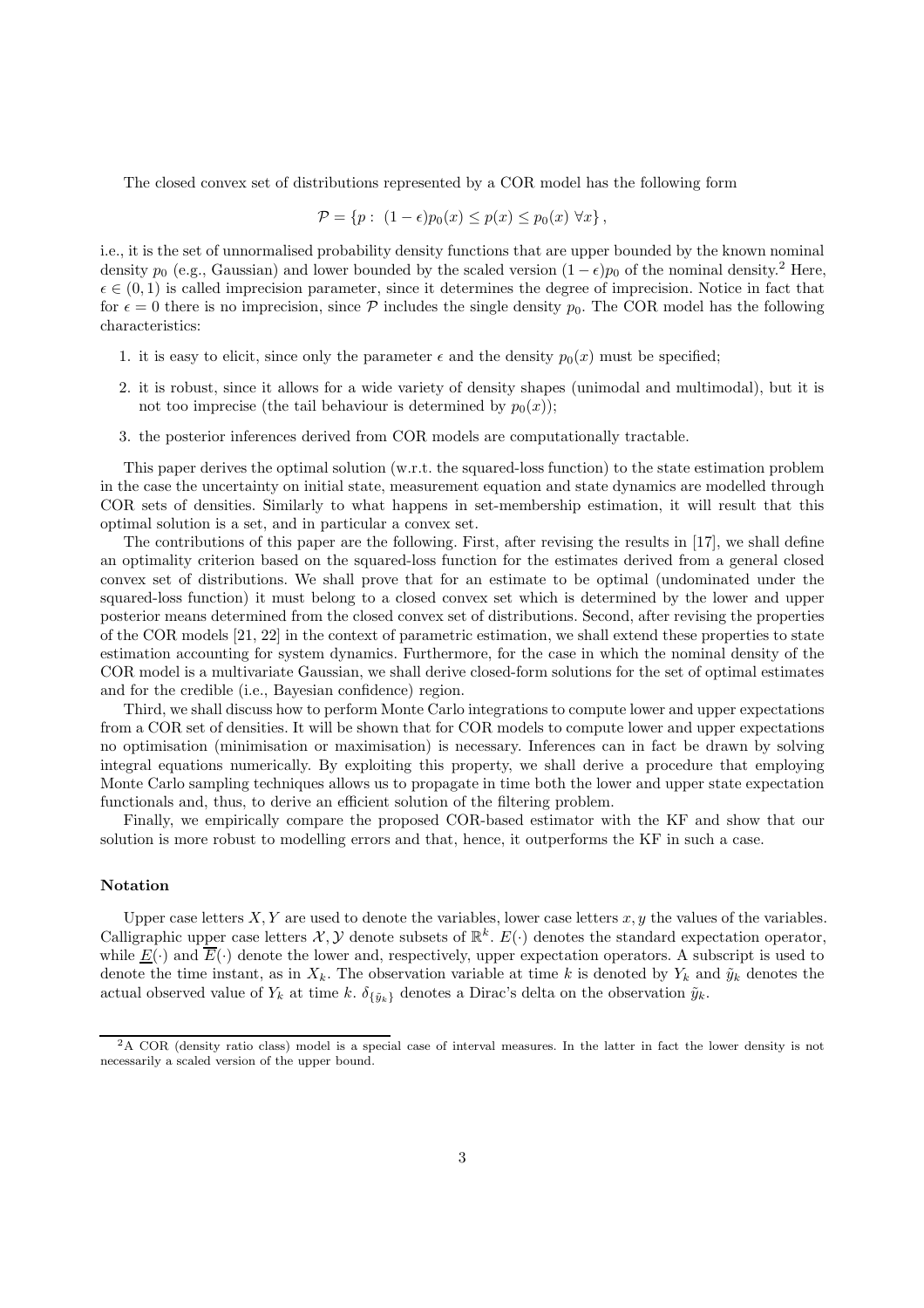### <span id="page-3-6"></span>2. Bayesian filtering method

Let us summarise the basic principles of Bayesian filtering (for a wider treatment of filtering theory see [\[1](#page-26-0)]). Its goal is the estimation of the state variables of a discrete-time nonlinear system which is "excited" by a sequence of random vectors. It is assumed that nonlinear combinations of the state variables corrupted by noise are observed. We have thus

<span id="page-3-5"></span>
$$
\begin{cases}\n x_{t+1} = f(t, x_t) + w_t \\
 y_t = h(t, x_t) + v_t,\n\end{cases} (1)
$$

where t is the time,  $x_t \in \mathbb{R}^n$  is the state vector at time  $t, w_t \in \mathbb{R}^n$  is the process noise,  $y_t \in \mathbb{R}^m$  is the measurement vector,  $v_t \in \mathbb{R}^m$  is the measurement noise and  $f(\cdot)$  and  $h(\cdot)$  are known nonlinear functions. Having observed a finite sequence  $\tilde{y}^t = \{\tilde{y}_1, \ldots, \tilde{y}_t\}$  of measurements, we may, in general, seek for an estimate of an entire sequence of states  $x^t = \{x_0, \ldots, x_t\}.$ 

In the Bayesian framework, all relevant information on  $x^t = \{x_0, \ldots, x_t\}$  at time t is included in the posterior distribution  $p(x^t|\tilde{y}^t)$ . In general, a Markov assumption is made to model the system, which implies the following independence conditions:

<span id="page-3-7"></span>
$$
p(x_t|x^{t-1}) = p(x_t|x_{t-1}), \quad p(\tilde{y}^t|x^t) = \prod_{k=1}^t p(\tilde{y}_k|x_k). \tag{2}
$$

Using these assumptions the probability density function (PDF) over all states can be written simply as:

<span id="page-3-0"></span>
$$
p(x^t|\tilde{y}^t) = \frac{p(x^{t-1}|\tilde{y}^{t-1})p(x_t|x_{t-1})p(\tilde{y}_t|x_t)}{p(y_t|\tilde{y}^{t-1})}.
$$
\n(3)

In many applications, we are interested in estimating  $p(x_t|y^t)$ , one of the marginals of the above PDF. This is the so-called Bayesian filtering problem. We have

<span id="page-3-1"></span>
$$
p(x_t|\tilde{y}^t) = \frac{p(x_t|\tilde{y}^{t-1})}{p(\tilde{y}_t|\tilde{y}^{t-1})} p(\tilde{y}_t|x_t)
$$
  
= 
$$
\int_{x_{t-1}} dx_{t-1} \frac{p(x_t|x_{t-1})p(y_t|x_t)p(x_{t-1}|\tilde{y}^{t-1})}{p(\tilde{y}_t|\tilde{y}^{t-1})}.
$$
 (4)

From [\(3\)](#page-3-0) and [\(4\)](#page-3-1), we see that both  $p(x^t|\tilde{y}^t)$  and  $p(x_t|\tilde{y}^t)$  can be obtained recursively. Once  $p(x_t|\tilde{y}^t)$  has been computed, it is possible to compute the expected value  $E_{X_t}[g|\tilde{y}^t]$  w.r.t.  $p(x_t|\tilde{y}^t)$  for any function  $g(x_t)$  of interest.

In the following, we rewrite the solution of the Bayesian filtering problem in a non-recursive form. This form will be useful to extend the Bayesian filtering approach to the case in which uncertainty is modelled through sets of distributions or, equivalently, lower/upper expectations. Therefore, assume that instead of  $p(x_t|\tilde{y}^t)$  we are interested in computing directly  $E[g|\tilde{y}^t]$ , i.e., the posterior expectation of some function of interest g of  $X_t$  given the sequence of observations  $\tilde{y}^t$ .

Theorem 1. Assume that

<span id="page-3-4"></span>
$$
E_{X^t, Y^t}[\delta_{\{\tilde{y}^t\}}] > 0,\tag{5}
$$

and that  $E_{Y_k}[\delta_{\{\tilde{y}_k\}}|x_k]$  is well defined<sup>[3](#page-3-2)</sup> for all  $x_k$  and  $k = 1, \ldots, t$ , where  $\delta_{\{\tilde{y}^t\}} = \prod_{i=1}^t \delta_{\{\tilde{y}_i\}}$  and  $\delta_{\{\tilde{y}_i\}}$  is a Dirac's delta on the observation  $\tilde{y}_i$ . Then for any absolutely integrable function  $g: \mathcal{X}_t \to \mathbb{R}$ , the expected value  $E[g|\tilde{y}^t]$  is the unique solution  $\mu$  of:

<span id="page-3-3"></span>
$$
E_{X_0}\left[E_{X_1}\left[E_{Y_1}\left[\dots E_{X_t}\left[E_{Y_t}\left[(g-\mu)\delta_{\{\tilde{y}^t\}}|X_t|\big|X_{t-1}\right]\dots|X_1\right]\big|X_0\right]\right]=0.\tag{6}
$$

<span id="page-3-2"></span><sup>&</sup>lt;sup>3</sup> This implies that  $p(y_t|x_t)$  is bounded and continuous in a neighbourhood of  $\tilde{y}_t$ , see for instance [\[24](#page-27-15), Ch.1].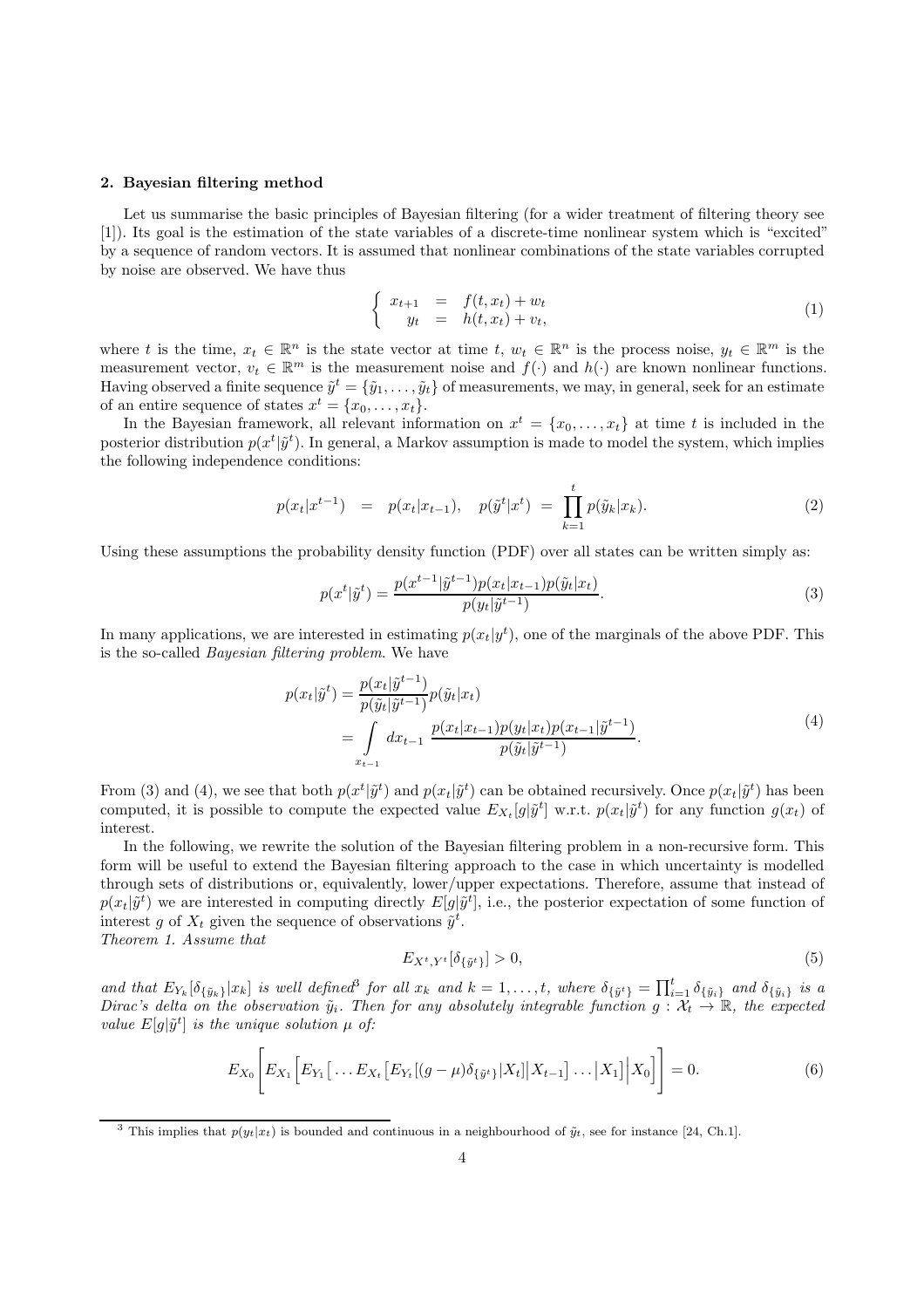Proof: Let us start from the inner part of [\(6\)](#page-3-3). Since

 $E_{Y_t}[h|x_t] = \int h(x_t, y^t)p(y_t|x_t)dy_t$  for any absolutely integrable function h and given values of  $x_t$  and  $y^{t-1}$ , in case  $h = (g - \mu)\delta_{\{\tilde{y}^t\}}$  one has

 $\blacksquare$ 

$$
f_t(x_t, y^{t-1}, \mu) = E_{Y_t}[(g - \mu)\delta_{\{\tilde{y}^t\}}|x_t] = (g(x_t) - \mu) \cdot \delta_{\{\tilde{y}^{t-1}\}}(y^{t-1}) \cdot p(\tilde{y}_t|x_t),
$$

which follows from the assumption that  $E_{Y_t}[\delta_{\{\tilde{y}_t\}}|x_t]$  is well defined. Thus, one has:

$$
E_{X_t}[f_t|x_{t-1}] = \delta_{\{\tilde{y}^{t-1}\}}(y^{t-1}) \cdot \int (g(x_t) - \mu) p(x_t|x_{t-1}) p(\tilde{y}_t|x_t) dx_t
$$
  
=  $\delta_{\{\tilde{y}^{t-1}\}}(y^{t-1}) \cdot g_{t-1}(x_{t-1}, \mu),$ 

given  $x_{t-1}$  and  $y^{t-1}$ . By proceeding in this way from time  $t-1$  to time 1, one gets

$$
E_{X_1}[f_1|x_0] = \int g_1(x_1,\mu)p(x_1|x_0)p(\tilde{y}_1|x_0)dx_1 = g_0(x_0,\mu),
$$

given  $x_0$  and at time 0,

$$
E_{X_0}[g_0] = \int g_0(x_0,\mu)p(x_0)dx_0.
$$

Hence, it results that:

$$
E_{X_0}[g_0] = \int \int \cdots \int (g(x_t) - \mu)p(x_0) \prod_{i=1}^t p(x_i|x_{i-1})p(\tilde{y}_i|x_i) dx_t dx_{t-1} \cdots dx_0 = 0.
$$

By exploiting the additivity (linearity) property of the integrals and by solving the above equation w.r.t.  $\mu$ , one gets

$$
\mu = \frac{\int \int \cdots \int g(x_t) p(x_0) \prod_{i=1}^t p(x_i | x_{i-1}) p(\tilde{y}_i | x_i) dx_t dx_{t-1} \cdots dx_0}{\int \int \cdots \int p(x_0) \prod_{i=1}^t p(x_i | x_{i-1}) p(\tilde{y}_i | x_i) dx_t dx_{t-1} \cdots dx_0} = E[g] \tilde{y}^t],
$$

where the denominator is positive because of  $(5)$ . The last equality follows straightforwardly from  $(3)$  and change of the integration order.

Observe that the Dirac's deltas in [\(6\)](#page-3-3) are introduced for conditioning the joint on the observed values of  $Y^t$ , i.e,  $\{\tilde{y}_1, \ldots, \tilde{y}_t\}$ , by exploiting the fact that  $E_{Y_k}[\delta_{\{Y_k = \tilde{y}_k\}} | x_k] = p(\tilde{y}_k | x_k)$ .<sup>[4](#page-4-0)</sup> In fact, since all variables  $Y_k$  are observed, the conditional density  $p(y_k|x_k)$  must be evaluated at the observed value  $\tilde{y}_k$ . This follows from the properties of Bayesian conditioning for probability density functions. Notice that the relation  $E_{Y_k}[\delta_{\{Y_k = \tilde{y}_k\}}|x_k] = p(\tilde{y}_k|x_k)$  is a consequence of a limiting procedure; for a more rigorous definition of this limiting procedure we point the reader to [\[18](#page-27-9), Sec. 6.10.4] and to Example [1.](#page-12-0)

#### <span id="page-4-1"></span>3. Set of distributions

In many practical problems, the uncertainty cannot be adequately quantified by using a single probability distribution. Consider for instance the model in  $(1)$ . The nonlinear functions f and h may be not perfectly known and/or the available information on the noises may be not enough to specify a single probability distribution for w and v. In this context, we say that the probabilistic knowledge is *imprecise*. A way to probabilistically describe such imprecision is to consider all possible distributions that are compatible with the available information on the system to be modelled. This is the approach followed by Walley in [\[18](#page-27-9)]. In [\[18](#page-27-9)], it is proved that a convex set of probability distributions can equivalently be characterised by

<span id="page-4-0"></span><sup>&</sup>lt;sup>4</sup>Thus, here the Dirac's delta has to be interpreted in relation to how it affects  $p(y_k|x_k)$  when it is integrated w.r.t. it.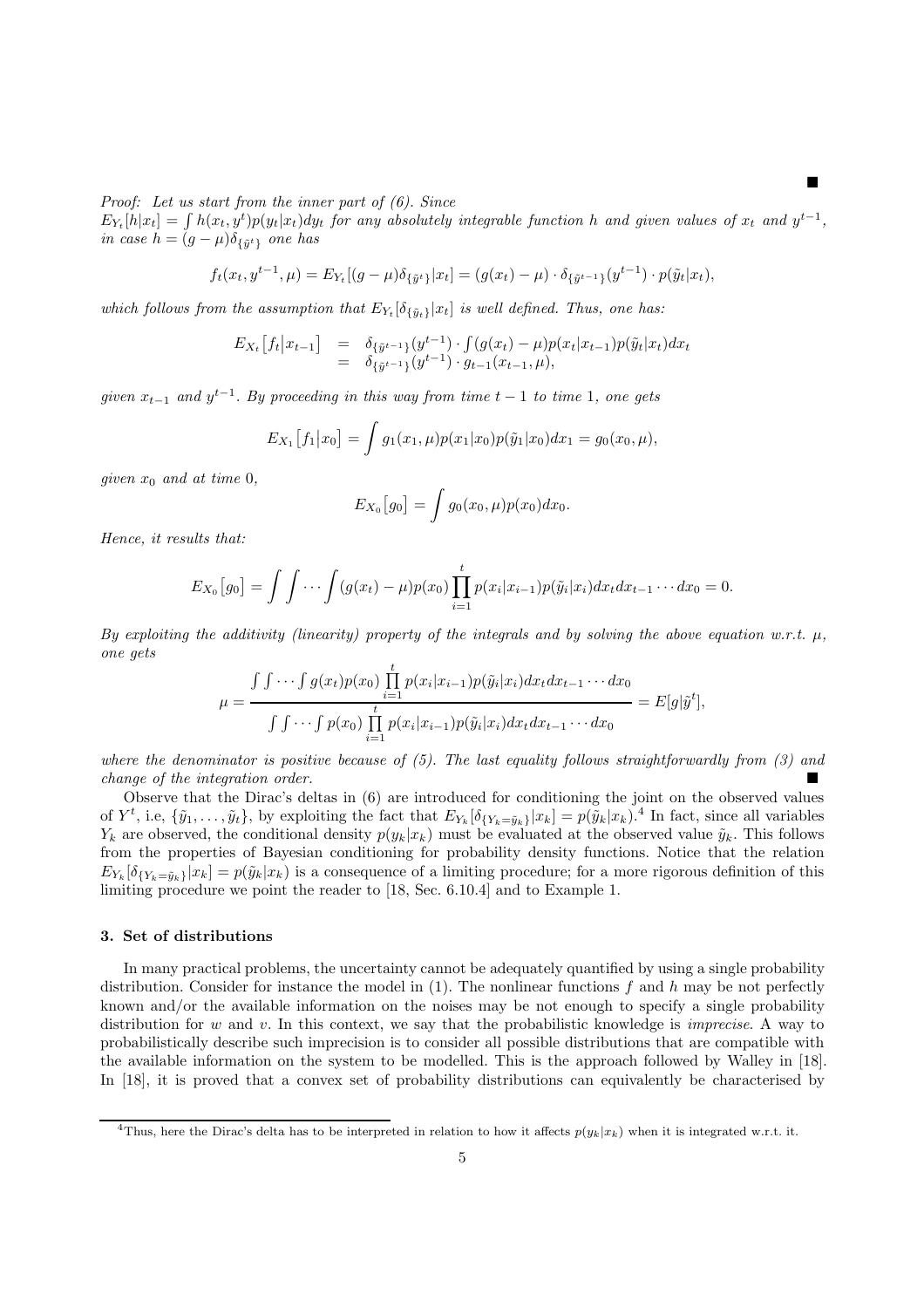the lower/upper expectation functional that it generates as the lower/upper envelope of the expectations obtained from the distributions in such a set. Hence, the imprecision in the system model can equivalently be expressed in terms of lower/upper expectations.

Given, for instance, the set of distributions  $P$  that describe the imprecision on the probabilistic knowledge of a variable  $X \in \mathcal{X}$  and any function  $q : \mathcal{X} \to \mathbb{R}$ , one can define its lower and upper expectations w.r.t. P by

<span id="page-5-0"></span>
$$
\underline{E}_X(g) = \inf_{p_x \in \mathcal{P}} \int_X g(x) p_X(x) dx,
$$
\n
$$
\overline{E}_X(g) = \sup_{p_x \in \mathcal{P}} \int_X g(x) p_X(x) dx,
$$
\n(7)

where  $p_X(\cdot)$  is the PDF (w.r.t. the Lebesgue measure) of X under one of the possible distributions in P, assuming it exists. In other words, the set  $P$  can then be characterised by the upper and lower expectations,  $\overline{E}_X(g)$  and  $\underline{E}_X(g)$ , generated as the supremum and infimum of

$$
E_X(g) = \int\limits_X g(x) p_X(x) dx
$$

over the probability measures in P. From [\(7\)](#page-5-0), it can be verified that  $\underline{E}_X(g) = -\overline{E}_X(-g)$  and, thus,  $\underline{E}_X$  fully describes  $P$ . It can also be verified that  $\underline{E}_X$  satisfies the following properties:

- (C1)  $E_X(g_1) \ge \inf_x g_1$ ,
- (C2)  $\underline{E}_X(\lambda g_1) = \lambda \underline{E}_X(g_1),$
- (C3)  $\underline{E}_X(g_1+g_2) \geq \underline{E}_X(g_1) + \underline{E}_X(g_2),$

for any  $\lambda > 0$  and bounded scalar functions  $g_1(\cdot), g_2(\cdot)$ . Observe that (C1)–(C3) are the generalisation of the axioms of probability to lower expectation functionals. They specify which are the properties that the functional  $\underline{E}_X$  has to satisfy to be a so-called *coherent lower prevision* (CLP). See [\[18,](#page-27-9) Ch. 2] for details about the behavioural implications of  $(C1)$ – $(C3)$ .

Conversely, given a functional  $\underline{E}_X(g)$  that satisfies (C1)–(C3), it is possible to define a closed convex set P of (finitely additive) probabilities that generates the lower expectation  $\underline{E}_X(g)$ , for any  $g(\cdot)$ . This is proved in [\[18\]](#page-27-9) and establishes a one-to-one correspondence between closed convex sets of probabilities and coherent lower previsions. Observe that the definitions [\(7\)](#page-5-0) and the properties  $(C1)$ – $(C3)$  can straightforwardly be extended to the conditional case, i.e.,  $\underline{E}_X(g_1|y) \ge \inf_{\mathcal{X} \times \{y\}} g_1$ ,  $\underline{E}_X(\lambda g_1|y) = \lambda \underline{E}_X(g_1|y)$  and  $\underline{E}_X(g_1+g_2|y) \ge \prod_{i=1}^n \lambda_i$  $\underline{E}_X(g_1|y) + \underline{E}_X(g_2|y)$  for any  $\lambda > 0$ , bounded scalar functions  $g_1(\cdot), g_2(\cdot) : \mathcal{X} \times \mathcal{Y} \to \mathbb{R}$  and for any value y of the conditional variable Y .

CLPs are very expressive models and offer a great flexibility to the modeller. They allow to model a state of *complete ignorance* about the value x of X by using the so-called *vacuous model*, i.e.,  $\underline{E}_X[g] = \inf g$ and  $\overline{E}_X[g] = \sup g$ , which corresponds to consider as P the set of all possible probabilities. On the other side, they reduce to standard probabilistic models in case  $P$  includes only a single probability and, thus,  $\overline{E}_X[g] = \underline{E}_X[g] = E_X[g]$ . All the intermediate degrees of imprecision between the single probability case and the set of all probabilities (complete ignorance) can be addressed by using suitable CLP-based models. In Section [6](#page-8-0) we shall present a CLP based model that is useful in state estimation. Before doing that, we revise results derived in [\[17\]](#page-27-8) which allow us to extend the general Bayesian solution of the state estimation problem to the case in which the uncertainty is modelled through sets of probabilities or, equivalently, CLPs.

#### 4. Robust filtering through coherent lower expectations models

In Section [2,](#page-3-6) we have revised the Bayesian approach to filtering. The aim of Bayesian state estimation is to compute the conditional expectation of some function of interest g of  $X_t$  given the observations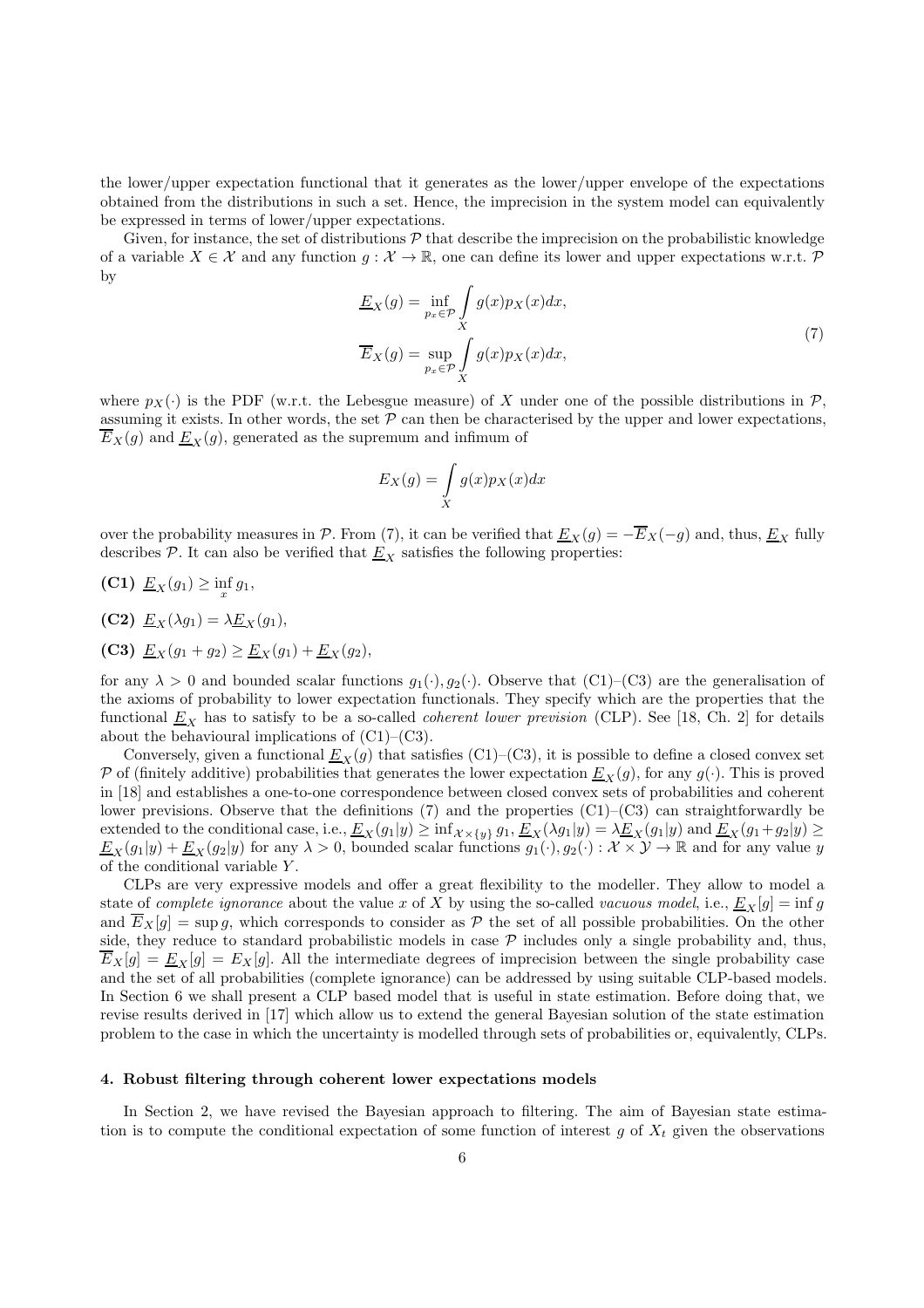$\tilde{y}^t = \{\tilde{y}_1, \tilde{y}_2, \dots, \tilde{y}_t\}, E_{X_t}[g|\tilde{y}^t]$ . Assume that the available information does not allow us to specify a unique probability describing each source of uncertainty in the dynamical system. We can then use sets of probabilities or, equivalently, CLPs to model the available knowledge. In this and the following sections, we shall assume that  $X_k \in \mathcal{X}_k$  and  $Y_k \in \mathcal{Y}_k$  for each k, where  $\mathcal{X}_k$  and  $\mathcal{Y}_k$  are convex subsets of  $\mathbb{R}^n$  and, respectively,  $\mathbb{R}^m$ .

Consider CLPs for the initial state  $\underline{E}_{X_0}$ , the system dynamics  $\underline{E}_{X_k}[\cdot|X_{k-1}]$  and the observation process  $\underline{E}_{Y_k}[\cdot|X_k]$  for  $k = 1, \ldots, t$ . How can we derive the conditional CLP  $\underline{E}_{X_t}[\cdot|\tilde{y}^t]$ ?

<span id="page-6-1"></span>Theorem 2. Assume that the CLPs  $\underline{E}_{X_0}, \underline{E}_{X_k}[\cdot|X_{k-1}]$  and  $\underline{E}_{Y_k}[\cdot|X_k]$  are known for  $k = 1, \ldots, t$ . Furthermore, assume that, for each  $k = 1, \ldots, t$ ,  $X^{k-2}$  and  $Y^{k-1}$  are epistemically irrelevant to  $X_k$  given  $X_{k-1}$  and that  $X^{k-1}$  and  $Y^{k-1}$  are irrelevant to  $Y_k$  given  $X_k$ , meaning that

<span id="page-6-3"></span>
$$
\underline{E}_{X_k}[h_1|x^{k-1}y^{k-1}] = \underline{E}_{X_k}[h_1(x^{k-2},y^{k-1},\cdot)|x_{k-1}],
$$
\n(8)

$$
\underline{E}_{Y_k}[h_2|x^k, y^{k-1}] = \underline{E}_{Y_k}[h_2(x^{k-1}, y^{k-1}, \cdot)|x_k],
$$
\n(9)

for any bounded scalar functions  $h_1: \mathcal{X}^k \times \mathcal{Y}^{k-1} \to \mathbb{R}$ ,  $h_2: \mathcal{X}^k \times \mathcal{Y}^k \to \mathbb{R}$  and given  $x^k, y^{k-1}$ . Assume also that

<span id="page-6-4"></span>
$$
\underline{E}_{X^t, Y^t}[\delta_{\{\tilde{y}^t\}}] > 0,\tag{10}
$$

and that  $E_{Y_k}^P[\delta_{\{\tilde{y}_k\}}|x_k]$  is well defined for each P in the closed convex of probabilities associated to  $\underline{E}_{Y_k}[\cdot|x_k]$ and for all  $x_k$  and  $k = 1, \ldots, t$ . Then, given the sequence of measurements  $\tilde{y}^t = {\tilde{y}_1, \tilde{y}_2, \ldots, \tilde{y}_t}$ , the posterior  $CLP \underline{E}_{X_t}[g|\tilde{y}^t]$  for any bounded scalar function  $g: \mathcal{X}_t \to \mathbb{R}$  is equal to the unique value  $\mu \in \mathbb{R}$  that satisfies the following equation:

<span id="page-6-0"></span>
$$
0 = \underline{E}_{X^t, Y^t} \left[ \delta_{\{\tilde{y}^t\}} \cdot (g - \mu) \right], \tag{11}
$$

where the above joint CLP is given by:

<span id="page-6-5"></span>
$$
\underline{E}_{X_0}\left[\underline{E}_{X_1}\left[\underline{E}_{Y_1}\left[\dots \underline{E}_{X_t}\left[\delta_{\{\tilde{y}^t\}}\cdot(g-\mu)\bigg|X_t\right]\bigg|X_{t-1}\right]\dots\bigg|X_1\right]\bigg|X_0\right]\right].\tag{12}
$$

Equation [\(11\)](#page-6-0) is called Generalised Bayes Rule [\[18](#page-27-9), Ch. 6]. The proof of Theorem [2](#page-6-1) can be found in [\[17](#page-27-8), Th. 2].<sup>[5](#page-6-2)</sup> Intuitively, the result follows straightforwardly from [\(6\)](#page-3-3) by replacing standard expectations with lower expectations. The conditions in  $(8)-(9)$  $(8)-(9)$  generalise the Markov conditions  $(2)$ . The condition  $(10)$ ensures that the Generalised Bayes Rule is applicable (in other words that the denominator of Bayes' rule is positive) for any probability in the closed convex set associated to  $E_{X^t|Y^t}$ .

It is worth to point out that to compute  $\underline{E}_{X_t}[g|\tilde{y}^t]$  in the imprecise case, we cannot in general derive a recursive solution as in the Bayesian case. This is a consequence of the fact that CLPs are not additive (property (C3)), see also [\[17,](#page-27-8) Sec. 4]. In other words, to compute  $\underline{E}_{X_t}[g|\tilde{y}^t]$  at any time t it is necessary to go through the joint and to find the value of  $\mu$  which solves [\(12\)](#page-6-5). This means that the computational complexity to compute  $\underline{E}_{X_t}[g|\tilde{y}^t]$  increases with time. In [\[25](#page-27-16)], it has been shown that, for discrete state variables, the computational complexity for solving [\(12\)](#page-6-5) increases only linearly with time. The problem is that the constant of proportionality is quadratic in the number of elements of the possibility space of the state (this number is finite in the discrete case). However, for continuous variables, such number is infinite and, thus, this result cannot be applied (this is not surprising since we know that apart from few cases, the exact solution of the filtering problem, even in the standard Bayesian case, is in general infinite dimensional in the continuous case). An approximation is thus necessary. In this paper, we shall show that using a discretisation approach similar to the one used in Monte Carlo (MC) sampling methods, it is possible to derive an approximate solution whose complexity increases linearly with time.

<span id="page-6-2"></span><sup>5</sup>Observe that the proof in [\[17\]](#page-27-8) has been obtained by assuming that the observation variables are discretised. Intuitively, we can see Theorem [2](#page-6-1) as the limit of this result when the size of the discretisation interval goes to zero.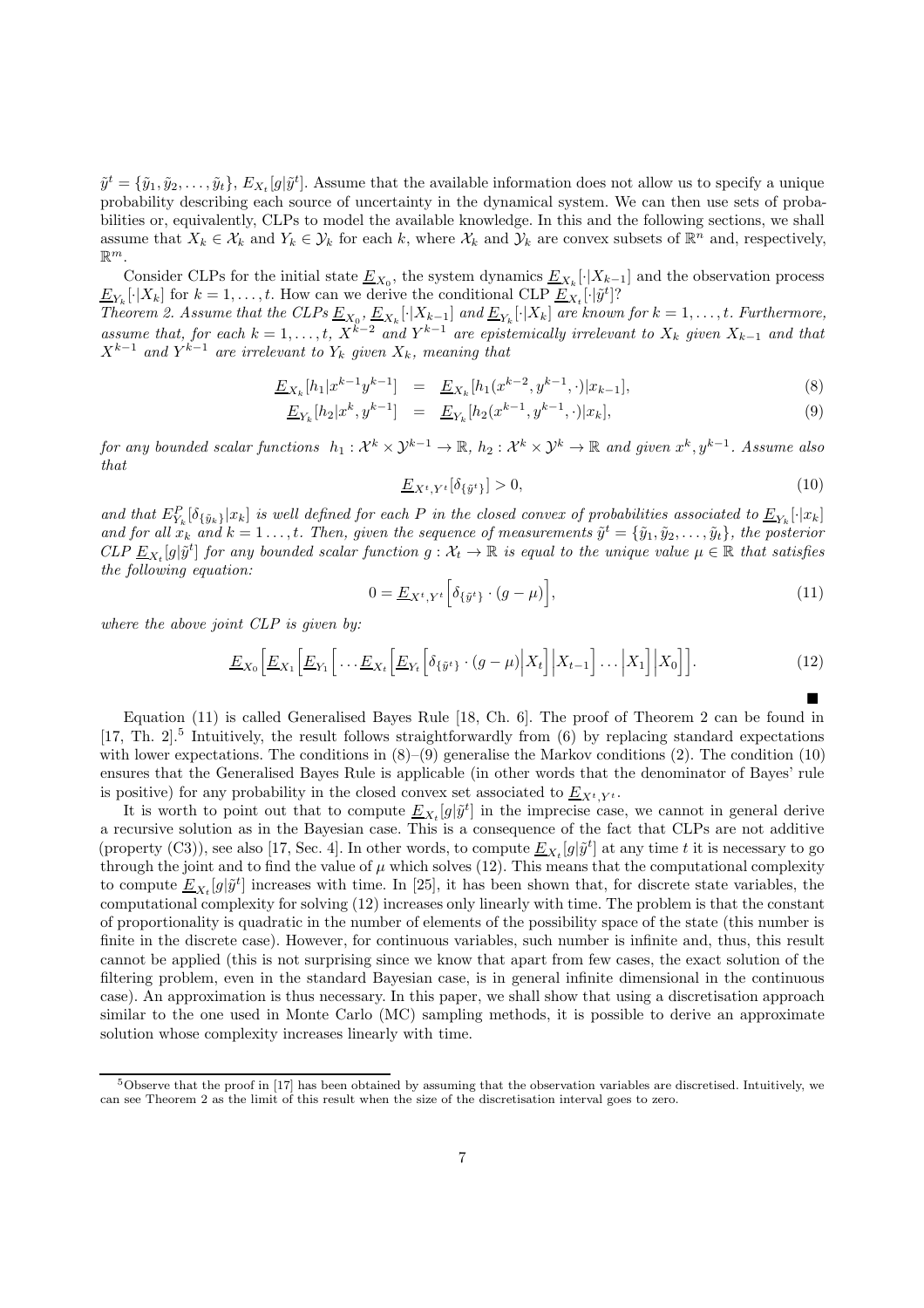# 5. Optimality criterion and decision making

In the Bayesian setting, it is well known that the posterior mean of X, i.e.,  $\hat{x} = E[X|y]$ , is the value that minimises the scalar squared error loss function  $(X - x)^T (X - x)$ , i.e.,

$$
E[X|y] = \arg\min_{x} E_{X,Y}[(X-x)^{T}(X-x)],
$$

where  $E_{X,Y}[\cdot]$  is the joint expectation w.r.t. the variables X, Y. In the case of CLPs, one computes lower and upper posterior expectations of X, i.e.,  $\underline{E}[X|y]$  and  $\overline{E}[X|y]$ . Are these values optimal in some sense?

To answer this question, we must specify an optimality criterion for CLPs. In this paper, we shall use the maximality criterion proposed by Walley [\[18,](#page-27-9) Sec. 3.9.2]. Under maximality, we say that an estimator  $\hat{x}_2$  dominates (is preferred to)  $\hat{x}_1$  under the squared loss if for all densities  $p_{X,Y}$  in the convex set  $\mathcal{P}$ , it holds that  $E_{X,Y}^p((X-\hat{x}_1)^T(X-\hat{x}_1)) > E_{X,Y}^p((X-\hat{x}_2)^T(X-\hat{x}_2))$  or, equivalently, if

<span id="page-7-0"></span>
$$
E_{X,Y}^p((X-\hat{x}_1)^T(X-\hat{x}_1)-(X-\hat{x}_2)^T(X-\hat{x}_2))>0 \ \forall p_{X,Y} \in \mathcal{P},\tag{13}
$$

where  $E_{X,Y}^p$  denotes the expectation w.r.t. the density  $p_{X,Y}$ . A necessary and sufficient condition for [\(13\)](#page-7-0) to be satisfied is that

<span id="page-7-2"></span>
$$
\underline{E}_{X,Y}[(X-\hat{x}_1)^T(X-\hat{x}_1)-(X-\hat{x}_2)^T(X-\hat{x}_2)]>0.
$$
\n(14)

In the maximality criterion, estimators are compared w.r.t. the same probability, and thus  $\hat{x}_2$  is said to dominate  $\hat{x}_1$  if [\(13\)](#page-7-0) is satisfied for each probability in the convex set. This is a straightforward generalisation of the Bayesian decision criterion to set of probabilities.

Theorem 3. A necessary and sufficient condition for  $\hat{x}_2$  to be undominated under maximality is:

<span id="page-7-5"></span>
$$
\hat{x}_2 \in \mathcal{X}^* = \left\{ \int x p(x|y) dx : \ p \in \mathcal{P} \right\},\tag{15}
$$

where  $\mathcal P$  is the closed convex set of probabilities associated to  $\underline{E}_{X,Y}.^6$  $\underline{E}_{X,Y}.^6$  Furthermore,  $\mathcal X^*$  is a convex subset of  $\mathcal{X}$ .

Proof: Condition [\(14\)](#page-7-2) is satisfied if for all  $p \in \mathcal{P}$  it holds that:

<span id="page-7-3"></span>
$$
\begin{array}{rcl}\n0 & < & \int_{\mathcal{Y}} \int_{\mathcal{X}} \left[ (X - \hat{x}_1)^T (X - \hat{x}_1) - (X - \hat{x}_2)^T (X - \hat{x}_2) \right] p(x, y) dx dy \\
& = & \int_{\mathcal{Y}} \int_{\mathcal{X}} \left[ (X - \hat{x}_1)^T (X - \hat{x}_1) - (X - \hat{x}_2)^T (X - \hat{x}_2) \right] p(x|y) p(y) dx dy.\n\end{array} \tag{16}
$$

Fixed p the above inequality is satisfied for all  $\hat{x}_1$  if

$$
\hat{x}_2 = \int_{\mathcal{X}} x p(x|y) dx = E_p[X|y],
$$

where  $E_p[X|y]$  is the posterior mean computed w.r.t.  $p \in \mathcal{P}$ . This follows from the fact that fixed p the estimate which minimises the squared loss is the posterior mean. However, the estimate  $\hat{x}_2$  to dominate  $\hat{x}_1$ under the criterion [\(14\)](#page-7-2) must satisfy [\(16\)](#page-7-3) for each  $p \in \mathcal{P}$  (not only for the density p such that  $\hat{x}_2 = E_p[X|y]$ ). It is clear that any  $\hat{x}_1$  inside  $\mathcal{X}^*$  cannot be dominated. In fact, by considering the p such that  $\hat{x}_1 = E_p[X|y]$ , the right hand side of [\(16\)](#page-7-3) is negative for any  $\hat{x}_2 \neq \hat{x}_1$ . Thus, a sufficient condition for  $\hat{x}_2$  to be undominated is that  $\hat{x}_2 \in \mathcal{X}^*$ .

To prove that the condition  $\hat{x}_2 \in \mathcal{X}^*$  is also necessary, we must show that given  $x_1 \notin \mathcal{X}^*$  there exists  $\hat{x}_2 \in \mathcal{X}^*$  such that [\(16\)](#page-7-3) holds for any  $p \in \mathcal{P}$ .

Consider a given  $p \in \mathcal{P}$ , then

<span id="page-7-4"></span>
$$
0 \leq \int_{\mathcal{Y}} \int_{\mathcal{X}} \left[ (X - \hat{x}_1)^T (X - \hat{x}_1) - (X - \hat{x}_2)^T (X - \hat{x}_2) \right] p(x, y) dx dy
$$
  
\n
$$
= \int_{\mathcal{Y}} \left[ (\hat{x}^* - \hat{x}_1)^T (\hat{x}^* - \hat{x}_1) - (\hat{x}^* - \hat{x}_2)^T (\hat{x}^* - \hat{x}_2) \right] p(y) dy,
$$
\n(17)

<span id="page-7-1"></span><sup>&</sup>lt;sup>6</sup>In general it is not true that the set of maximal undominated actions coincides with the union of the optimal Bayesian actions obtained by minimising the loss function w.r.t. each probability in  $P$ , see [\[18](#page-27-9), Sec. 3.9.5] for details.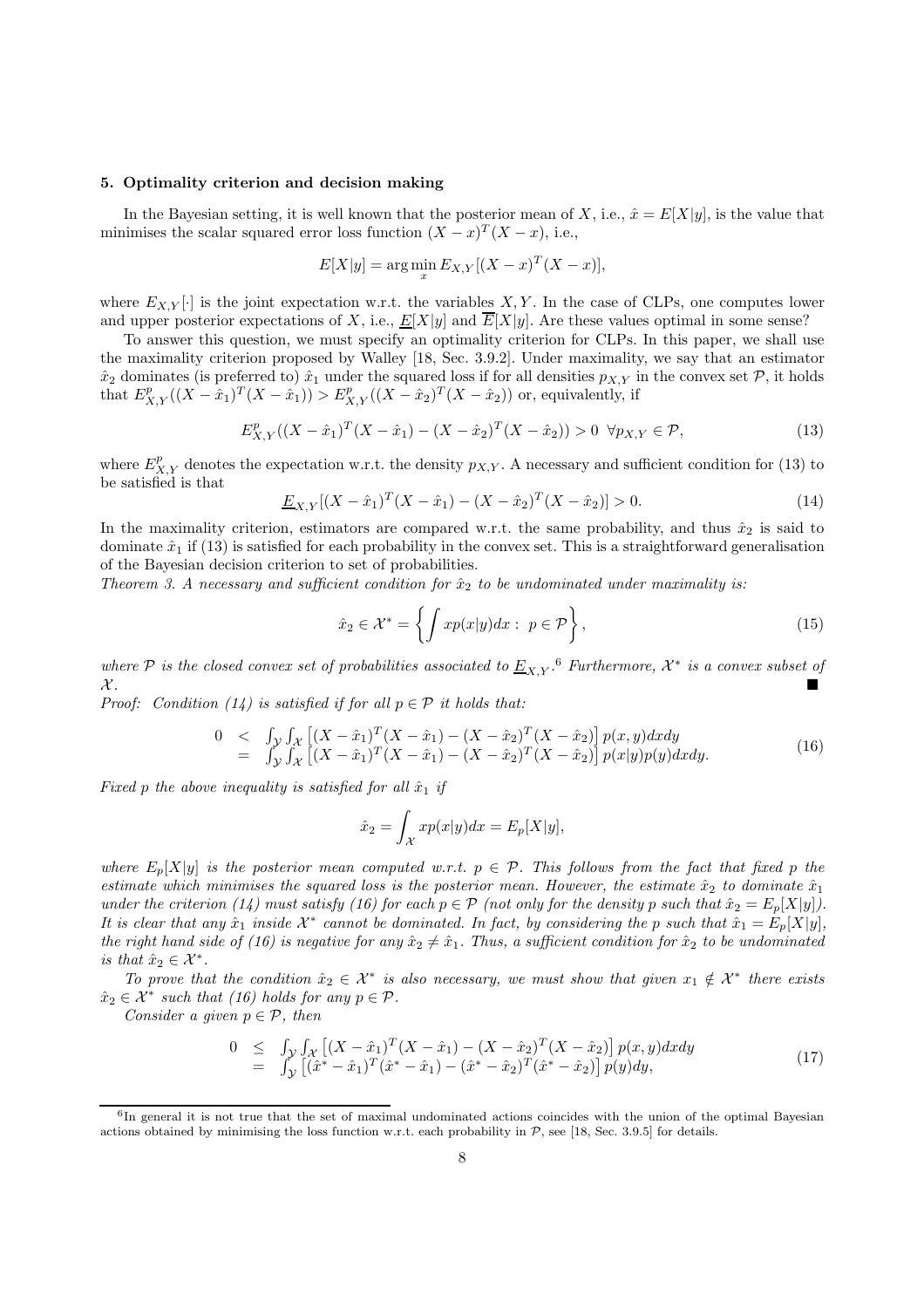where  $\hat{x}^* = E_p[X|y] \in \mathcal{X}^*$ . This follows from the property of the quadratic form  $(\cdot)^T(\cdot)$ . By selecting  $\hat{x}_2$  to be the euclidean orthogonal projection of  $\hat{x}_1$  on  $\mathcal{X}^*$  and by noticing that:

$$
(\hat{x}^* - \hat{x}_1)^T (\hat{x}^* - \hat{x}_1) = (\hat{x}^* - \hat{x}_2 + \hat{x}_2 - \hat{x}_1)^T (\hat{x}^* - \hat{x}_2 + \hat{x}_2 - \hat{x}_1)
$$
  
=  $||\hat{x}^* - \hat{x}_2||^2 + ||\hat{x}_2 - \hat{x}_1||^2 + 2||\hat{x}^* - \hat{x}_2|| \cdot ||\hat{x}_2 - \hat{x}_1|| \cos(\theta)$   
 $\le ||\hat{x}^* - \hat{x}_2||^2 + ||\hat{x}_2 - \hat{x}_1||^2,$ 

where  $||x_i - x_j||^2 = (x_i - x_j)^T (x_i - x_j)$ ,  $\theta$  is the angle between the vectors  $\hat{x}_2 - \hat{x}_1$  and  $\hat{x}^* - \hat{x}_2$ , which is greater than or equal to  $\pi/2^7$  $\pi/2^7$  since  $\mathcal{X}^*$  is convex (see the last part of the proof for the convexity of  $\mathcal{X}^*$ ). Figure [1](#page-8-2) explains the geometry of the above inequality in case  $\mathcal{X}^*$  is a circle.

Therefore, it follows that

$$
(\hat{x}^* - \hat{x}_1)^T (\hat{x}^* - \hat{x}_1) - (\hat{x}^* - \hat{x}_2)^T (\hat{x}^* - \hat{x}_2) \geq (\hat{x}_2 - \hat{x}_1)(\hat{x}_2 - \hat{x}_1)^T > 0,
$$

and, thus, [\(17\)](#page-7-4) holds for any value of y. Thus, the projection of  $\hat{x}_1$  on  $\mathcal{X}^*$  is an estimate that dominates  $\hat{x}_1$ for any  $p \in \mathcal{P}$ .

The convexity of  $\mathcal{X}^*$  follows from the fact that  $\mathcal P$  is a closed convex set. In fact consider the convex combination  $\alpha \hat{x}_a + (1 - \alpha)\hat{x}_b$  with  $\hat{x}_a, \hat{x}_b \in \mathcal{X}^*$  and  $\alpha \in (0, 1)$ , then

$$
\alpha \hat{x}_a + (1 - \alpha)\hat{x}_b = \int_{\mathcal{X}} x(\alpha p_a(x|y) + (1 - \alpha)p_b(x|y))dx,
$$

where  $p_a(x|y)$ ,  $p_b(x|y)$  are the densities whose posterior means are  $\hat{x}_a, \hat{x}_b$ . Thus, being  $(\alpha p_a(x|y) + (1 \alpha$ ) $p_b(x|y)$   $\in \mathcal{P}$  for each  $\alpha \in (0,1)$ , it follows that  $\alpha \hat{x}_a + (1-\alpha)\hat{x}_b \in \mathcal{X}^*$  for each  $\alpha \in (0,1)$ .

It should be noticed that in the scalar case  $\mathcal{X}^*$  reduces to the interval  $[\underline{E}[X|y], E[X|y]]$ . In the vectorial case, the set  $\mathcal{X}^*$  is included in the box  $[\underline{E}[X|y], E[X|y]]$ .



<span id="page-8-2"></span>Figure 1: Dominating estimator.

#### <span id="page-8-0"></span>6. Constant odds-ratio model

Consider a bounded scalar function g on X and define the lower expectation of g, denoted by  $E(q)$ , as the unique solution  $\mu$  of

<span id="page-8-3"></span>
$$
(1 - \epsilon)E_0((g - \mu)^+) - E_0((g - \mu)^-) = 0,
$$
\n(18)

where  $(g - \mu)^+ = \max(g - \mu, 0)$  and  $(g - \mu)^- = -\min(g - \mu, 0)$  are the positive and, respectively, negative part of  $g - \mu$ ,  $E_0(\cdot)$  is the expectation w.r.t. some nominal probability  $P_0$ , and the constant  $\epsilon$  is a design

<span id="page-8-1"></span><sup>&</sup>lt;sup>7</sup>See for instance [\[26,](#page-27-17) Th. 1.2.4.] for the proof that  $cos(\theta) \leq 0$ .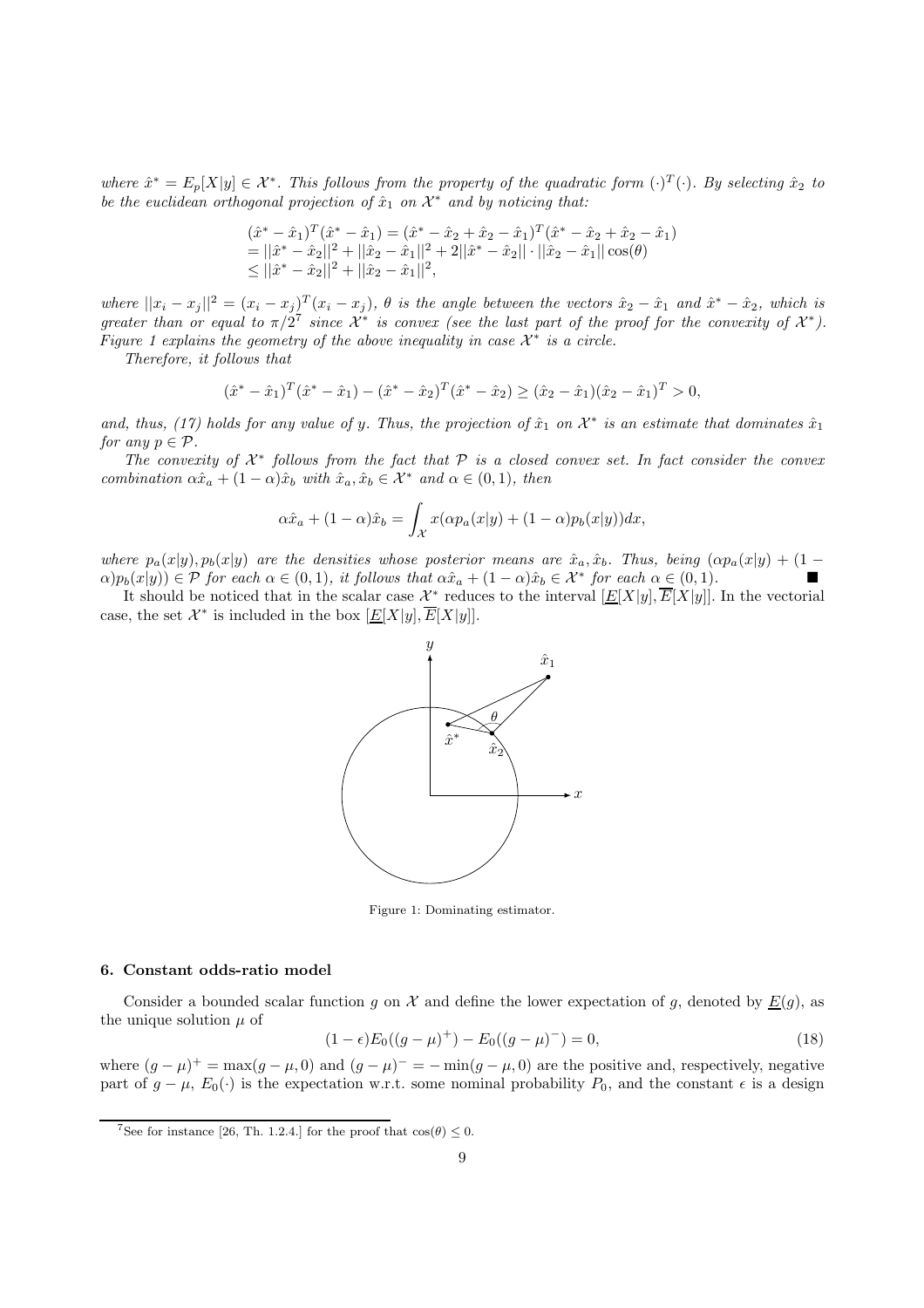

<span id="page-9-3"></span>Figure 2: Set of densities (filled area) defined by the COR model.

parameter belonging to (0, 1). The resulting lower expectation is called the constant odds-ratio (COR) model [\[18](#page-27-9), Sec. 2.9.4]. To define [\(18\)](#page-8-3), the modeller is therefore required to choose  $E_0(\cdot)$  and to specify the value of  $\epsilon \in (0, 1)$ .

What is the set of probabilities associated to [\(18\)](#page-8-3)? Assume that  $E_0(g) = \int_{\mathcal{X}} g(x)p_0(x)dx$  where  $p_0(x)$ is the PDF (w.r.t. the Lebesgue measure) of X under  $E_0$ , assuming it exists. By setting  $\mu = E(g)$ , the expression in [\(18\)](#page-8-3) can then be rewritten as follows:

<span id="page-9-1"></span>
$$
\int_{\mathcal{X}} (g - \underline{E}(g))^+(1 - \epsilon)p_0(x)dx - \int_{\mathcal{X}} (g - \underline{E}(g))^{-}p_0(x)dx = 0,
$$
\n(19)

or, equivalently,

<span id="page-9-0"></span>
$$
\inf_{(1-\epsilon)p_0(x) < p(x) < p_0(x)} \int_{\mathcal{X}} (g(x) - \underline{E}(g)) p(x) dx = 0. \tag{20}
$$

In fact, the lower of the above integral is simply obtained by selecting  $p(x) = (1 - \epsilon)p_0(x)$  in the region of the space  $\{x : g(x) - \underline{E}(g) \ge 0\}$  and  $p(x) = p_0(x)$  in the region  $\{x : g(x) - \underline{E}(g) < 0\}$ . The expression [\(20\)](#page-9-0) can also be rewritten as:

<span id="page-9-2"></span>
$$
\underline{E}(g) = \inf_{(1-\epsilon)p_0(x) < p(x) < p_0(x)} \frac{\int_{\mathcal{X}} g(x)p(x)dx}{\int_{\mathcal{X}} p(x)dx},\tag{21}
$$

although the expression [\(19\)](#page-9-1) is operatively more convenient, since it transforms a minimisation (infimum) problem in an equation. From Expressions  $(20)$ – $(21)$  it follows that the COR model accounts for imprecision in the knowledge of the nominal PDF  $p_0$  and this imprecision can equivalently be represented by the following set of unnormalised densities:

<span id="page-9-5"></span>
$$
\mathcal{P}_0 = \left\{ p : (1 - \epsilon) \le \frac{p(x)}{p_0(x)} \le 1 \right\}.
$$
\n
$$
(22)
$$

For this reason the COR model is also known with the name of density ratio class [\[21](#page-27-12), [22](#page-27-13)] and also as interval of measures [\[23\]](#page-27-14). Figure [2](#page-9-3) shows the bound  $(1 - \epsilon)p_0(x) \le p(x) \le p_0(x)$  in case  $p_0(x) = \mathcal{N}(x; 0, 1)$ ,  $\epsilon = 0.5$  and  $x \in \mathbb{R}$ .

Consider the special case  $g = I_{\{B\}}$ , where  $B \subseteq \mathcal{X}$  and  $I_{\{B\}}$  is the indicator function of B (i.e.,  $I_{\{B\}}(x) = 1$ if  $x \in B$  and zero otherwise), then from [\(19\)](#page-9-1) it follows that:

<span id="page-9-4"></span>
$$
\underline{P}(B) = \underline{E}(I_{\{B\}}) = \frac{(1 - \epsilon)P_0(B)}{1 - \epsilon P_0(B)}, \quad \overline{P}(B) = \overline{E}(I_{\{B\}}) = \frac{P_0(B)}{1 - \epsilon + \epsilon P_0(B)}.\tag{23}
$$

The equality  $\underline{P}(B) = \underline{E}(I_{\{B\}})$  (respectively  $\overline{P}(B) = \overline{E}(I_{\{B\}})$ ) follows from the fact that the expectation of an indicator over a measurable subset of X gives the probability of such subset and, thus,  $E(I_{RB}) (\overline{E}(I_{RB}))$ gives the lower (upper) probability of B. The COR model thus provides a simple formula  $(23)$  to compute the lower and upper probability of subsets of  $X$ .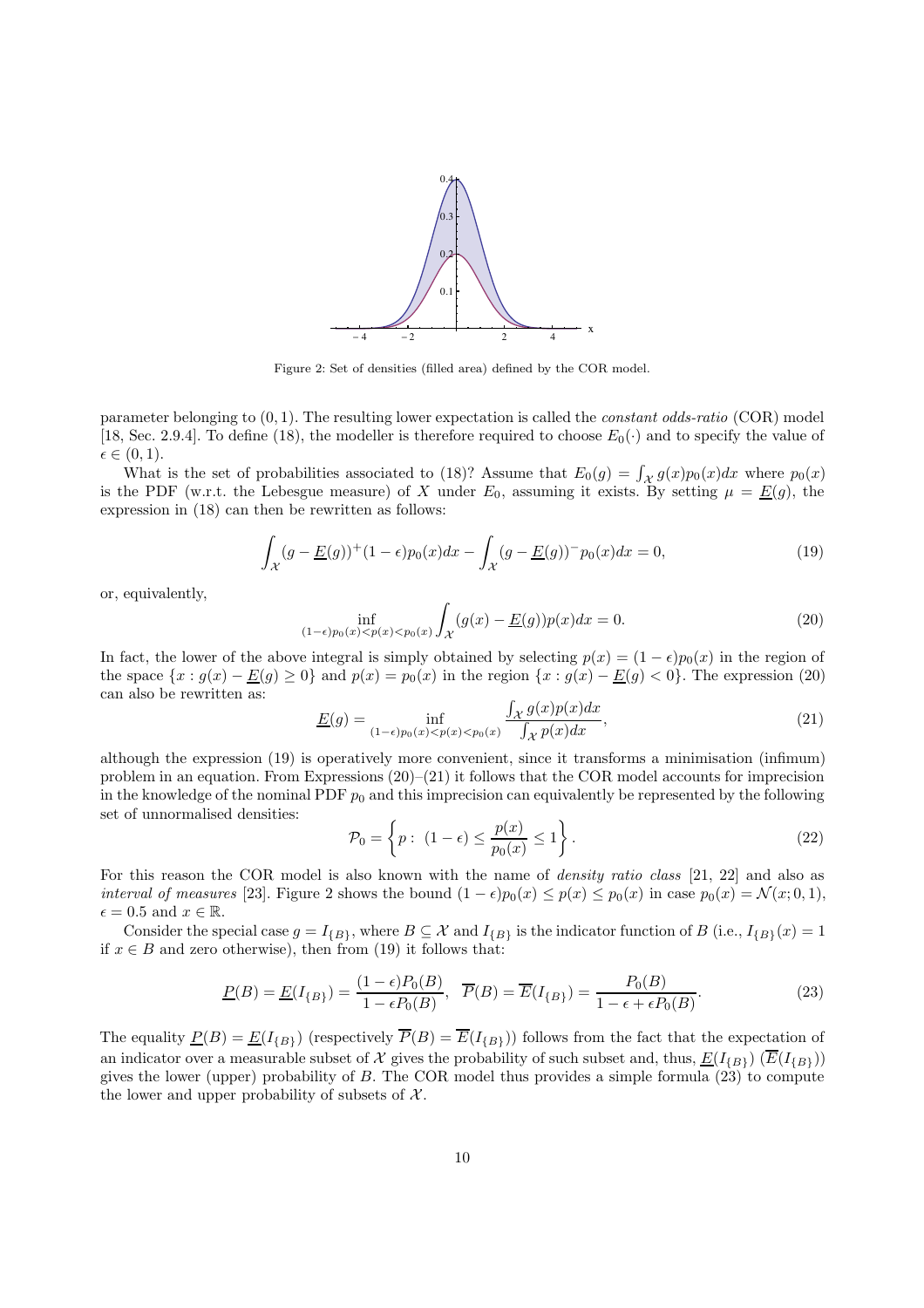Notice also that for  $B = X$  one gets correctly  $\underline{E}(I_{\{B\}}) = \overline{E}(I_{\{B\}}) = 1$  and, furthermore, that [\(23\)](#page-9-4) satisfies all the properties (C1)–(C3) defined in Section [3](#page-4-1) when  $g_1$  and  $g_2$  are indicator functions over subsets of X. Therefore,  $(23)$  defines a consistent (or, more precisely, a *coherent*) lower probability.<sup>[8](#page-10-0)</sup>

In case the size of B is small, i.e.,  $P_0(B) \approx 0$ , [\(23\)](#page-9-4) reduces to

$$
\underline{P}(B) \approx (1 - \epsilon) P_0(B), \quad \overline{P}(B) \approx (1 - \epsilon)^{-1} P_0(B),
$$

which allows us to give a more direct interpretation of the COR model under the point of view of a modeller. The model [\(23\)](#page-9-4) can in fact be used to account for the following kind of uncertainty. Assume that we specify a Gaussian density as nominal model  $p_0(x)$  and we use this density to compute a 95% credible (Bayesian confidence) region for the value of the variable  $X$ . However, we are not very confident that the probability that the true value of the variable belongs to this set with probability 0.95, but we consider the possibility (e.g.,  $\epsilon \in (0,1)$ ) that this probability can be between  $(1-\epsilon)$ 0.95 and  $(1-\epsilon)^{-1}$ 0.95. Furthermore, if we impose the constraints (C1)–(C3), which ensure that the set of probabilities bounded by  $P(B)$  and  $\overline{P}(B)$  for each  $B \subseteq \mathcal{X}$  is coherent, we obtain the bounds [\(23\)](#page-9-4) that can then be extend to all the bounded scalar functions g to finally obtain [\(19\)](#page-9-1). The work in [\[27\]](#page-27-18) discusses a different elicitation procedure for COR models based on quantiles.

The COR model is of interest in robust filtering, since it allows to model the imprecision by simply specifying bounds on the PDF. Furthermore, these bounds are defined by only two quantities:  $1 - \epsilon$  which determines the degree of imprecision and the nominal density  $p_0$ . The set  $\mathcal{P}_0$  in [\(22\)](#page-9-5) can include unimodal (multimodal) densities whose maximum(s) can get farther from zero as the value of  $\epsilon$  gets larger. Thus, the COR model allows us to account for a variety of shapes that are in general critical for robustness in state estimation. Despite it allows for this wide variety of shapes, the COR model is not too imprecise. The tail behaviour is in fact determined by the nominal density  $p_0(x)$ , which essentially allows to mainly restrict the imprecision to the high density region of the support of  $p_0(x)$ .

An example of bimodal distribution included in the COR model of Figure [2](#page-9-3) is shown in Figure [3.](#page-10-1) Notice that the imprecision is mainly restricted to the  $3\sigma$  interval of the Gaussian.



<span id="page-10-1"></span>Figure 3: Bimodal density included in the COR model.

#### 6.1. Properties of the COR model: updating and prediction

The COR model has several nice properties [\[22\]](#page-27-13) that we review in the following two subsections.

Assume that  $\mathcal{P}_0$  in [\(22\)](#page-9-5) expresses our prior information on X and consider as likelihood model another COR model defined by the set of densities:

<span id="page-10-2"></span>
$$
\mathcal{P}_{y|x} = \left\{ p : \left( 1 - \epsilon_m \right) \le \frac{p(y|x)}{p_0(y|x)} \le 1 \right\},\tag{24}
$$

<span id="page-10-0"></span><sup>&</sup>lt;sup>8</sup>Observe that the lower expectation [\(19\)](#page-9-1) satisfies (C1)–(C3) also for all bounded scalar function  $g_1$  and  $g_2$  and, thus, it is also coherent.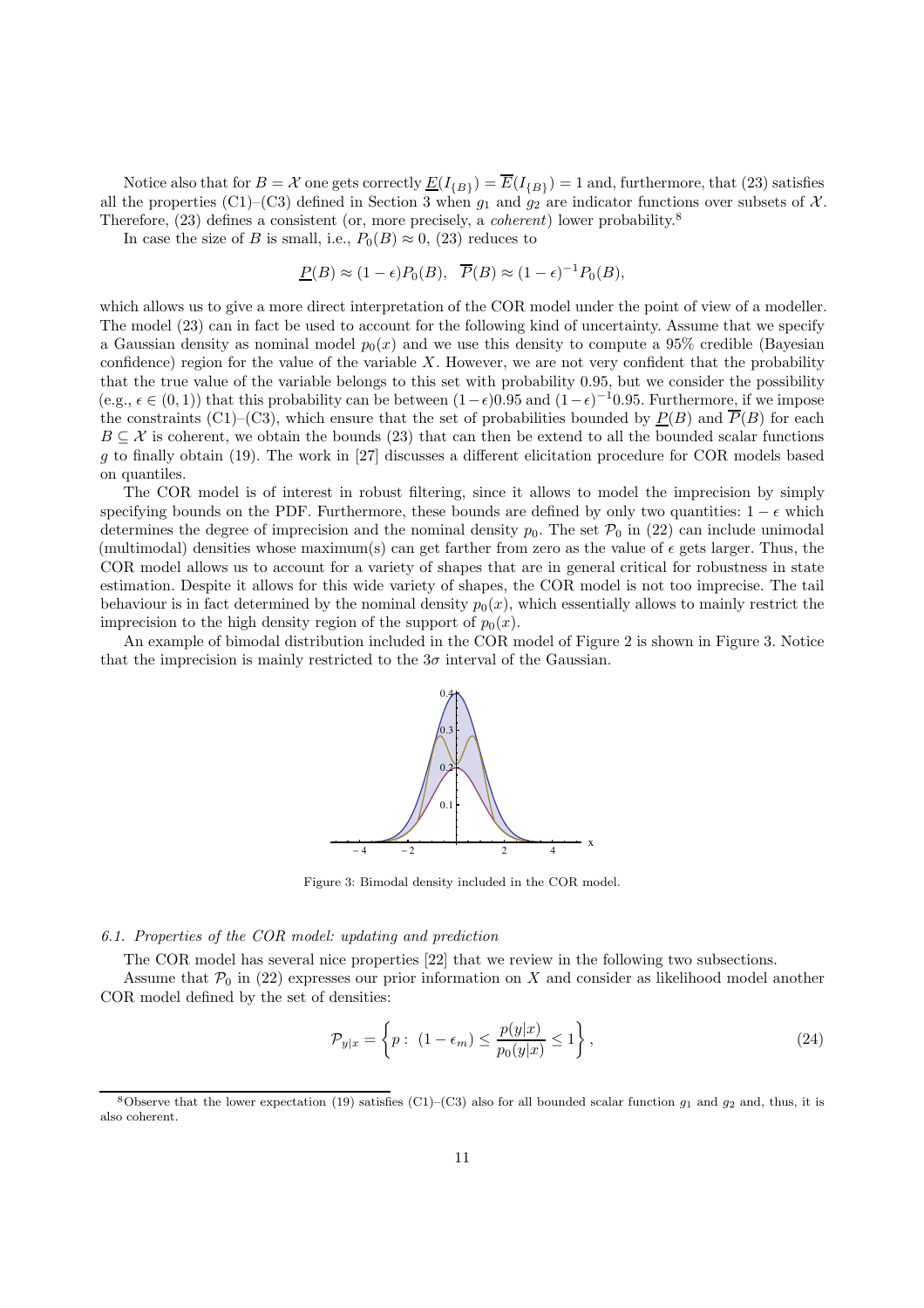for any value x of X, where  $p_0(y|x)$  is the nominal density that defines the COR model and the constant  $\epsilon_m \in (0,1)$  is the imprecision which, for simplicity, we assume not depending on x. How can we compute the posterior CLP of  $g : \mathcal{X} \to \mathbb{R}$  given  $Y = \tilde{y}$ ?

Theorem 4. Consider the COR model in [\(18\)](#page-8-3), its associated set of prior densities  $\mathcal{P}_0$  in [\(22\)](#page-9-5) and the COR likelihood model defined by [\(24\)](#page-10-2). Assume that:

<span id="page-11-4"></span><span id="page-11-0"></span>
$$
\int_{\mathcal{Y}} (\delta_{\{\tilde{y}\}}(y) - \alpha)^{+} h(x, y) dy = h(x, \tilde{y}), \tag{25}
$$

for each  $x \in \mathcal{X}$ , for any positive scalar  $\alpha$  and continuous and bounded scalar function h on  $\mathcal{X} \times \mathcal{Y}$ . Assume also that  $\underline{E}_X(p_0(\tilde{y}|x)) > 0$  and that  $p_0(\tilde{y}|x)$  is continuous and bounded for any  $x \in \mathcal{X}$  and given  $Y = \tilde{y}$ . The posterior lower expectation of  $g: \mathcal{X} \to \mathbb{R}$  given  $Y = \tilde{y}$ , denoted by  $\underline{E}(g|\tilde{y})$ , is the unique solution  $\mu$  of

<span id="page-11-3"></span>
$$
\int (g-\mu)^{+}(1-\epsilon)(1-\epsilon_{m})p_{1}(x|\tilde{y})dx + \int (g-\mu)^{-}\frac{1}{1-\epsilon_{m}}p_{1}(x|\tilde{y})dx = 0,
$$
\n(26)

where  $p_1(x|\tilde{y}) = p_0(\tilde{y}|x)p_0(x)/\int p_0(\tilde{y}|x)p_0(x)dx$ .

Proof: By Theorem [2,](#page-6-1) it follows that  $\underline{E}(g|\tilde{y})$  is the unique solution  $\mu$  of

<span id="page-11-2"></span>
$$
\underline{E}_X(\underline{E}_Y(\delta_{\{\tilde{y}\}} \cdot (g - \mu)|X)) = 0. \tag{27}
$$

Since  $(g - \mu)$  is a function of X only, it follows that:

$$
\underline{E}_Y(\delta_{\{\tilde{y}\}} \cdot (g - \mu)|X) = (g - \mu)^+ \underline{E}_Y(\delta_{\{\tilde{y}\}}|X) + (g - \mu)^- \overline{E}_Y(\delta_{\{\tilde{y}\}}|X).
$$

Since  $\underline{E}_Y(\cdot|X)$  is a COR model,  $\underline{E}_Y(\delta_{\{\tilde{y}\}}|X)$  can be computed as follows:

<span id="page-11-1"></span>
$$
\int_{\mathcal{Y}} (\delta_{\{\tilde{y}\}}(y) - \underline{E}_Y(\delta_{\{\tilde{y}\}}|x))^{+} (1 - \epsilon_m) p_0(y|x) dy - \int_{\mathcal{Y}} (\delta_{\{\tilde{y}\}}(y) - \underline{E}_Y(\delta_{\{\tilde{y}\}}|x))^{-} p_0(y|x) dy = 0, \tag{28}
$$

for each value  $x$  of  $X$ . Observe that

$$
- \int_{\mathcal{Y}} (\delta_{\{\tilde{y}\}}(y) - \underline{E}_Y(\delta_{\{\tilde{y}\}}|x))^{-} p_0(y|x) dy = \int_{\mathcal{Y}} (\delta_{\{\tilde{y}\}}(y) - \underline{E}_Y(\delta_{\{\tilde{y}\}}|x)) p_0(y|x) dy - \int_{\mathcal{Y}} (\delta_{\{\tilde{y}\}}(y) - \underline{E}_Y(\delta_{\{\tilde{y}\}}|x))^{+} p_0(y|x) dy.
$$

From [\(25\)](#page-11-0) with  $h(x, y) = p(y|x)$ , it then follows that [\(28\)](#page-11-1) is equivalent to

$$
(1 - \epsilon_m) p_0(\tilde{y}|x) - \underline{E}_Y(\delta_{\{\tilde{y}\}}|x) \int_{\mathcal{Y}} p_0(y|x) dy = 0,
$$

and, thus,

$$
\underline{E}_Y(\delta_{\{\tilde{y}\}}|x) = (1-\epsilon_m)p_0(\tilde{y}|x).
$$

The upper expectation  $\overline{E}_Y(\delta_{\{\hat{y}\}}|x)$  can be obtained by considering a piecewise density that is equal to  $p_0(y|x)$ in the region where  $\delta_{\{\tilde{y}\}}(y) - \overline{E}_Y(\delta_{\{\tilde{y}\}}|x)$  is positive and to  $(1 - \epsilon_m)p_0(y|x)$  in the region where  $\delta_{\{\tilde{y}\}}(y)$  $\overline{E}_Y(\delta_{\{\tilde{y}\}}|x)$  is negative, i.e.,

$$
\int_{\mathcal{Y}} (\delta_{\{\tilde{y}\}}(y) - \overline{E}_Y(\delta_{\{\tilde{y}\}}|x)) + p_0(y|x)dy - (1 - \epsilon_m) \int_{\mathcal{Y}} (\delta_{\{\tilde{y}\}}(y) - \overline{E}_Y(\delta_{\{\tilde{y}\}}|x)) - p_0(y|x)dy = 0,
$$

and, thus,

$$
\overline{E}_Y(\delta_{\{\tilde{y}\}}|x) = (1 - \epsilon_m)^{-1} p_0(\tilde{y}|x).
$$

By replacing the lower and upper in  $(27)$ , one gets

$$
\underline{E}_X [(g - \mu)^+ (1 - \epsilon_m) p_0(\tilde{y}|x) + (g - \mu)^- (1 - \epsilon_m)^{-1} p_0(\tilde{y}|x)] = 0.
$$
\n(29)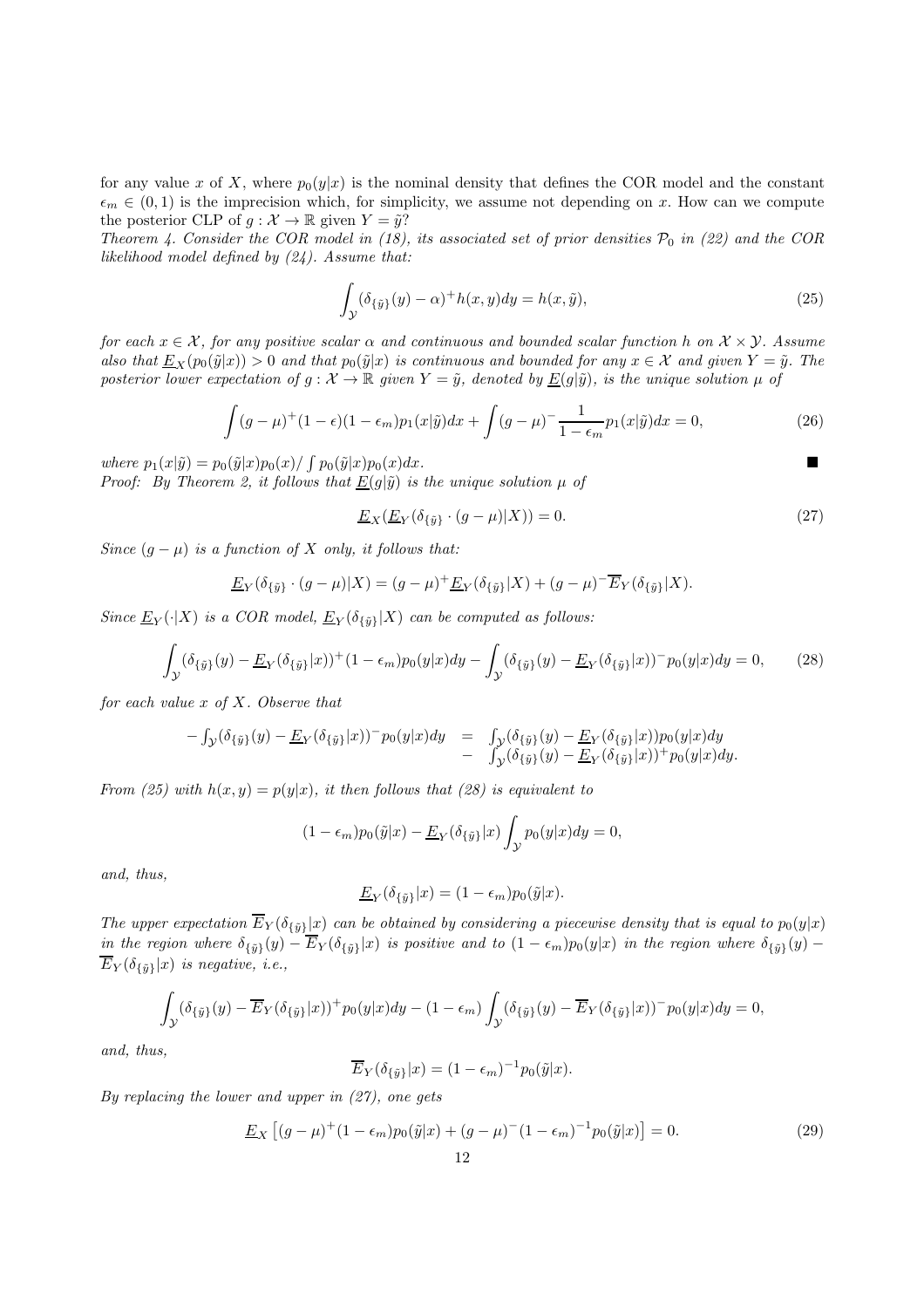Since  $\underline{E}_X$  is COR model, [\(26\)](#page-11-3) follows straightforwardly from the definition [\(19\)](#page-9-1) dividing by  $\int_X p_0(x)p_0(\tilde{y}|x)dx$ , which is positive because of the assumption  $\underline{E}(p_0(\tilde{y}|x)) > 0$ .

Theorem [4](#page-11-4) shows that, after observing  $\overline{Y} = \tilde{y}$  and in the case  $\epsilon_m = 0$ , the set of priors  $\mathcal{P}_0$  is updated to a model of the same form:

$$
\mathcal{P}_1 = \{ p : (1 - \epsilon) p_1(x) \le p(x) \le p_1(x) \},\tag{30}
$$

but with  $p_1(x|\tilde{y}) = p_0(\tilde{y}|x)p_0(x)/\int p_0(\tilde{y}|x)p_0(x)dx$  (the case  $\epsilon_m = 0$  was proved in [\[22](#page-27-13)]). Therefore, we must only update the nominal density from  $p_0(x)$  to  $p_1(x|\tilde{y})$  in order to obtain the updated COR model after observing  $Y = \tilde{y}$ . In case  $\epsilon_m > 0$ , the posterior model is again a COR model but in which the lower bound for the densities now is scaled by  $(1 - \epsilon)(1 - \epsilon_m)^2$ .

One could wonder if the assumption [\(25\)](#page-11-0) is too restrictive. The following example shows that for instance in case the "nascent" delta function (i.e., the limiting sequence of densities that generates the Dirac's delta) is a Gaussian pulse, then [\(25\)](#page-11-0) holds.

Example 1. Consider the following integral

$$
\int \left(\delta_{\{0\}} - \alpha\right)^+ h(y) dy = \lim_{\sigma \to 0} \int \left(\frac{1}{\sqrt{2\pi}\sigma} \exp\left(-\frac{y^2}{2\sigma^2}\right) - \alpha\right)^+ h(y) dy.
$$

For  $\sigma < \alpha \sqrt{2\pi}$ , the inequality

<span id="page-12-0"></span>
$$
\frac{1}{\sqrt{2\pi}\sigma} \exp\left(-\frac{y^2}{2\sigma^2}\right) \ge \alpha,
$$

is satisfied for any

$$
-\sigma\sqrt{2\left(-\ln\left(\alpha\sqrt{2\pi}\sigma\right)\right)} \leq y \leq \sigma\sqrt{2\left(-\ln\left(\alpha\sqrt{2\pi}\sigma\right)\right)}.
$$

By using the above bounds as integration limits, one gets

$$
\lim_{\sigma \to 0} \int_{-\sigma\sqrt{2(-\ln(\alpha\sqrt{2\pi}\sigma))}}^{\sigma\sqrt{2(-\ln(\alpha\sqrt{2\pi}\sigma))}} \left(\frac{1}{\sqrt{2\pi}\sigma} \exp\left(-\frac{y^2}{2\sigma^2}\right) - \alpha\right) h(y) dy.
$$

For  $\sigma$  suitably small and assuming that  $h(y)$  is continuous and bounded around zero [\[24](#page-27-15), Ch. 1], one has:

$$
\lim_{\sigma \to 0} h(0) \int_{-\sigma\sqrt{2(-\ln(\alpha\sqrt{2\pi}\sigma))}}^{\sigma\sqrt{2(-\ln(\alpha\sqrt{2\pi}\sigma))}} \left(\frac{1}{\sqrt{2\pi}\sigma} \exp\left(-\frac{y^2}{2\sigma^2}\right) - \alpha\right) dy.
$$

By a change of variables,  $z = y/\sigma$ , one gets

$$
\lim_{\sigma \to 0} h(0) \left[ \frac{\sqrt{2(-\ln(\alpha \sqrt{2\pi}\sigma))}}{\int \frac{1}{\sqrt{2\pi}} \exp\left(-\frac{z^2}{2}\right) dz - \int \frac{\sqrt{2(-\ln(\alpha \sqrt{2\pi}\sigma))}}{-\sqrt{2(-\ln(\alpha \sqrt{2\pi}\sigma))}} \alpha \sigma dz \right].
$$

By noticing that  $-\ln(\sigma) \to \infty$  for  $\sigma \to 0$  and that  $-\sigma \ln(\sigma) \to 0$  for  $\sigma \to 0$ , the first integral tends to 1 while the second integral to zero. Thus the above limit is equal to  $h(0)$ .

The following theorem shows that, conversely, the prediction step does not preserve the structure of the COR model.

Theorem 5. Consider the following unconditional and conditional COR models

<span id="page-12-2"></span><span id="page-12-1"></span>
$$
\inf_{(1-\epsilon_0)p_0(x_0)< p(x_0)< p_0(x_0)} \int_{\mathcal{X}_0} (g(x_0) - \underline{E}_{X_0}(g)) p(x_0) dx_0 = 0,\tag{31}
$$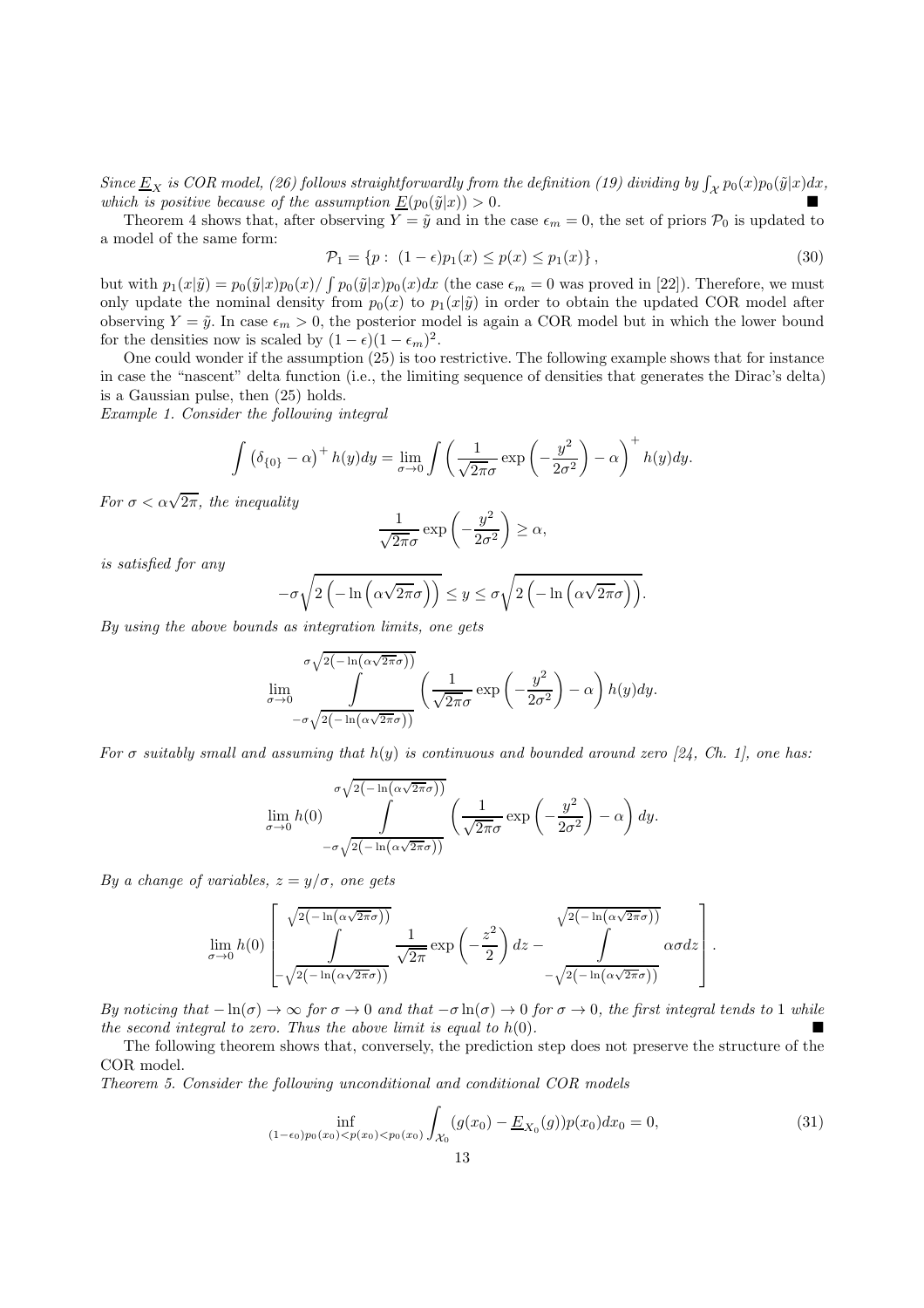and

<span id="page-13-0"></span>
$$
\inf_{(1-\epsilon_1)p_1(x_1|X_0)
$$

where  $g: \mathcal{X}_0 \to \mathbb{R}$ ,  $g' : \mathcal{X}_1 \to \mathbb{R}$  and  $\epsilon_0, \epsilon_1 \in (0,1)$ . The lower expectation  $\underline{E}_{X_1}(g') := \underline{E}_{X_0}(\underline{E}_{X_1}(g'|X_0))$  is the unique solution of

<span id="page-13-1"></span>
$$
\inf_{\substack{(1-\epsilon_0)(1-\epsilon_1)p_0(x_0)p_1(x_1|x_0)\n
$$
\frac{1}{\int_{x_1} p(x_1|x_0)dx_1} \int_{\mathcal{X}_1} (g'(x_1) - \underline{E}_{X_0}(\underline{E}_{X_1}(g'|X_0)))p(x_1|x_0)p(x_0)dx_1 = 0.
$$
\n(33)
$$

▬

Proof: Rewrite [\(32\)](#page-13-0) as follows

$$
\underline{E}_{X_1}(g'|x_0) = \inf_{(1-\epsilon_1)p_1(x_1|x_0) < p(x_1|x_0) < p_1(x_1|x_0)} \frac{\int_{\mathcal{X}_1} g'(x_1)p(x_1|x_0)dx_1}{\int_{\mathcal{X}_1} p(x_1|x_0)dx_1};\tag{34}
$$

replace g in [\(31\)](#page-12-1) with  $\underline{E}_{X_1}(g'|X_0)$  to obtain

$$
\inf_{\substack{(1-\epsilon_0)p_0(x_0)< p(x_0)< p_0(x_0)\\
\frac{1}{\int_{\mathcal{X}_1} p(x_1|x_0)dx_1} \int_{\mathcal{X}_1} (g'(x_1) - \underline{E}_{X_0}(\underline{E}_{X_1}(g'|X_0)))p(x_1|x_0)p(x_0)dx_1 = 0, \tag{35}
$$

which is equivalent to [\(33\)](#page-13-1).

The case in which  $\epsilon_1 = 0$  has been proved in [\[28,](#page-27-19) Ch. 4]. It can be observed that, because of the term  $1/(\int_{X_1} p(x_1|x_0)dx_1)$ , [\(33\)](#page-13-1) is not a COR model. However, this term is essential to prevent that the imprecision grows in time.

On the other hand, since [\(33\)](#page-13-1) has not the structure of a COR model, it implies that no recursive solution is available for the COR model.

# <span id="page-13-6"></span>7. Properties of the COR model in the Gaussian case

In this section, we discuss some properties of the COR model in the case the nominal model is a Gaussian density.

<span id="page-13-5"></span>Theorem 6. Given the COR model defined by

$$
\mathcal{P}_0 = \{ p : (1 - \epsilon)\mathcal{N}(x; \hat{x}_0, P_0) \le p(x) \le \mathcal{N}(x; \hat{x}_0, P_0) \},\tag{36}
$$

the set of posterior means  $\mathcal{X}^*$  defined in [\(15\)](#page-7-5) is the following ellipsoid:

<span id="page-13-2"></span>
$$
\mathcal{X}^* = \left\{ (x - x_0)^T P_0^{-1} (x - x_0) \le \hat{\gamma}^2 \right\}.
$$
 (37)

 $\hat{\gamma}$  denotes the solution of

$$
\gamma = \epsilon[\phi(\gamma) + \gamma \Phi(\gamma)],\tag{38}
$$

where  $\phi(\cdot)$  and  $\Phi(\cdot)$  are respectively the standard Gaussian density and the standard cumulate distribution function.

The lower and upper probability of measurable subsets of  $B \subseteq \mathcal{X}$  are given by:

<span id="page-13-3"></span>
$$
\frac{P(B)}{\overline{P}(B)} = \frac{(1 - \epsilon)P_0(B)}{1 - \epsilon P_0(B)},
$$
\n
$$
\overline{P}(B) = \frac{P_0(B)}{(1 - \epsilon) + \epsilon P_0(B)}.
$$
\n(39)

The minimum volume ellipsoid that has lower probability  $1 - \alpha$  of including the true value of X has the following shape:

<span id="page-13-4"></span>
$$
\xi = \left\{ x : (x - \hat{x}_0)^T (\rho(\alpha) P_0)^{-1} (x - \hat{x}_0) \le 1 \right\},\tag{40}
$$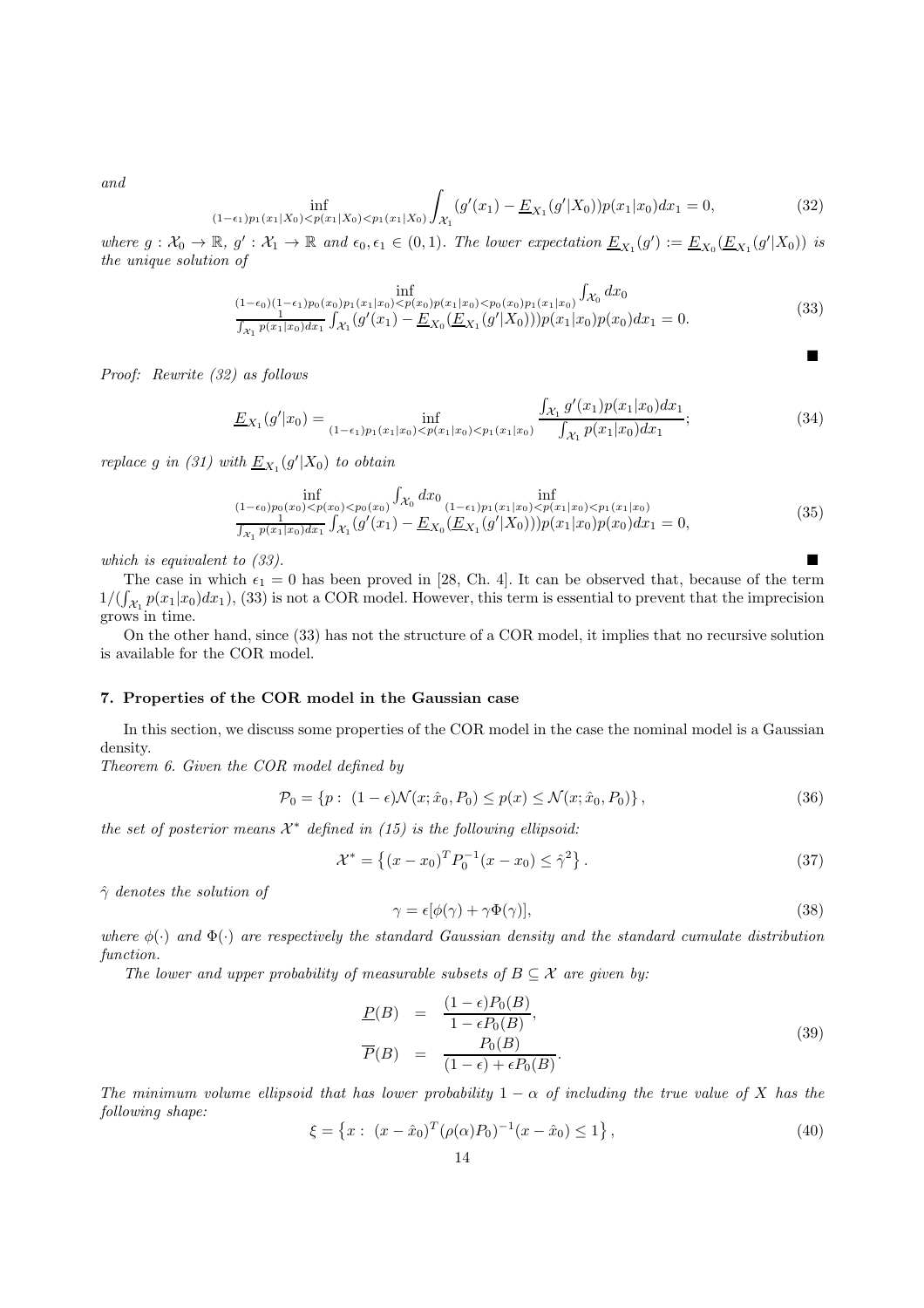where the scaling factor  $\rho(\alpha) > 0$  ensures that the probability of x to be in  $\xi$  is at least  $1 - \alpha$ . Proof: Consider the eigenvalue-eigenvector decomposition  $P_0 = V\Lambda^{-1}V^T$  with  $|V| = 1$  and  $VV^T = \mathbb{I}$ , where If is the identity matrix, and define  $z = V^T \Lambda^{-\frac{1}{2}} x$ ,  $z_0 = V^T \Lambda^{-\frac{1}{2}} \hat{x}_0$ ,  $dz \propto dx$ , then

<span id="page-14-0"></span>
$$
\mathcal{X}^* = \left\{ \mu : \int (x - \mu)p(x)dx = 0, \ \forall (1 - \epsilon)\mathcal{N}(x; \hat{x}_0, P_0) \le p(x) \le \mathcal{N}(x; \hat{x}_0, P_0) \right\} \n= \left\{ \mu : \int (x - \mu)q(x)\mathcal{N}(x; \hat{x}_0, P_0)dx = 0, \ \forall (1 - \epsilon) \le q(x) \le 1 \right\} \n= \left\{ \mu_0 : \int (z - \mu_0)q(\Lambda^{\frac{1}{2}}Vz)\mathcal{N}(z; z_0, \mathbb{I})dz = 0, \ \forall (1 - \epsilon) \le q(\Lambda^{\frac{1}{2}}Vz) \le 1 \right\},
$$
\n(41)

where  $\mu = \Lambda^{-\frac{1}{2}}V^T\mu_0$ . Since the bounds in  $(1-\epsilon) \leq q(\Lambda^{\frac{1}{2}}Vz) \leq 1$  do not depend on z, the value at which  $q(\cdot)$  is computed does not matter: we can thus replace  $q(\Lambda^{\frac{1}{2}}Vz)$  with  $q(z)$ . Assume for the moment that  $\mathcal{X} = \mathbb{R}^2$ . Consider then the first component of  $z - \mu_o$ , i.e., the scalar  $z_1 - \mu_{o1}$ , and assume we want to maximise it. Select then

$$
q(z_1, z_2) = q(z_2|z_1)q(z_1) = q(z_2|z_1) \left(I_{\{z_1 - \mu_{o1} \geq 0\}} + I_{\{z_1 - \mu_{o1} < 0\}}(1 - \epsilon)\right),
$$

where  $q(z_1, z_2)$  has to satisfy  $1 - \epsilon \leq q(z_1, z_2) \leq 1$ . Thus, consider

$$
0 = \int (z_1 - \mu_{o1}) (I_{\{z_1 - \mu_{o1} \ge 0\}}(z_1) + I_{\{z_1 - \mu_{o1} < 0\}}(z_1) \cdot (1 - \epsilon)) \mathcal{N}(z_1; z_{01}, 1)
$$
\n
$$
= \int q(z_2|z_1) \mathcal{N}(z_2; z_{02}, 1) dz_2 dz_1
$$
\n
$$
= \int (z_1 - \mu_{o1}) I_{\{z_1 - \mu_{o1} \ge 0\}}(z_1) \cdot \mathcal{N}(z_1; z_{01}, 1) \int q(z_2|z_1) \mathcal{N}(z_2; z_{02}, 1) dz_2 dz_1
$$
\n
$$
+ \int (z_1 - \mu_{o1}) I_{\{z_1 - \mu_{o1} < 0\}}(z_1) \cdot (1 - \epsilon) \mathcal{N}(z_1; z_{01}, 1) \int q(z_2|z_1) \mathcal{N}(z_2; z_{02}, 1) dz_2 dz_1.
$$
\n
$$
(42)
$$

Observe that to maximise the above integral, one should maximise the integral  $\int q(z_2|z_1)\mathcal{N}(z_2; z_{02}, 1)$  for the values  $z_1$  such that  $z_1 - \mu_{o1} \geq 0$  and to minimise it for the values  $z_1$  such that  $z_1 - \mu_{o1} < 0$ . This means to select  $q(z_2|z_1) = 1$  in the first case, and  $q(z_2|z_1) = 1 - \epsilon$  in the second case. However, in the second case  $q(z_2|z_1)$  cannot be equal to  $1 - \epsilon$  otherwise  $1 - \epsilon \leq q(z_1, z_2) \leq 1$  is not satisfied. In other words,  $q(z_2|z_1)$  $q(z_2) = 1$  in both cases. This gives the maximum of  $E[Z_1]$ , since in this case  $\int q(z_2|z_1) \mathcal{N}(z_2; z_{02}, 1) dz_2 = 1$ and, thus, the joint COR model reduces to the single variable COR model of the variable  $Z_1$ . Thus, for any other value of  $q(z_2|z_1)$  the upper expectation  $\overline{E}[Z_1]$  cannot be greater than the upper expectation computed for the case  $q(z_2|z_1) = 1$ , because  $\overline{E}[Z_1]$  is the upper expectation corresponding to the univariate case (only  $Z_1$  is considered). The value  $\mu_{o1}$  which solves the above equation in the case  $q(z_2|z_1) = 1$  can be computed by:

$$
0 = \int (z_1 - \mu_{o1}) \left( I_{\{z_1 - \mu_{o1} \ge 0\}} + I_{\{z_1 - \mu_{o1} < 0\}} (1 - \epsilon) \right) \mathcal{N}(z_1; z_{01}, 1) dz_1,
$$

which gives the maximum of  $\mu_{o1}$ . The above equation can be rewritten as:

$$
0 = \int_{-\infty}^{\mu_{o1}} (z_1 - \mu_{o1}) \mathcal{N}(z_1; z_{01}, 1) (1 - \epsilon) dz_1
$$
  
+ 
$$
\int_{\mu_{o1}}^{\infty} (z_1 - \mu_{o1}) \mathcal{N}(z_1; z_{01}, 1) dz_1
$$
  
= 
$$
\int_{-\infty}^{(\mu_{o1} - z_{01})} (u + z_{01} - \mu_{o1}) \mathcal{N}(u; 0, 1) (1 - \epsilon) du
$$
  
+ 
$$
\int_{-(\mu_{o1} - z_{01})}^{\infty} (u + z_{01} - \mu_{o1}) \mathcal{N}(u; 0, 1) du
$$
  
= 
$$
\int_{-\infty}^{\gamma} (u - \gamma) \mathcal{N}(u; 0, 1) (1 - \epsilon) du
$$
  
+ 
$$
\int_{\gamma}^{\infty} (u - \gamma) \mathcal{N}(u; 0, 1) du,
$$

where  $u = z_1 - z_{01}$  (change of variable) and  $\gamma = \mu_{01} - z_{01}$ . Hence, it follows that

$$
0 = -(1 - \epsilon)\phi(\gamma) - (1 - \epsilon)\gamma\Phi(\gamma) + \phi(\gamma) - \gamma(1 - \Phi(\gamma))
$$

or, equivalently  $\gamma = \epsilon[\phi(\gamma) + \gamma \Phi(\gamma)]$ . Let  $\hat{\gamma}$  be the value that solves the above expression, then from  $\gamma =$  $\mu_{o1}$  –  $z_{01}$  it follows that

$$
\overline{E}(Z_1) = \mu_{o1} = z_{01} + \hat{\gamma}.\tag{43}
$$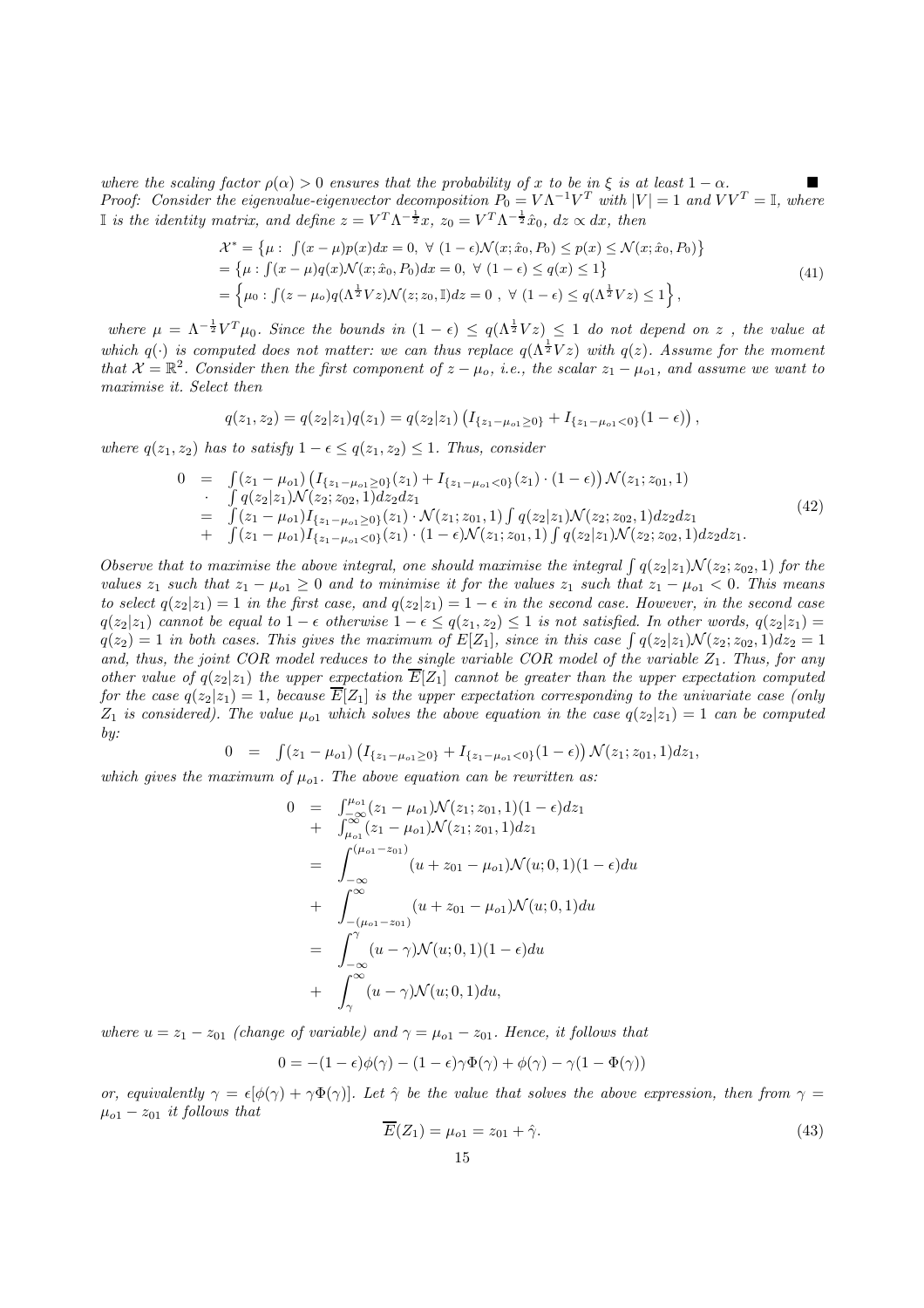For  $q(z_2|z_1) = q(z_2) = 1$  the last equality in [\(41\)](#page-14-0) for  $z_2$  becomes

$$
\int (z_2 - \mu_{o2}) \mathcal{N}(z_2; z_{02}, 1) dz_2 = 0,
$$

and it is satisfied if  $\mu_{o2} = z_{02}$ .

Therefore  $\overline{E}(Z_1) = z_{01} + \hat{\gamma}$  and  $E(Z_2) = z_{02}$ . The lower for  $E(Z_1)$  can be determined in a similar way  $\underline{E}(Z_1) = z_{01} - \hat{\gamma}$  and  $E(Z_2) = z_{02}$ . By changing the roles of  $Z_1$  and  $Z_2$  one gets  $E(Z_1) = z_{01}$  and  $\overline{E}(Z_2) =$  $z_{02}+\hat{\gamma}$  and, respectively,  $E(Z_1)=z_{01}$  and  $\underline{E}(Z_2)=z_{02}-\hat{\gamma}$ . Considering the transformation  $\mu=\Lambda^{\frac{1}{2}}V\mu_o$ , one gets four points belonging to the border of  $\mathcal{X}^*$ . Notice that  $\mathbb{I} = WW^T$  for any matrix W such that  $WW^T = \mathbb{I}$ and  $|det(W)| = 1$ . Then  $\mathcal{N}(z; z_0, \mathbb{I})$  in [\(41\)](#page-14-0) can equivalently be rewritten as  $\mathcal{N}(z; z_0, WW^T)$ . Repeating the derivations after [\(41\)](#page-14-0) for the vector  $z' = Wz$ , one can find other two orthogonal directions (determined by the rows of W) w.r.t. which the previous four transformed points  $(Wz_{01} \pm W\hat{\gamma}, Wz_{02})$  and  $(Wz_{01}, Wz_{02} \pm W\hat{\gamma})$ are still extremes for the transformed domain  $z'$ . This can be repeated for any transformation W. Hence, it follows that in the Z domain the set  $\mathcal{Z}^*$  defined by the last equation in [\(41\)](#page-14-0) is a circle centred at  $z_0$ , i.e.,  $(z-z_0)^T W^T W (z-z_0) \leq \hat{\gamma}^2$ , and, thus, it becomes the ellipsoid [\(37\)](#page-13-2) in the original domain x after the transformation  $x = \Lambda^{\frac{1}{2}} V z$ .

The case with more than two dimensions can be treated in a similar way by rewriting  $q(z_1, z_2, \ldots, z_n) =$  $q(z_2, \ldots, z_n | z_1) q(z_1)$  and proceeding as before.

Equations [\(39\)](#page-13-3) hold for any COR model; they follow from [\(23\)](#page-9-4). The last part of the theorem, i.e., [\(40\)](#page-13-4), follows from the fact that for  $\epsilon = 0$ , given  $\alpha$  there exists  $\rho(\alpha)$ , such that the ellipsoid [\(40\)](#page-13-4) is the minimum volume region that has probability  $\alpha$  of including the true value of X (this holds since the nominal density is Gaussian). Let us call this ellipsoid  $\xi_1$ . For  $\epsilon > 0$ , the minimum volume ellipsoid in [\(40\)](#page-13-4) has to include  $\xi_1$ . The fact that it has the same eigenvector-eigenvalue decomposition of  $\xi_1$  follows by the fact that the level curves of the lower and upper density in  $\mathcal{P}_0$  are given by [\(40\)](#page-13-4) as in the part of the proof that has proved [\(37\)](#page-13-2).  $\blacksquare$ 

Figure [4](#page-15-0) shows the value of  $\hat{\gamma}$  as a function of  $1 - \epsilon$ . It should be pointed out that  $\hat{\gamma}$  goes to infinity for  $(1 - \epsilon) \to 0$ . Figure [5](#page-16-0) shows the shape of  $\mathcal{X}^*$  in a two-dimensional case with  $\epsilon = 0.5$ ,  $\hat{\gamma} \approx 0.276$ .  $\hat{x}_0 = 0$  and



<span id="page-15-0"></span>Figure 4: Values of  $\hat{\gamma}$  as a function of  $1 - \epsilon$ .

$$
P_0 = V\Lambda V' = \begin{bmatrix} 0.5 & -0.87 \\ -0.87 & -0.5 \end{bmatrix} \begin{bmatrix} 1 & 0 \\ 0 & 4 \end{bmatrix} \begin{bmatrix} 0.5 & -0.87 \\ -0.87 & -0.5 \end{bmatrix}.
$$

Notice that, since V is an orthonormal matrix  $(det(V) = -1)$ , it corresponds to a rotation (60 degrees in the figure) in  $\mathbb{R}^2$ . Table [1](#page-16-1) reports the values of  $\rho(\alpha)$  that ensures the ellipsoid [\(40\)](#page-13-4), in the standard bivariate case, i.e.,  $x^T x \le \rho(\alpha)$ , to include the true value of X with lower probability equal to  $1-\alpha = 0.95$  for different values of  $\epsilon$ . For  $\epsilon = 0$  (no imprecision),  $\rho(\alpha)$  is the (100 $\alpha$ )th percentile of the chi-square distribution with  $n = 2$  degrees of freedom. Some comments to Theorem [6:](#page-13-5)

• Although the ellipsoid  $\mathcal{X}^*$  has the same shape of a credible set, it has a different meaning. It represents the uncertainty on the value of the mean  $E(X)$  due to the fact that our knowledge on X is imprecise,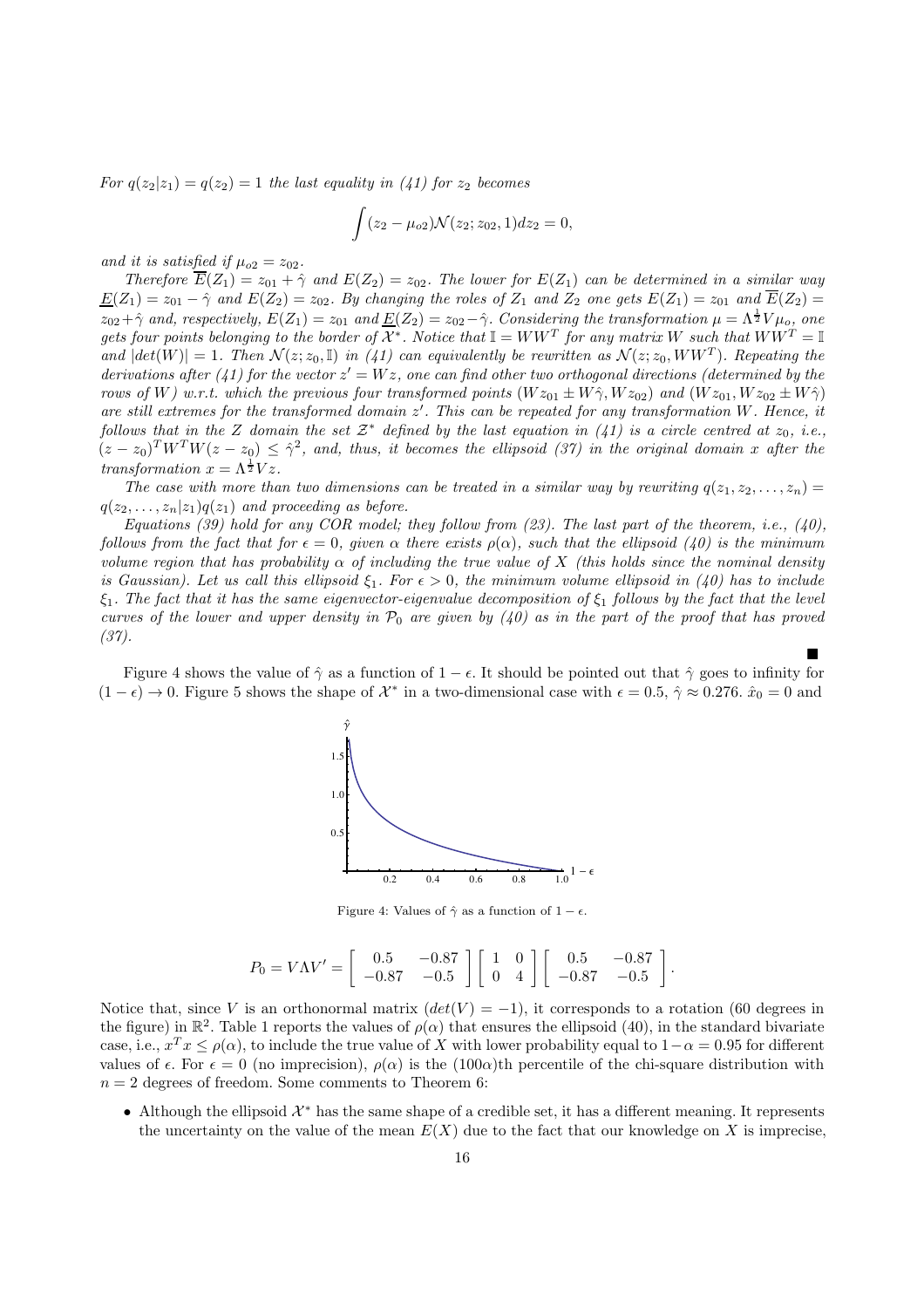

<span id="page-16-0"></span>Figure 5: The set in the Z-plane is in red-dashed, while the set in the X-plane is in blue. The latter corresponds to  $\mathcal{X}^*$ .

| $\epsilon$ | $\rho(\alpha)$ | $\epsilon$ | $\rho(\alpha)$ |
|------------|----------------|------------|----------------|
| $\Omega$   | 5.99           | 0.6        | 7.68           |
| 0.1        | 6.15           | 0.7        | 8.39           |
| 0.2        | 6.47           | 0.8        | 9.22           |
| 0.3        | 6.64           | 0.9        | 10.60          |
| 0.4        | 6.89           | 0.99       | 15.08          |
| 0.5        | 7.31           | 0.999      | 19.46          |

<span id="page-16-1"></span>Table 1: Scaling factor vs. imprecision for the standard bivariate ellipsoid  $x^T x \le \rho(\alpha)$  with  $1 - \alpha = 0.95$ .

and, thus, represented through a set of probabilities. In the case  $\epsilon = 0$  (no imprecision), this set reduce to a single point, that is the mean of the Gaussian nominal density.

• Conversely, the ellipsoid [\(40\)](#page-13-4) is a credible ellipsoid. It represents the region of the space that has at least probability  $1 - \alpha$  of including the true value of X. In absence of imprecision  $\epsilon = 0$  it reduces to the credible ellipsoid of the nominal Gaussian density.

The next corollary specialises Theorem [4](#page-11-4) to the case in which the nominal density in the COR model is a Gaussian.

Corollary 1. Assume that

$$
\mathcal{P}_0 = \{ p : (1 - \epsilon)\mathcal{N}(x; \hat{x}_0, P_0) \le p(x) \le \mathcal{N}(x; \hat{x}_0, P_0) \},\tag{44}
$$

and that the likelihood model is also COR:

$$
\mathcal{P}_{y|x} = \{p: (1 - \epsilon_m)\mathcal{N}(y; Cx, R) \le p(y|x) \le \mathcal{N}(y; Cx, R)\}.
$$
\n(45)

Having observed  $Y = \tilde{y}$ , the set of posteriors that determines the COR model is

<span id="page-16-2"></span>
$$
\mathcal{P}_{x|\tilde{y}} = \left\{ p : (1 - \epsilon)(1 - \epsilon_m)^2 \mathcal{N}(x; \hat{x}_1, P_1) \le p(x|\tilde{y}) \le \mathcal{N}(x; \hat{x}_1, P_1) \right\},\tag{46}
$$

where  $\hat{x}_1 = P_1 \left( P_0^{-1} \hat{x}_0 + C^T R^{-1} \tilde{y} \right)$  and  $P_1^{-1} = P_0^{-1} + C^T R^{-1} C$ . **Proof:** This follows from Theorem [4](#page-11-4) and properties of the Gaussian density.

From the expression [\(46\)](#page-16-2), one could wonder what happens increasing the number of observations. If  $n$ further observations of x are available, the posterior COR model becomes:<sup>[9](#page-16-3)</sup>

$$
\mathcal{P}_{x|\tilde{y}^n} = \left\{ p : \ (1 - \epsilon)(1 - \epsilon_m)^{2n} \mathcal{N}(x; \hat{x}_n, P_n) \le p(x|\tilde{y}) \le \mathcal{N}(x; \hat{x}_n, P_n) \right\},\tag{47}
$$

<span id="page-16-3"></span><sup>&</sup>lt;sup>9</sup>The expression is valid by assuming the observations are epistemically independent given  $X_0$ . The irrelevance conditions in Theorem [2](#page-6-1) must hold in both directions, see for instance [\[25](#page-27-16)] for more details.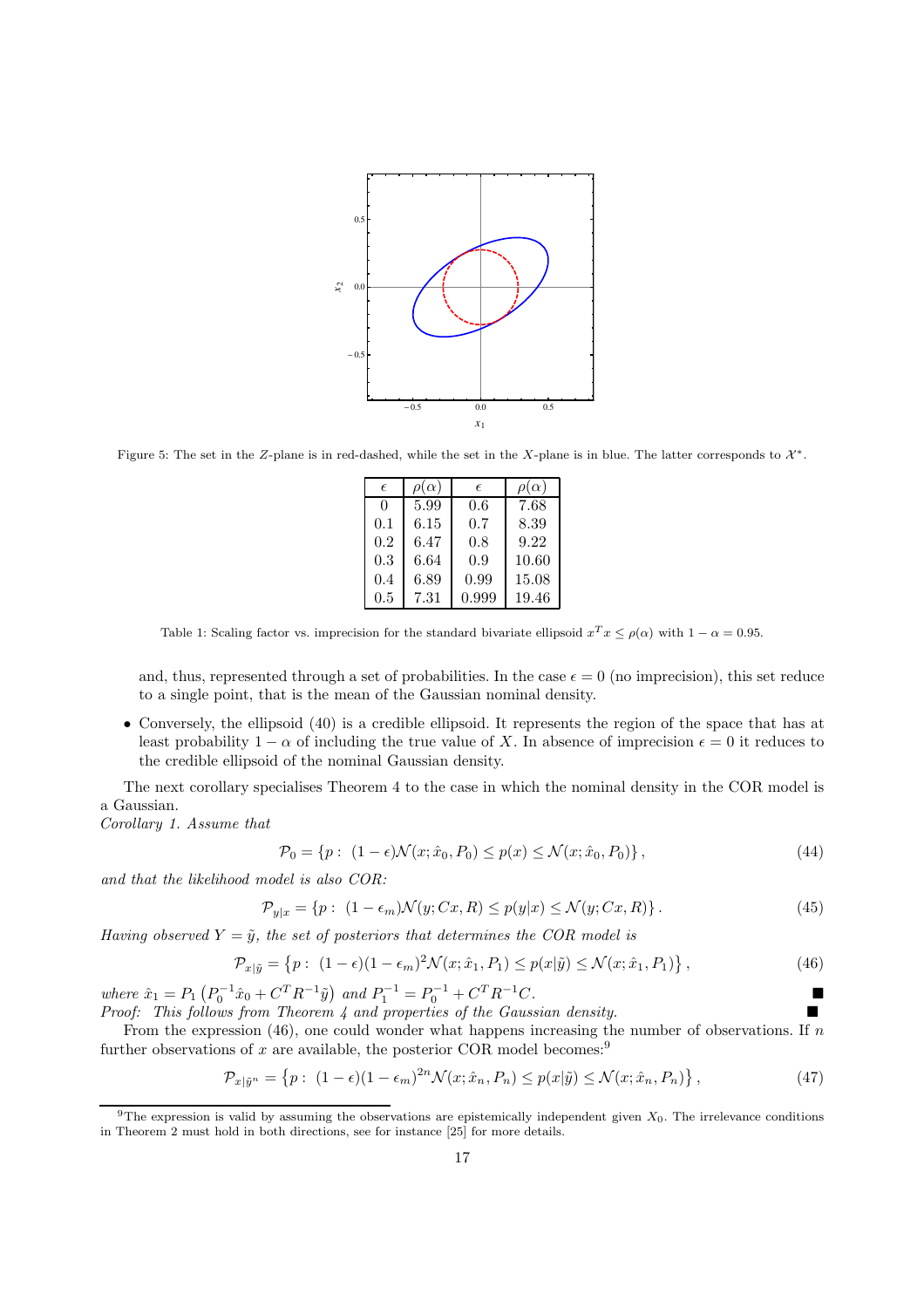where  $\hat{x}_n = P_n \left( P_{n-1}^{-1} \hat{x}_{n-1} + C^T R^{-1} \tilde{y}_n \right)$  and  $P_n^{-1} = P_{n-1}^{-1} + C^T R^{-1} C$ . Notice that the imprecision grows as  $(1 - \epsilon_m)^{2n}$ , while the variance of the Gaussian decreases as  $1/\sqrt{n}$ . Figure [6](#page-17-0) plots the value of  $\gamma/\sqrt{n}$ for  $\epsilon_m \in \{0.9, 0.8, 0.7, 0.6\}$  as a function of n. It can be noticed that the volume of  $\mathcal{X}^*$  decreases with n. This is important because it means that the decrease of the variance is stronger than the increase of the imprecision. In other words, the uncertainty on the value of  $X$ , i.e., the volume of  $\mathcal{X}^*$ , is going to decrease at the accumulation of the evidence.



<span id="page-17-0"></span>Figure 6: Values of  $\hat{\gamma}/\sqrt{n}$  as a function of n for  $\epsilon = 1$  and  $\epsilon_m \in \{0.9, 0.8, 0.7, 0.6\}$  (from the top to the bottom curve).

Finally, consider Theorem [5](#page-12-2) in case  $p_0(x_0) = \mathcal{N}(x_0; \hat{x}_0, P_0)$ ,  $p_1(x_1|x_0) = \mathcal{N}(x_1; Ax_0, Q)$ ,  $\epsilon_0 = \epsilon_1 = \epsilon$  and  $g': \mathcal{X} \to \mathbb{R}$ , i.e.,

<span id="page-17-1"></span>
$$
\inf_{\substack{(1-\epsilon)\leq q(x_0)\leq 1}} \int_{\mathcal{X}_0} q(x_0) dx_0 \inf_{\substack{(1-\epsilon)\leq q(x_1|x_0)\leq 1}} \frac{1}{\int_{\mathcal{X}_1} q(x_1|x_0) \mathcal{N}(x_1;Ax_0,Q) dx_1} \left( 48 \right)
$$
\n
$$
\int_{\mathcal{X}_1} (g' - \underline{E}_{X_0} (\underline{E}_{X_1} (g'|x_0))) q(x_1|x_0) \mathcal{N}(x_1;Ax_0,Q) \mathcal{N}(x_0;\hat{x}_0,P_0) dx_1 = 0. \tag{48}
$$

From Theorem [5,](#page-12-2) it follows that prediction does not preserve the structure of the COR model either in the Gaussian case. This means that the results derived in Theorem [6](#page-13-5) cannot be extended to the predictive model [\(48\)](#page-17-1) and, thus, applied to the filtering problem. However, since the only informative part in the COR model [\(48\)](#page-17-1) is represented by the joint density  $\mathcal{N}(x_1; Ax_0, Q)\mathcal{N}(x_0; \hat{x}_0, P_0)$ , our conjecture is that the set of posterior means  $\mathcal{X}^*$  and the credible ellipsoid has the same shape as in Theorem [6,](#page-13-5) i.e., their directions are determined by the covariance matrix. This conjecture, that we intend to prove in future work, is confirmed by numerical simulations as it will be shown in Section [10.1.](#page-22-0)

The fact that the prediction does not preserve the structure of the COR model means also that a recursive solution for the filtering problem does not exist in the case COR sets are employed to model the state dynamics and the measurement equation.

There are thus two avenues that we can follow. The first is to outer-approximate the predictions drawn with [\(48\)](#page-17-1) with the predictions obtained from an approximating COR model in order to keep a recursive structure of the filter. For this purpose, we can consider the COR model whose set of means includes that of [\(48\)](#page-17-1) or, whose  $(1-\alpha)$ % ellipsoid includes that of (48) (the previous conjecture can be very useful for this purpose). By imposing these inclusion constraints one can derive the quantities that define a COR model, the mean and the variance of the Gaussian nominal density and the imprecision factor  $\epsilon$ .

The second possibility that we shall follow in this paper is to solve the filtering problem by using the general approach presented in Theorem [2.](#page-6-1) In other words, we abandon the idea of solving the filtering problem recursively and, at each time step, we compute the lower posterior expectation directly from the joint model [\(12\)](#page-6-5). However, in order to compute [\(12\)](#page-6-5), we need to address two issues. The first is to evaluate integrals numerically. An algorithm to perform such computation, which exploits Monte Carlo integration methods, is discussed in the next section (a general overview about Monte Carlo methods can be found in [\[29](#page-27-20)]). The second is to compute the set  $\mathcal{X}^*$  of optimal Bayesian estimates and the relative credible region. Since the prediction step does not preserve the structure of the COR model, we cannot exploit Theorem [6.](#page-13-5) Therefore, we must compute these sets numerically as described in Section [9.](#page-19-0)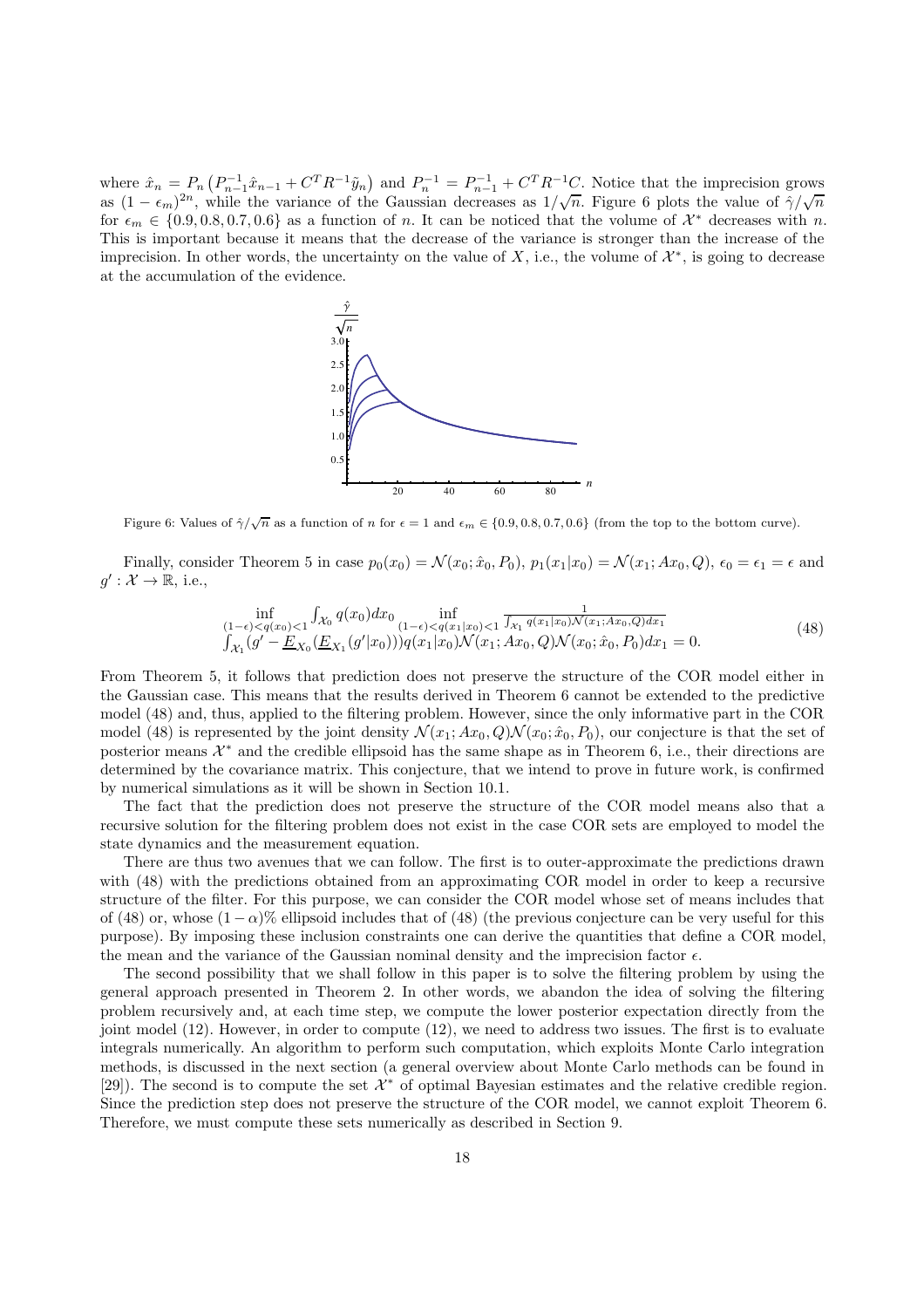# <span id="page-18-0"></span>8. Monte Carlo integration

In robust filtering with sets of probabilities, the goal is to compute lower and upper expectations of a scalar function  $q$  (we shall discuss the vectorial case in the next section). Consider for instance [\(48\)](#page-17-1), how can one find  $\underline{E}_{X_0}(\underline{E}_{X_1}(g'|x_0))$ ? The following algorithm describes the steps necessary to compute numerically  $\underline{E}_{X_0}(\underline{E}_{X_1}(g'|x_0)).$ 

- 1. Set the sample sizes  $n_0$ ,  $n_1$  and the scaling factors  $\beta_1, \beta_2 > 1$ .
- 2. Sample  $x_0^{(i)} \sim \mathcal{N}(x_0; \hat{x}_0, \beta_1 P_0)$  for  $i = 1, ..., n_0$ .
- 3. Sample  $x_1^{(j_i)} \sim \mathcal{N}(x_1; Ax_0^{(i)}, \beta_2 Q)$  for  $j_i = 1, ..., n_1$  and  $i = 1, ..., n_0$ .
- 4. Fix i and set a numerical value for  $\mu_1^{(i)} = \underline{E}_{X_1}(g'|x_0^{(i)})$  and for each  $j_i = 1, \ldots, n_1$  evaluate the sign of  $g'(x_1^{(j_i)}) - \mu_1^{(i)}$ :
	- (a) if  $g'(x_1^{(j_i)}) \mu_1^{(i)} \ge 0$  set  $q(x_1^{(j_i)} | x_0^{(i)}) = 1 \epsilon$ ;
	- (b) else set  $q(x_1^{(j_i)}|x_0^{(i)}) = 1$ .
- 5. By applying a bisection method repeat steps  $4(a)-4(b)$  to solve w.r.t.  $\mu_1^{(i)}$  the following equation:

$$
0 = \sum_{j=1}^{n_1} (g'(x_1^{(j_i)}) - \mu_1^{(i)}) q(x_1^{(j_i)} | x_0^{(i)}) \frac{\mathcal{N}(x_1^{(j_i)}; x_0^{(i)}, Q)}{\mathcal{N}(x_1^{(j_i)}; x_0^{(i)}, \beta_2 Q)}
$$

.

- 6. Repeat steps 4–5 to find  $\hat{\mu}^{(i)}$ , the root of the above equation, for each  $i = 1, \ldots, n_0$ .
- 7. For each  $i = 1, \ldots, n_0$ , define  $g(x_0^{(i)}) = \mu_1^{(i)}$  and evaluate the sign of  $g(x_0^{(i)}) \mu$ :
	- (a) if  $g(x_0^{(i)}) \mu \ge 0$  set  $q(x_0^{(i)}) = 1 \epsilon$ ; (b) else set  $q(x_0^{(i)}) = 1$ .
- 8. By applying a bisection solve w.r.t.  $\mu$ .

$$
0 = \sum_{i=1}^{n_0} (g(x_0^{(i)}) - \mu) q(x_0^{(i)}) \frac{\mathcal{N}(x_0^{(i)}; \hat{x}_0, P_0)}{\mathcal{N}(x_0^{(i)}; \hat{x}_0, \beta_1 P_0)}.
$$

9. Increase  $n_0$ ,  $n_1$  and/or the scaling factors  $\beta_1, \beta_2 > 1$  and repeat the previous steps up to the moment the value of  $\hat{\mu}$  converges (its variations are below the prescribed level of accuracy).

The final solution  $\hat{\mu}$  gives  $\underline{E}_{X_0}(\underline{E}_{X_1}(g'|x_0))$ . To compute the upper expectation one can exploit the fact that  $E_{X_0}(E_{X_1}(g'|x_0)) = -E_{X_0}(E_{X_1}(-g'|x_0)).$  Notice that the factors  $\beta_1, \beta_2 > 1$  are used to increase the variance of the sampling distributions in order to speed up the convergence rate for fixed values of  $n_0$ ,  $n_1$  (in fact as it has been shown in Table [1,](#page-16-1) at the increasing of  $\epsilon$  the mass of the COR models spreads in space). The procedure described in the previous algorithm can be generalised to any other case we can meet working with COR models.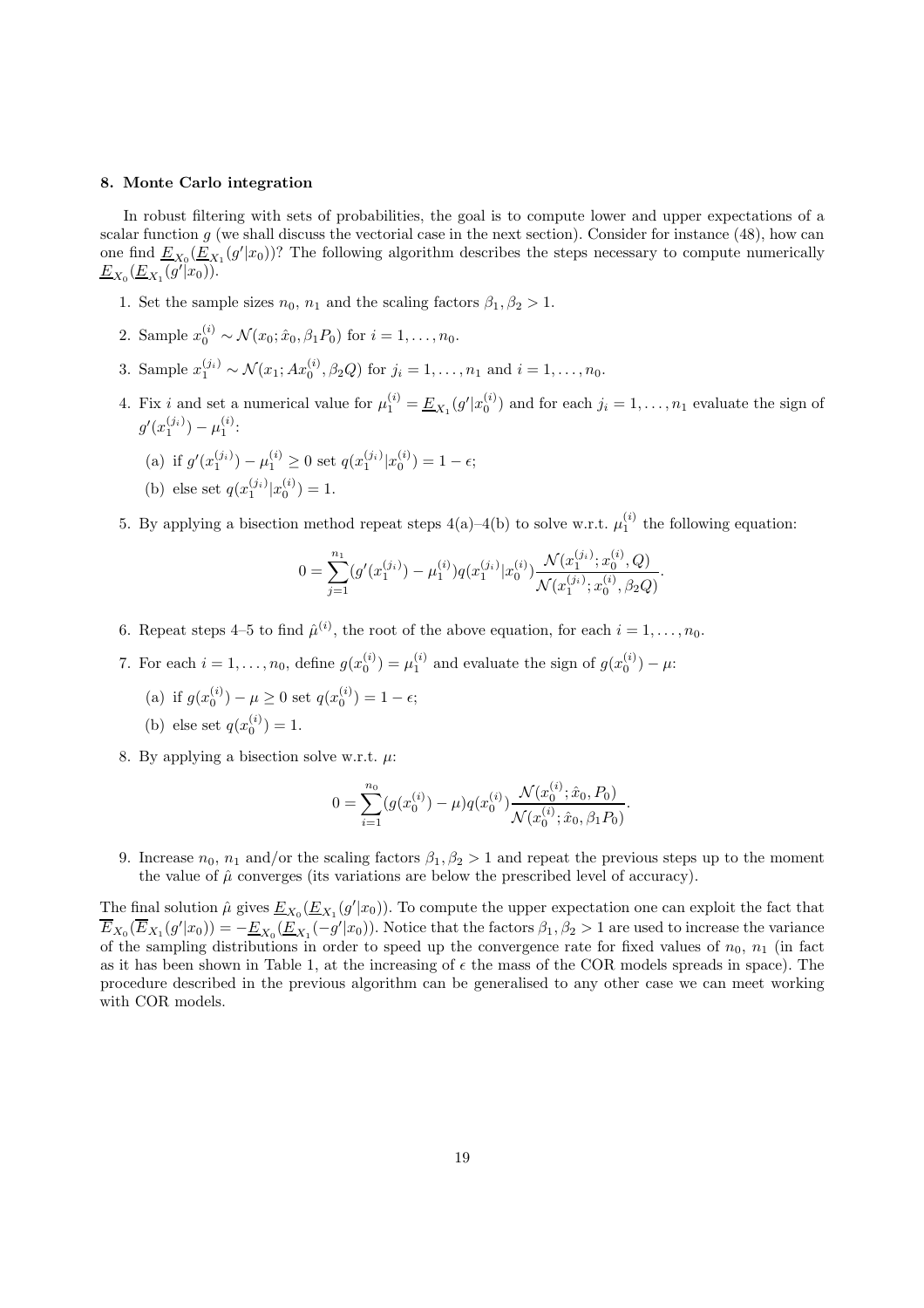### <span id="page-19-0"></span>9. Vector-valued and unbounded functions

In the above section we have defined properties of the COR model by considering the expectations of scalar bounded functions  $g$ . In the filtering problem, we are even interested to compute the lower (upper) expectation of  $q = X$ , which is unbounded and a vector in the multivariate case  $(n > 1)$ . This means to solve a minimisation (maximisation) with a multi-objective unbounded cost function. In order to extend the previous results to vector-valued unbounded functions  $g$ , the idea is first to transform  $g$  to an unbounded scalar function by multiplying its components for a weighting vector, e.g.,  $v^T x$  where  $v \in \mathbb{R}^n$  and then to truncate it in a bounded region of  $B \subset \mathbb{R}^n$ , i.e.,  $v^T x I_{\{B\}}(x)$ . In the bi-dimensional case, one can for instance consider  $v = [\cos(\theta), \sin(\theta)]$  for  $\theta \in [0, 2\pi)$ . Fixed a direction  $\theta$ , we can then determine the minimum  $r_m(\theta)$ and maximum  $r_M(\theta)$  (depending on  $\theta$ ) of  $r = v^T x I_{\{B\}}(x)$ :

$$
\begin{cases}\n\overline{E}[(\cos(\theta)X_1 + \sin(\theta)X_2)I_{\{B\}}] & = r_M(\theta), \\
\underline{E}[(\cos(\theta)X_1 + \sin(\theta)X_2)I_{\{B\}}] & = r_m(\theta).\n\end{cases}
$$
\n(49)

Let  $E_p$  be the expectation w.r.t. a generic density p in the COR set, from the above constraints, since  $E_p[(\cos(\theta)X_1 + \sin(\theta)X_2)I_{\{B\}}] = \cos(\theta)E_p(X_1I_{\{B\}}) + \sin(\theta)E_p(X_2I_{\{B\}}),$  it follows that:

$$
\begin{cases}\n\cos(\theta)E_p(X_1I_{\{B\}}) + \sin(\theta)E_p(X_2I_{\{B\}}) \leq r_M(\theta), \\
\cos(\theta)E_p(X_1I_{\{B\}}) + \sin(\theta)E_p(X_2I_{\{B\}}) \geq r_m(\theta).\n\end{cases}
$$
\n(50)

By taking the limit of the truncation so that  $B = \mathbb{R}^n$  and, thus,  $I_{\{B\}} = 1$ ,<sup>[10](#page-19-1)</sup> the above equalities (the case in which  $\leq$  and  $\geq$  are strict) define the two tangent planes to  $\mathcal{X}^*$  (defined in [\(15\)](#page-7-5)) orthogonal to direction determined by v and, thus, the inequalities determine a bounded region of  $\mathbb{R}^n$  that include all the points of  $\mathcal{X}^*$ . By varying  $\theta \in [0, 2\pi)$  and, thus, changing the direction, we can obtain an approximation of  $\mathcal{X}^*$ .

# <span id="page-19-3"></span>10. Practical implementation of the COR filter in the linear Gaussian case

The problem in the COR models based filtering is that no recursive solution exists. Hence, to compute the lower and upper posterior expectations, one has to go through the joint model at each time steps (as described in Theorem [2\)](#page-6-1). Unfortunately, for the latter approach, one should notice that Theorem [2](#page-6-1) in case of continuous state variables gives only a theoretical solution of the filtering problem (an infinite dimensional solution). A discretisation (approximation) of the state is thus necessary for practical implementations. As in the Bayesian case, one could discretise the state just in the regions of the space which have higher probability of including the true state (this is the approach followed in Monte Carlo methods). However, since no recursive solution is available for COR models, we cannot determine such regions recursively (for instance by using the sequential importance resampling algorithm, see for instance [\[30](#page-27-21)]). In other words, the solution of the filtering problem requires to sample a joint model, whose number of states increases in time. In the following, we describe a method to perform such sampling locally and efficiently by exploiting the observability of the dynamical system.

Consider the following three COR models for initial state, state dynamics and measurement equations:

$$
\mathcal{P}_{X_0} = \{ (1 - \epsilon_0) \mathcal{N}(x_0; \hat{x}_0, P_0) \le p(x_0) \le \mathcal{N}(x_0; \hat{x}_0, P_0) \}, \n\mathcal{P}_{X_{k+1}|X_k} = \{ (1 - \epsilon_s) \mathcal{N}(x_{k+1}; Ax_k, Q) \le p(x_{k+1}|x_k) \le \mathcal{N}(x_{k+1}; Ax_k, Q) \}, \n\mathcal{P}_{Y_k|X_k} = \{ (1 - \epsilon_m) \mathcal{N}(y_k; Cx_k, R) \le p(y_k|x_k) \le \mathcal{N}(y_k; Cx_k, R) \}.
$$
\n(51)

Observe that for  $\epsilon_0 = \epsilon_m = \epsilon_s = 0$  (no imprecision) we shall be back to the KF case. We assume that

• the imprecision parameters  $\epsilon$  and the matrices  $A, C, P_0, Q, R$  are time-invariant;<sup>[11](#page-19-2)</sup>

<span id="page-19-1"></span><sup>&</sup>lt;sup>10</sup> We assume that this limit exists, it is finite and well defined. We intend to prove in future work that this holds provided that the unbounded function g is absolutely integrable w.r.t. the densities in the COR set. This condition is verified for the Gaussian COR model considered later.

<span id="page-19-2"></span> $^\mathrm{11}$  The extension to the time-variant case is straightforward.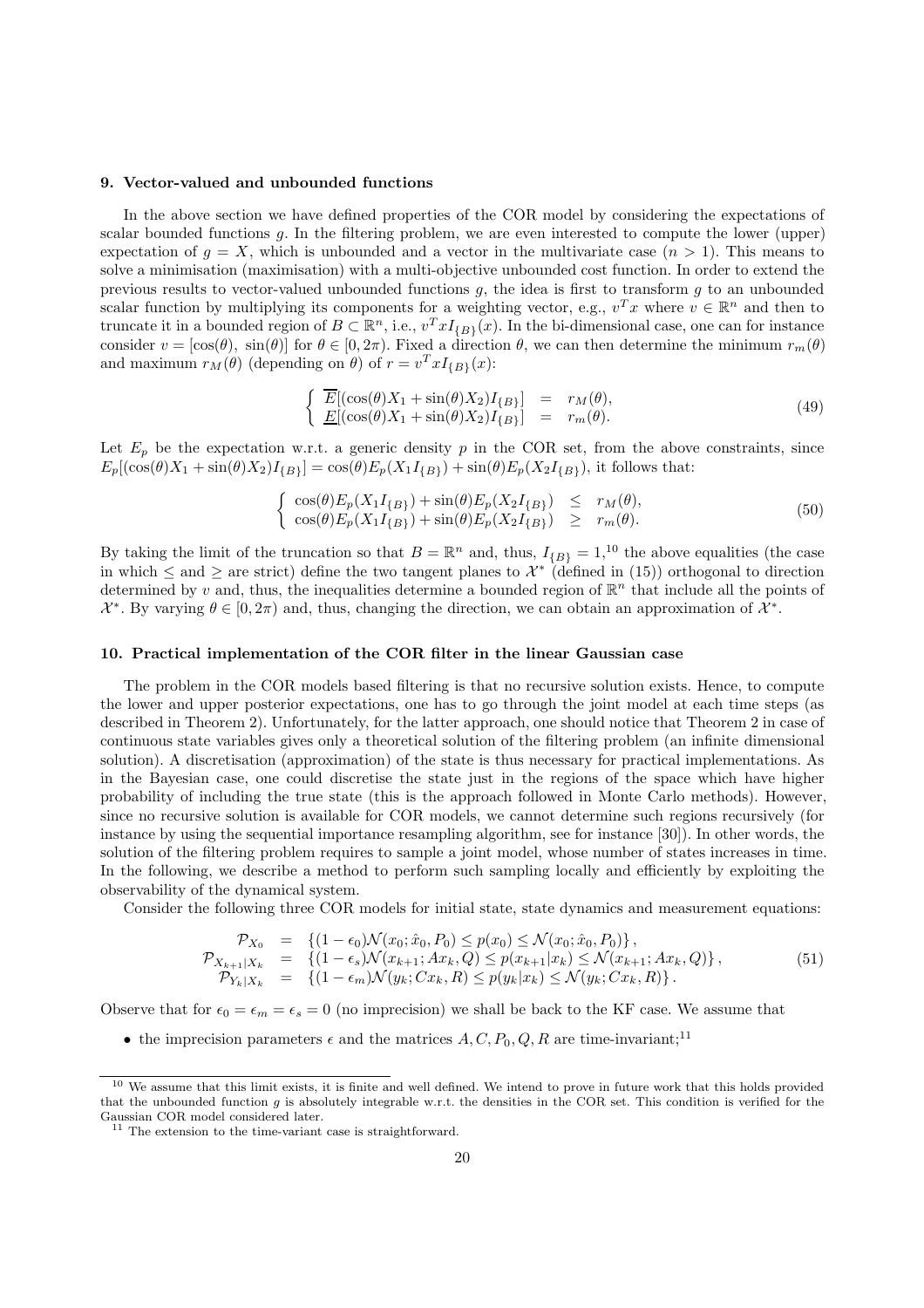• the pair of matrices  $(A, C)$  is observable being  $\nu$  the observability index.<sup>[12](#page-20-0)</sup>

The observability of the pair  $(A, C)$  implies that the value of any state  $x_k$  can be estimated from the system outputs  $y_k$  that have been observed through the time interval  $(k, k + \nu)$ . In other words,  $\nu$  observations are necessary and sufficient to determine an estimate of the components of the state  $x_k$ .

Assume for the moment that there is not imprecision  $\epsilon_0 = \epsilon_m = \epsilon_s = 0$  and that the goal is to compute  $E_{X_t}[g|\tilde{y}^t]$  directly (non recursively) from the joint  $E_{X^t,Y^t}$ . To achieve this goal we exploit the observability of the pair  $(A, C)$  to sample locally from the joint  $E_{X^t, Y^t}$ . In particular, we split the time interval  $[0, t]$ in  $|t/\nu|$  ( $|\cdot|$  denotes the floor function) observable parts, so that the states  $x_k$  can be estimated from the observations in the interval  $(k, k + \nu]$  for any  $k = 0, \ldots, t$ . In this way, each  $\nu$  time instants we can sample the state  $x_k$  and then propagate these samples up to the next observable state at time  $k + \nu$  and so on. This means that we decompose the joint  $E_{X^t,Y^t}[(g-\mu)\delta_{\{\tilde{y}^t\}}]$  in [\(3\)](#page-3-0) as follows:

$$
E_{X_0}\left[E_{X_1}\left[\cdots E_{X^{t-2\nu+3:t-\nu+1},Y^{t-2\nu+1:t-\nu}}\left[E_{X^{t-\nu+2:t},Y^{t-\nu+1:t}}\left[(g-\mu)\delta_{\{\tilde{y}^t\}}|X_{t-\nu+1}\right]\right]\right] -|X^{t-2\nu+2}]\cdots\left[X_0\right]\right],\tag{52}
$$

where  $X^{t-\nu+2:t}$  denotes the sequence of states from time  $t-\nu+2$  to time t (similar for Y) and where  $\nu$  is the observability index. In other words, we have decomposed the joint in  $|t/\nu|$  conditional and observable parts, i.e., each part includes the minimum number of observations to estimate all the components of the state. Now consider the inner conditional joint  $E_{X^{t-\nu+2:t},Y^{t-\nu+1:t}}[(g-\mu)\delta_{\{\tilde{y}^t\}}|x_{t-\nu+1}]$  for  $X_{t-\nu+1} = x_{t-\nu+1}$ and  $g: \mathcal{X}_t \to \mathbb{R}$ , which is equal to

<span id="page-20-2"></span>
$$
\mathcal{N}(\tilde{y}_{t-\mu+1}; Cx_{t-\nu+1}, R) \int \mathcal{N}(x_{t-\nu+2}; Ax_{t-\mu+1}, Q) \mathcal{N}(\tilde{y}_{t-\mu+2}; Cx_{t-\nu+2}, R) dx_{t-\nu+2} \cdots \int \mathcal{N}(x_{t-1}; Ax_{t-2}, Q) \mathcal{N}(\tilde{y}_{t-1}; Cx_{t-1}, R) dx_{t-1} \cdot \int (g(x_t) - \mu) \mathcal{N}(x_t; Ax_t, Q) \mathcal{N}(\tilde{y}_t; Cx_t, R) dx_t.
$$
\n(53)

Define  $R_t = R$ ,  $C_t = C$ ,  $z_t = \tilde{y}_t$  and apply the matrix inversion lemma to obtain:

<span id="page-20-1"></span>
$$
\mathcal{N}(x_t; Ax_{t-1}, Q) \mathcal{N}(z_t; C_t x_t, R_t) = \mathcal{N}(z_t; C_t A x_{t-1}, V_t)
$$
  
 
$$
\cdot \mathcal{N}(x_t; W_t Q^{-1} A x_{t-1} + W_t C_t^T R_t^{-1} z_t, W_t),
$$
 (54)

where  $W_t = R_t + C_t Q C_t^T$  and  $V_t^{-1} = Q^{-1} + C_t^T R_t^{-1} C_t$ . By rewriting

$$
\mathcal{N}(\tilde{y}_{t-1}; Cx_{t-1}, R)\mathcal{N}(z_t; C_tAx_{t-1}, V_t) = \mathcal{N}(z_{t-1}; C_{t-1}x_{t-1}, R_{t-1}),
$$

where

$$
z_{t-1} = \left[ \begin{array}{c} \tilde{y}_{t-1} \\ \tilde{y}_t \end{array} \right], \quad C_{t-1} = \left[ \begin{array}{c} C \\ CA \end{array} \right], R_{t-1} = \left[ \begin{array}{cc} R & 0 \\ 0 & V_t \end{array} \right];
$$

by applying again [\(54\)](#page-20-1) to  $\mathcal{N}(x_{t-1}; Ax_{t-2}, Q)\mathcal{N}(z_{t-1}; C_{t-1}x_{t-1}, R_{t-1})$  one gets:

$$
\mathcal{N}(z_{t-1}; C_{t-1}Ax_{t-2}, V_{t-1}) \cdot \mathcal{N}(x_{t-1}; W_{t-1}Q^{-1}Ax_{t-2} + W_{t-1}C'_{t-1}R_{t-1}^{-1}z_{t-1}, W_{t-1}),
$$

with  $W_{t-1} = R_{t-1} + C_{t-1} Q C_{t-1}^T$  and  $V_{t-1}^{-1} = Q^{-1} + C_{t-1}^T R_{t-1}^{-1} C_{t-1}$ . By proceeding recursively up to time  $t - \nu + 1$ , one finally gets that [\(53\)](#page-20-2) is equivalent to:

$$
\mathcal{N}(z_{t-\mu+1};C_{t-\mu+1}x_{t-\nu+1},R_{t-\mu+1})f(x_{t-\nu+1},\mu),
$$

<span id="page-20-0"></span><sup>&</sup>lt;sup>12</sup>The observability index is the smallest integer  $\nu$  such that the matrix  $[C, CA, \ldots, CA^{\nu-1}]^T$  has rank n.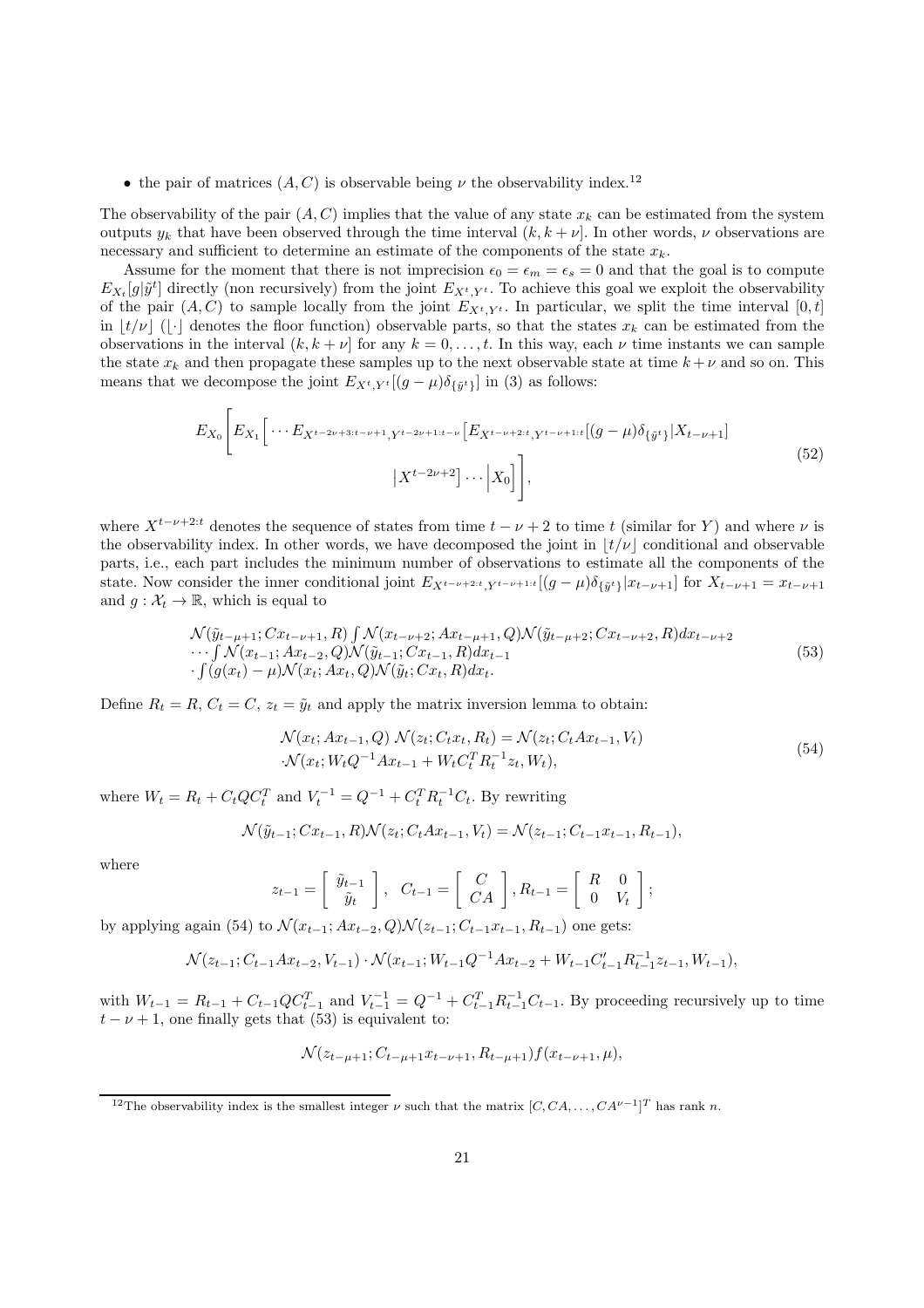where

$$
z_{t-\mu+1} = \begin{bmatrix} \tilde{y}_{t-\mu+1} \\ \tilde{y}_{t-\mu+2} \\ \vdots \\ \tilde{y}_{t} \end{bmatrix}, \ \ C_{t-\mu+1} = \begin{bmatrix} C \\ CA \\ \vdots \\ CA^{\mu-1} \end{bmatrix}, R_{t-\mu+1} = \begin{bmatrix} R & 0 \\ 0 & V_{t-\mu+2} \end{bmatrix},
$$

 $V_{t-\mu+2} = Q^{-1} + C_{t-\mu+2}^T R_{t-\mu+2}^{-1} C_{t-\mu+2}$  and

$$
f(x_{t-\nu+1}, \mu) = \int \cdots \int (g(x_t) - \mu) \prod_{i=t-\mu+2}^t \mathcal{N}(x_i; W_i Q^{-1} A x_{i-1} + W_i C_i^T R_i^{-1} z_i, W_i) dx_{t-\mu+2} \cdots dx_t.
$$
 (55)

Observe that the matrix  $C_{t-\mu+1}$  in  $\mathcal{N}(z_{t-\mu+1}; C_{t-\mu+1}x_{t-\nu+1}, R_{t-\mu+1})$  has rank equal to n (it is the observability matrix) and thus  $C_{t-\mu+1}^T C_{t-\mu+1}$  is invertible. Hence, from the relationship  $z_{t-\mu+1} = C_{t-\mu+1}x_{t-\mu+1} +$  $v_{t-\mu+1}$  with  $v_{t-\mu+1} \sim \mathcal{N}(0, \mathcal{R}_{t-\mu+1})$  we can derive that

<span id="page-21-0"></span>
$$
x_{t-\mu+1} = (C_{t-\mu+1}^T C_{t-\mu+1})^{-1} C_{t-\mu+1}^T (z_{t-\mu+1} - v_{t-\mu+1}).
$$
\n(56)

Since  $z_{t-\mu+1}$  is known (vector of observations), we can use this relationship to sample values of  $x_{t-\mu+1}$  by generating samples of the Gaussian noise  $v_{t-\mu+1}$ . Then we discretise  $f(x_{t-\nu+1}, \mu)$  starting from the sample values obtained from [\(56\)](#page-21-0). Thus, we repeat the same procedure for the remaining observable parts of the joint from time 0 to time  $t-\nu+1$  (the last sampling step will be based on the prior  $\mathcal{N}(x_0; \hat{x}_0, P_0)$ ). Once we have discretised the integrals using the generated samples, the last step consists only to find the unique value of  $\mu$  which solves  $E_{X^t,Y^t}[(g-\mu)\delta_{\{\tilde{y}^t\}}]=0$ . This value can be easily found by using the bisection method.

In case  $\epsilon_0, \epsilon_m, \epsilon_s > 0$  (imprecision), the same sampling strategy described above can be applied to the nominal joint density (that is still Gaussian). Consider for instance the case  $t = 3$  and  $\nu = 2$ , then from the results in Section [7](#page-13-6) one has that [\(12\)](#page-6-5) is equal to:

$$
0 = \inf_{1-\epsilon_{0} \leq q(x_{0}) \leq 1} \int dx_{0} q(x_{0}) \mathcal{N}(x_{0}; \hat{x}_{0}, P_{0}) \inf_{1-\epsilon_{s} \leq q(x_{1}|x_{0}) \leq 1} \frac{1}{\int dx_{1} q(x_{1}|x_{0}) \mathcal{N}(x_{1};Ax_{0}, Q)} \cdot \int dx_{1} q(x_{1}|x_{0}) \mathcal{N}(x_{1};Ax_{0}, Q) \inf_{1-\epsilon_{m} \leq q(\hat{y}_{1}|x_{1}) \leq (1-\epsilon_{m})^{-1}} q(\hat{y}_{1}|x_{1}) \mathcal{N}(\tilde{y}_{1};Cx_{1}, R) \n\inf_{1-\epsilon_{s} \leq q(x_{2}|x_{1}) \leq 1} \frac{1}{\int dx_{2} q(x_{2}|x_{1}) \mathcal{N}(x_{2};Ax_{1}, Q)} \cdot \int dx_{2} q(x_{2}|x_{1}) \mathcal{N}(x_{2};Ax_{1}, Q) \n1-\epsilon_{m} \leq q(\tilde{y}_{2}|x_{2}) \leq (1-\epsilon_{m})^{-1}} q(\tilde{y}_{2}|x_{2}) \mathcal{N}(\tilde{y}_{2};Cx_{2}, R) \inf_{1-\epsilon_{s} \leq q(x_{3}|x_{2}) \leq 1} \frac{1}{\int dx_{3} q(x_{3}|x_{2}) \mathcal{N}(x_{3};Ax_{2}, Q)} \cdot \int dx_{3} q(x_{3}|x_{2}) \mathcal{N}(x_{3};Ax_{2}, Q) \inf_{1-\epsilon_{m} \leq q(\tilde{y}_{3}|x_{3}) \leq (1-\epsilon_{m})^{-1}} q(\tilde{y}_{3}|x_{3}) (g(x_{3}) - \mu) \mathcal{N}(\tilde{y}_{3};Cx_{3}, R).
$$
\n(A)

Since  $\mathcal{N}(\tilde{y}_i; C_{x_i}, R) > 0$  and it does not depend on the q, we can take it out from the inf and, thus, apply the transformation described previously to obtain:

<span id="page-21-1"></span>
$$
\inf_{1-\epsilon_{0}\leq q(x_{0})\leq 1} \int dx_{0}q(x_{0})\mathcal{N}(x_{0};\hat{x}_{0},P_{0}) \inf_{1-\epsilon_{s}\leq q(x_{1}|x_{0})\leq 1} \frac{1}{\int dx_{1}q(x_{1}|x_{0})\mathcal{N}(x_{1};Ax_{0},Q)} \cdot \int dx_{1}q(x_{1}|x_{0})\mathcal{N}(x_{1};Ax_{0},Q) \inf_{1-\epsilon_{m}\leq q(\tilde{y}_{1}|x_{1})\leq (1-\epsilon_{m})^{-1}} q(\tilde{y}_{1}|x_{1})\mathcal{N}(\tilde{y}_{1};Cx_{1},R) \n\inf_{1-\epsilon_{s}\leq q(x_{2}|x_{1})\leq 1} \frac{1}{\int dx_{2}q(x_{2}|x_{1})\mathcal{N}(x_{2};Ax_{1},Q)} \cdot \int dx_{2}q(x_{2}|x_{1})\mathcal{N}(x_{2};Ax_{1},Q) \n\mathcal{N}(\tilde{y}_{2};Cx_{2},R)\mathcal{N}(\tilde{y}_{3};CAx_{2},V_{3}) \inf_{1-\epsilon_{m}\leq q(\tilde{y}_{2}|z_{2})\leq (1-\epsilon_{m})^{-1}} q(\tilde{y}_{2}|x_{2}) \n\inf_{1-\epsilon_{s}\leq q(x_{3}|x_{2})\leq 1} \frac{1}{\int dx_{3}q(x_{3}|x_{2})\mathcal{N}(x_{3};Ax_{2},Q)} \cdot \int dx_{3}q(x_{3}|x_{2}) \n\mathcal{N}(x_{3};W_{3}Q^{-1}Ax_{2}+W_{3}C'R^{-1}\tilde{y}_{3},W_{3}) \inf_{1-\epsilon_{m}\leq q(\tilde{y}_{3}|x_{3})\leq (1-\epsilon_{m})^{-1}} q(\tilde{y}_{3}|x_{3})\left(g(x_{3})-\mu\right),
$$
\n(58)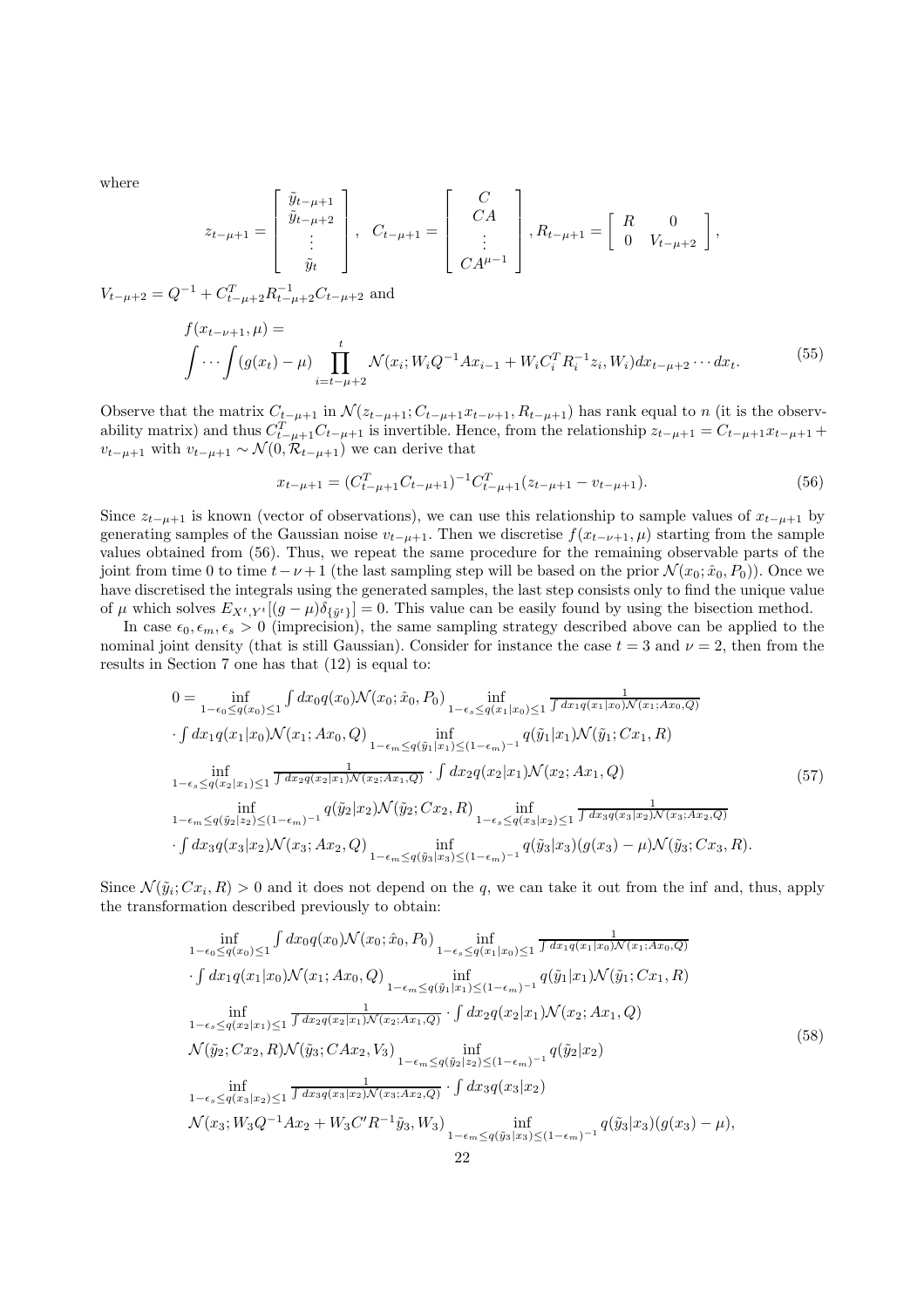

<span id="page-22-1"></span>Figure 7: Probability density functions for the first component of  $w_k$ . The first has a discontinuity in 1, the second in  $\pm 1.5$ . The densities for the second component of  $w_k$  are the same.

where  $W_3 = R + CQC^T$  and  $V_3^{-1} = Q^{-1} + C^T R^{-1} C$ . Hence, to discretise [\(58\)](#page-21-1) we sample  $x_0^{(i)} \sim \mathcal{N}(x_0; \hat{x}_0, P_0)$ and we use these samples to generate samples of  $x_1$ , i.e.,  $x_1^{(j_i)} \sim \mathcal{N}(x_1; Ax_0^i, Q)$ . At time  $t = 2$ , we stop this nested sampling procedure and we generate samples of  $x_2$  directly from  $x_2^{(\kappa)} \sim \mathcal{N}(\tilde{y}_2; C_{x_2}, R) \mathcal{N}(\tilde{y}_3; C_{x_2}, V_3)$ exploiting the relationship [\(56\)](#page-21-0). Then we generate samples  $x^{(j_{\kappa})} \sim \mathcal{N}(x_3; W_3Q^{-1}Ax_2^{(\kappa)} + W_3C'R^{-1}\tilde{y}_3, W_3)$ . Finally, we can apply a procedure similar to the one described in the steps 3–7 in Section [8](#page-18-0) to compute the quantity of interest  $\hat{\mu} = \underline{E}(g|\hat{y}^n)$ . As described in Section [8,](#page-18-0) the imprecision can be taken into account by increasing the covariances  $\beta_1 Q$ ,  $\beta_2 R$ ,  $\beta_3 P_0$  with  $\beta_i > 1$  and, thus, by spreading the samples. We can use the knowledge of the credible ellipsoid in [\(40\)](#page-13-4) to determine the scaling factor for the covariances of each COR model for initial state, dynamics and measurement equation.

Therefore, we exploit the observability index to do a sort of resampling after each  $\nu$  time steps and to break down the increasing of the numbers of samples that we should have by applying a nested MC sampling from time 0 to time t. In this way, the computational complexity increases only linearly in time.

# <span id="page-22-0"></span>10.1. Numerical example

For the linear Gaussian case case discussed in the previous section, we have performed numerical (Monte Carlo) simulations in order to show the performance of the COR filter and to compare this performance with other known approaches to state estimation.

The true trajectory of the state and measurements are generated by the following dynamical system:

<span id="page-22-2"></span>
$$
A = \begin{cases} x_{k+1} & = & Ax_k + w_k \\ y_k & = & Cx_k + v_k \\ 0 & 1 \end{cases}
$$
 (59)  

$$
A = \begin{bmatrix} 1 & 1 \\ 0 & 1 \end{bmatrix}, C = \begin{bmatrix} 1 & 0 \\ 0 & 1 \end{bmatrix},
$$

where  $w_k \sim p(w)$ ,  $x_0 = \hat{x}_0$  with  $\hat{x}_0 \sim N(0, P_0)$ ,  $v_k \sim N(0, R)$ ,

$$
P_0 = \left[ \begin{array}{cc} 1 & 0 \\ 0 & 1 \end{array} \right], \quad Q = \left[ \begin{array}{cc} 1 & 0 \\ 0 & 1 \end{array} \right], \quad R = Q,
$$

where two kinds of densities  $p_T(w_k)$  will be considered for  $p(w_k)$  as shown in Figure [7.](#page-22-1) The first density (case 1) is asymmetric w.r.t. the origin with positive mean 0.9 and variance equal to 1.1. This means that there is a nondeterministic bias in the relationship  $x_{k+1} = Ax_k + w_k$ . The second density (case 2) has zero mean and variance 2.6. Thus, the variance is greater than the one of the nominal Gaussian density (i.e., Q). We call [\(59\)](#page-22-2) in the case 1 or 2 the true system.

We assume that the modeller does not know the true system. In particular, we consider the case in which the modeller does not know  $p_T(w_k)$  but he can specify a bound for it in the form of a COR set of densities:<sup>[13](#page-22-3)</sup>

$$
\mathcal{P}_W = \left\{ (1 - \epsilon_s) \mathcal{N}(w_k; 0, Q) \le p(w_k) \le \mathcal{N}(w_k; 0, Q) \right\},\
$$

<span id="page-22-3"></span><sup>&</sup>lt;sup>13</sup>Notice that the COR model does not require  $p_T(w_k)$  to be stationary (time invariant).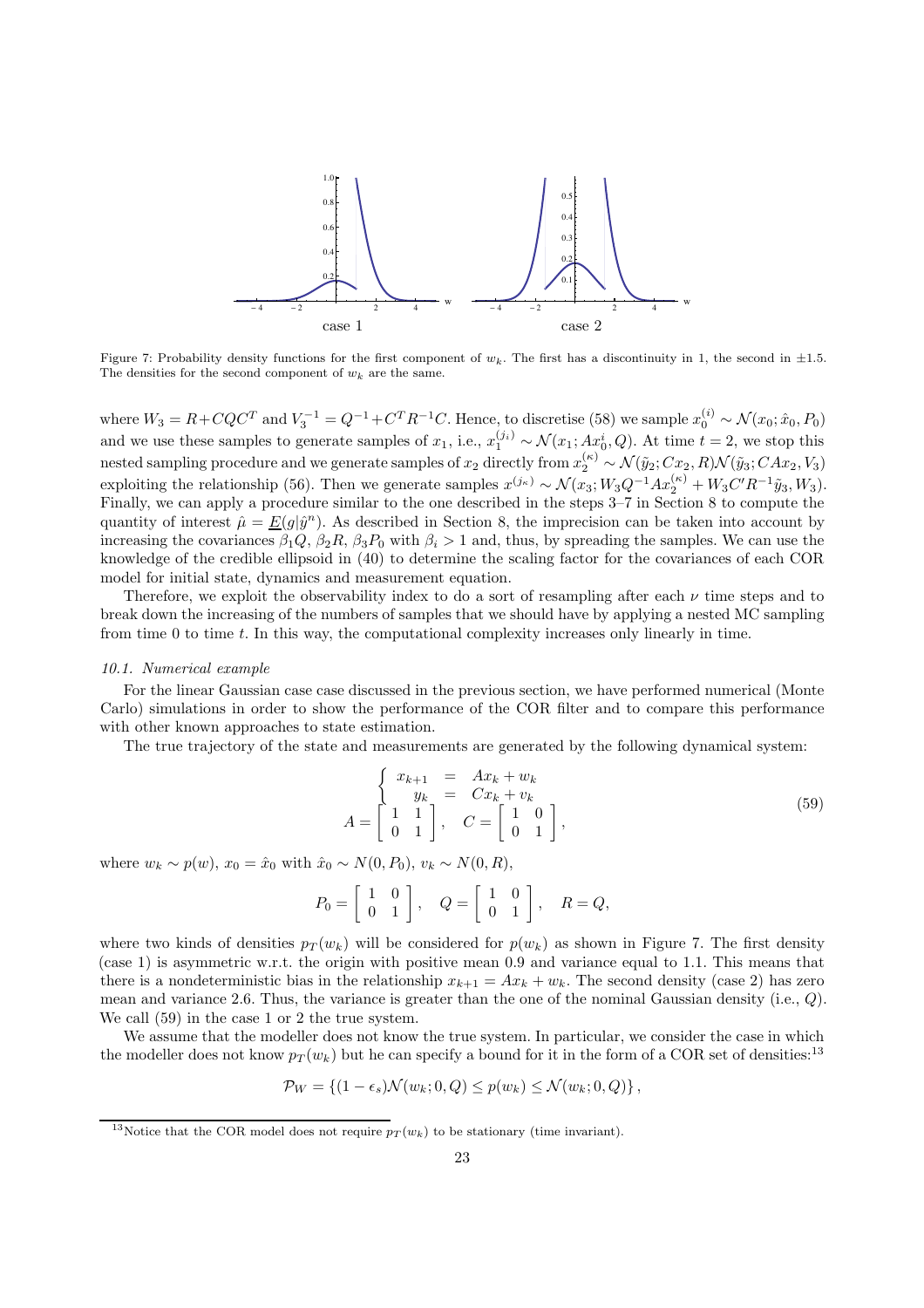

<span id="page-23-0"></span>Figure 8: True unnormalised densities for the first component of  $w_k$  (in bold) belonging to the COR set of density  $\mathcal{P}_W$  with  $\epsilon_s = 0.9$  for the two cases in Figure [7.](#page-22-1)

with  $\epsilon_s = 0.9$ , see Figure [8.](#page-23-0) From a modelling point of view, we can see  $\mathcal{P}_W$  as a robust model for  $w_k$  which is based on the following considerations. First, by specifying  $\mathcal{P}_W$ , the modeller is stating that he knows that the high density region for  $p(w_k)$  is the ellipsoid  $w^T Q^{-1} w \le 11.83$ ,<sup>[14](#page-23-1)</sup> and that  $p(w_k)$  is strictly positive in this region (the unnormalised density is lower bounded by  $(1 - \epsilon_s) \mathcal{N}(w_k; 0, Q)$ ). Second, the modeller does not exclude the possibility that  $p(w_k)$  is Gaussian, but also allows for a wider variety of density shapes: unimodal and multimodal not necessarily centred at zero. By allowing nonzero mean densities, the modeller is thus considering also cases in which the noise  $w_k$  is biased with an unknown bias.

Since  $x_{k+1} = Ax_k + w_k$  by a change of variables, it follows that

$$
\mathcal{P}_{X_{k+1}|X_k} = \left\{ (1-\epsilon_s)\mathcal{N}(x_{k+1}; Ax_k, Q) \le p(x_{k+1}|x_k) \le \mathcal{N}(x_{k+1}; Ax_k, Q) \right\},
$$

which gives the COR set bounds for  $p(x_{k+1}|x_k)$  for any  $k = 1, \ldots, t$ .

The modeller does not know the true density  $p_T(w_k)$  but he knows that it belongs to the set  $\mathcal{P}_W$ . He can thus use the procedure described in Section [10](#page-19-3) to compute lower  $\underline{E}(g|\tilde{y}^t)$  and upper  $\overline{E}(g|\tilde{y}^t)$  bounds for the posterior expectation  $E(g|\tilde{y}^t)$  of any function of interest g of  $X_k$  at each instant  $k = 1, \ldots, t$ . In particular, he can compute the posterior set  $\mathcal{X}^*$  (the set of estimates that are not dominated under the squared loss) using the procedure described in Section [9](#page-19-0) and the minimum volume ellipsoid that has lower probability 0.95 of including the true value of  $X_k$  (robust credible ellipsoid).

Observe that the results of Theorem [6,](#page-13-5) which provides the analytical expression for  $\mathcal{X}^*$  and the credible ellipsoid, hold only for a COR model. Since prediction does not preserve the structure of the COR model, we cannot use this result for the posterior  $\underline{E}(g|\tilde{y}^t)$ . For this reason, we compute the posterior set  $\mathcal{X}^*$  and the credible ellipsoid numerically. For the former, we employ the procedure described in Section [9](#page-19-0) with  $\theta = \{0, \pi/4, \pi/2, \ldots, 7/4\pi\}$ . For the latter, we fix the centre and the directions of the ellipsoid as in the Kalman filter based on the nominal Gaussian system and then we determine numerically the minimum value of the scaling factor  $\rho(\alpha)$ , as in [\(40\)](#page-13-4), which ensures that the ellipsoid includes a probability of at least 0.95.

The performance of the COR based filter are compared with respect to the following approaches:

- 1. the optimal posterior mean and 95% credible ellipsoid that can be obtained by applying particle filter estimation (800 particles) to the true unknown system;
- 2. the posterior mean and 95% credible ellipsoid obtained with a KF based on the nominal density  $\mathcal{N}(w_k; 0, Q).$

The first approach, that gives the optimal MMSE (minimum mean squared error) estimate  $E^*(X_t|\tilde{y}^t)$ , is reported as term of comparison but it is not attainable in practice since the modeller does not know  $p_T(w_k)$ . The second approach is in general suboptimal. KF gives the optimal MMSE estimate only in the case  $\epsilon_s = 0$ while, for  $\epsilon_s > 0$ , it provides the best linear MMSE estimator in the case  $E[W_k] = 0$  and  $E[W_k W_k^T] = Q$  and a wrong (biased or not calibrated) estimate in all remaining cases, i.e.,  $E[W_k] \neq 0$  and/or  $E[W_k W_k^T] \neq Q$ .

<span id="page-23-1"></span><sup>&</sup>lt;sup>14</sup>This is the 0.9973 probability region for the Gaussian  $\mathcal{N}(w_k; 0, Q)$ . The lower probability of this region based on  $\mathcal{P}_W$  with  $\epsilon_s = 0.9$  is 0.973.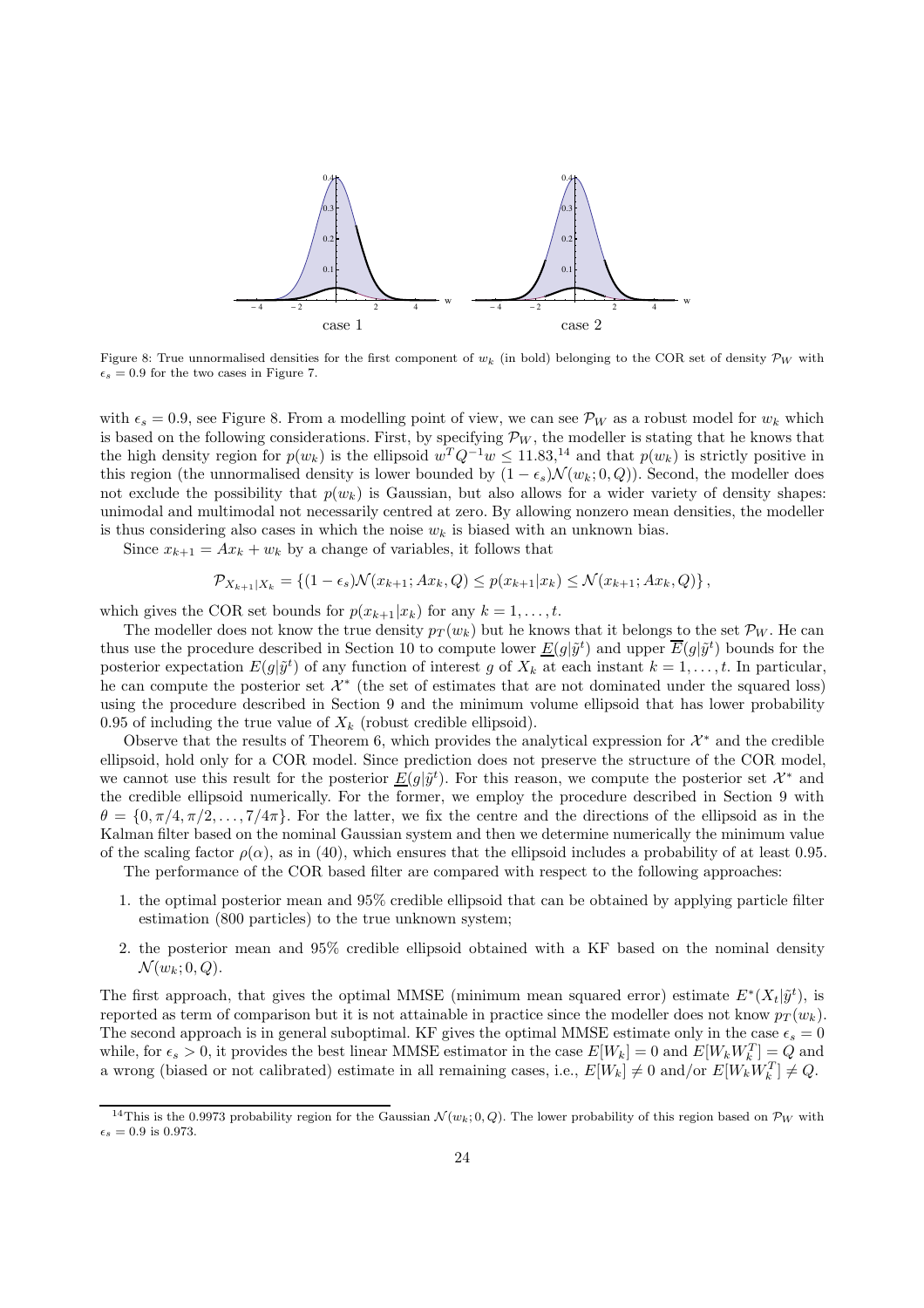|           | <b>MSE</b> |
|-----------|------------|
| Opt.      | 1.0488     |
| ΚF        | 1.1233     |
|           |            |
|           |            |
| COR(Opt.) | 0.98       |

<span id="page-24-0"></span>Table 2: MSE and variance of the MSE

For both cases 1 and 2, we have evaluated the performance of the COR filter by Monte Carlo simulations (a trajectory of 12 time steps and a Monte Carlo size of 100 runs). The COR model has been implemented using 50 particles at each time instant.

# 10.1.1. Case 1

Figure [9](#page-25-0) shows the outer-approximation of the set  $\mathcal{X}^*$  computed for all 12 instants of the trajectory in a single Monte Carlo run. It can be noticed that in all the time steps  $\mathcal{X}^*$  includes always the KF estimate and the optimal Bayesian estimate. Since  $p_T(w_k)$  is included in the COR set assumed by the modeller, from the theoretical derivations of the previous sections it follows that the optimal MMSE estimate  $E^*(X_t|\tilde{y}^t)$  should be always belong to  $\mathcal{X}^*$  and, furthermore,  $\mathcal{X}^*$  is the minimum volume region that always includes  $E^*(X_t|\tilde{y}^t)$ . The fact that also the KF is contained in  $\mathcal{X}^*$  follows from the consideration that also the nominal Gaussian density is included in the COR set.

It should also be noticed that the true value of the state is not always in  $\mathcal{X}^*$ . This is correct, since  $\mathcal{X}^*$  is not a credible region. It represents the set that include all undominated estimators under the squared loss. In the case  $\epsilon_s = 0$  (no imprecision), this set reduce to a single point, the KF posterior estimate. Thus, by providing  $\mathcal{X}^*$ , the modeller reports the set of the optimal estimators under the squared loss.

In Table [2](#page-24-0) we show the MSE for the KF and the optimal Bayesian estimator averaged over the whole trajectory and all 100 Monte Carlo runs. Then we have reported the average number of times the KF and the optimal Bayesian estimates are included in  $\mathcal{X}^*$ . It can be noticed the inclusion percentage almost coincides with the theoretical value 100%; the difference is due to numerical problems. In fact, by definition,  $\mathcal{X}^*$ , we compute with our algorithm, includes all the Bayesian estimates that can be obtained by applying Bayesian filtering to one of the densities in the the COR set for initial state, state transition and measurement equation. Observe that, both the Gaussian density and the true densities of the noises in Figure [7](#page-22-1) belong to this set and, thus, the KF and optimal Bayesian estimator must be contained in  $\mathcal{X}^*$ . Conversely, the true trajectory does not have to be contained in this interval.  $\mathcal{X}^*$  is not a credible region but it is the interval that includes all the optimal (in the squared error sense) Bayesian estimates. Notice also that, when we only know that the distributions of the noises belong to COR sets we cannot compute the optimal Bayesian estimate. However, we can use our algorithm to compute the region that includes the optimal Bayes estimate. This region is exactly  $\mathcal{X}^*$ .

### 10.2. Case 2

In this case we have computed the coverage probability of the 95% credible ellipsoid. Table [3](#page-25-1) shows this result. It can be noticed that the KF ellipsoid is not calibrated. It includes the true state with a probability of only 0.9, which is less than the expected 0.95. This means that the credible ellipsoid of KF is too small. The KF is in fact using a covariance matrix Q that underestimates the variance of the noise. Conversely, the COR ellipsoid includes the true value of the state with probability of 0.965. This value is (slightly) more than 0.95, which means that the credible ellipsoid of the COR filter is larger than the optimal one. This can be due to the fact that the density  $p_T(w_k)$ , for case 2, is probably not the most critical one in the COR set and also to the approximation used to compute the ellipsoid for the COR model. In any case, this shows that the inferences based on the COR model are very robust and that it outperforms KF in non-Gaussian and unknown distributions settings.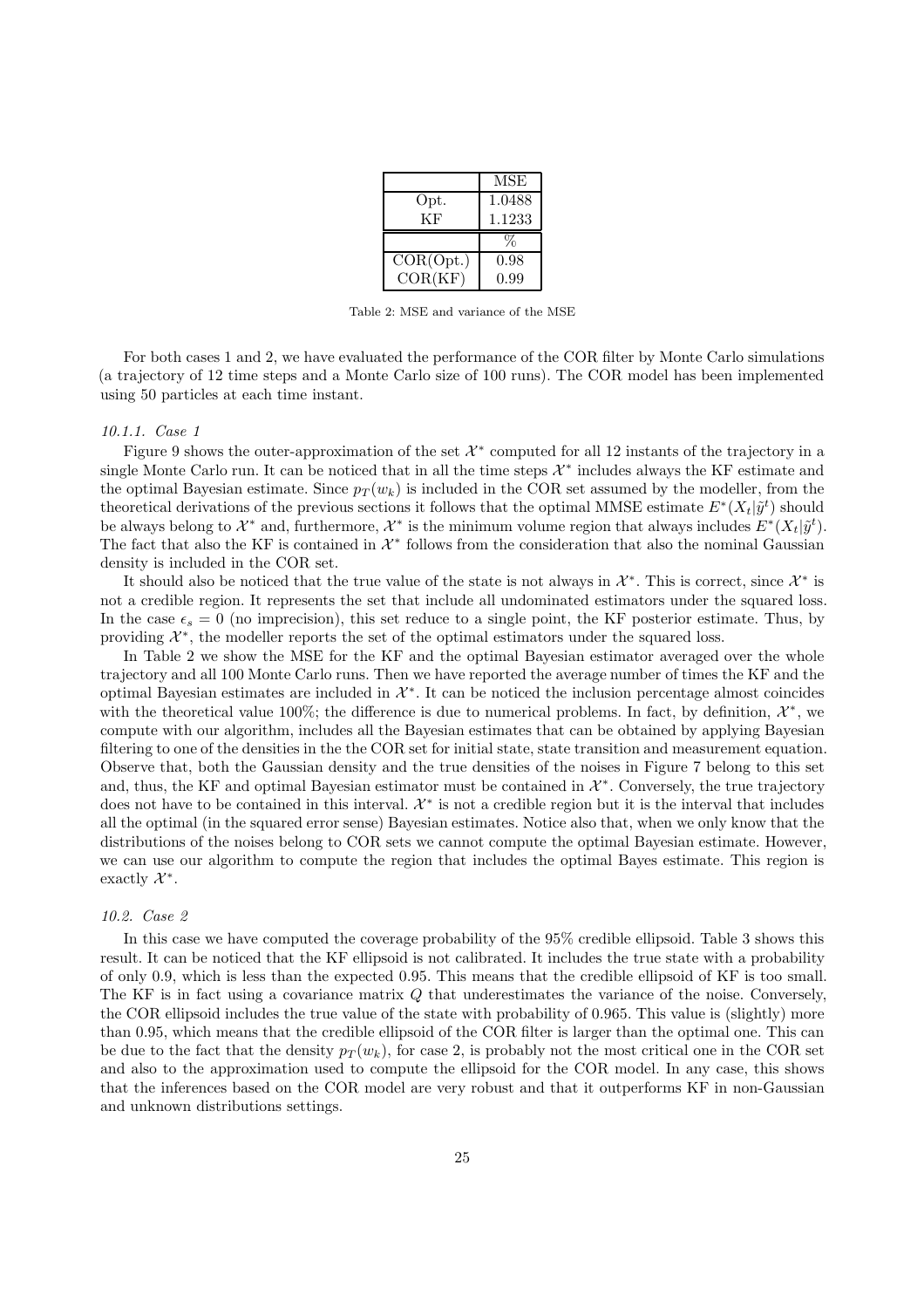

<span id="page-25-0"></span>Figure 9: The figure reports the true value of the state (red diamond), the optimal Bayesian estimate obtained with a particle filter that knows the true density of the noise  $w_k$  (red star), the KF estimate based on the nominal density (black circle) and the set of the posterior means  $\mathcal{X}^*$  (blue).

|      | Probability |
|------|-------------|
| Opt. | 0.95        |
| КF   | 0.902       |
| COR. | 0.965       |

<span id="page-25-1"></span>Table 3: True coverage probability of the theoretical 95% credible ellipsoid.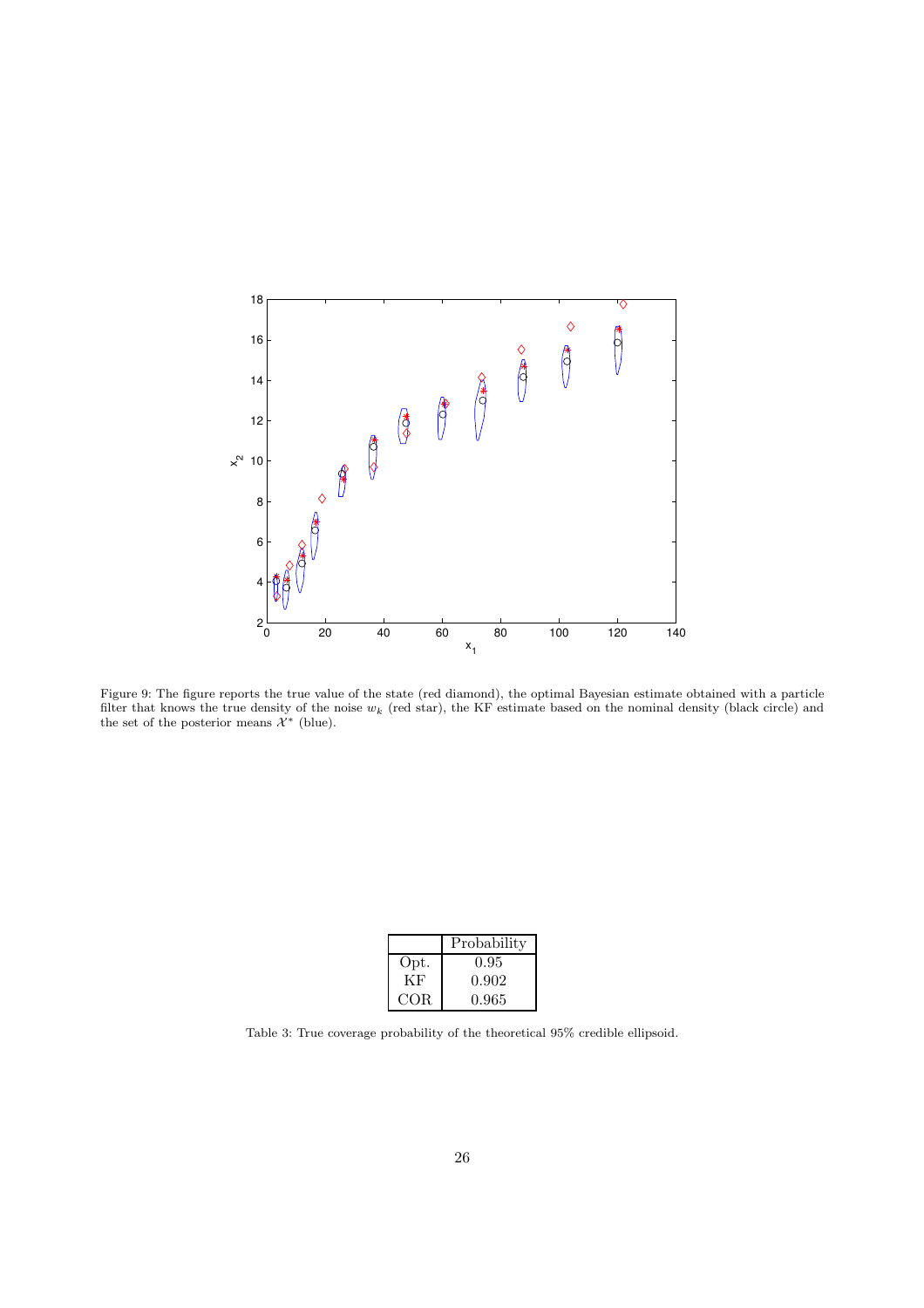### 11. Conclusions

In this paper, we have proposed an extension of the classical filtering problem that allows to model imprecision in our knowledge about initial state, system dynamics and measurement equation modelled by means of a closed convex set of probabilities known with the name of density ratio class. The density ratio class model has three main characteristics that make it suitable for robust filtering. First, it is easy to elicit, since only a scalar parameter and a nominal density function must be specified. Second, it is robust, since it allows for a wide variety of density shapes (unimodal and multimodal), but it is not too imprecise (the tail behaviour is fully determined by the nominal density function). Third, the posterior inferences derived by the density ratio class model are computationally tractable.

By exploiting these characteristics, we have derived the solution to the state estimation problem in the case the uncertainty on initial state, measurement equation and state dynamics are modelled through a density ratio class set of densities. We have further shown that the obtained solution is optimal (w.r.t. the squared-loss function) and, thus, that the closed convex set of posterior estimates, that we compute with our algorithm, includes all the Bayesian optimal estimates that we should obtain by first selecting any density in the density ratio class set and then applying Bayesian filtering to compute the posterior estimate.

We have also specialised the density ratio class to the case in which the nominal density is a multivariate Gaussian. For this case, we have derived an efficient algorithm to solve the filtering problem when initial state, system dynamics and measurement equation are modelled by means of density ratio class models. This efficiency is due, in part, to the fact that our algorithm does not need to compute optimisations: the solution method relies on Monte Carlo sampling alone, and hence its complexity is comparable to that of precise-probability approaches.

Finally, we have also shown, in a practical case, that our extension outperforms the Kalman filter when modelling errors are present in the system.

With respect to future prospects, we can devise several lines of investigation. The first might be concerned with deepening the comparison with the classical results. The second might focus on the extension to nonlinear systems. The third might be to include additional information (when available) on the distributions of the noises to reduce the imprecision of the inferences derived by the density ratio class model. For instance, together with bounds for the densities, we might know (i) the moments (e.g., mean and variance) of the noises; (ii) that the densities are unimodal and/or symmetric. The problem is how to efficiently include this information in the density ratio class models.

#### Acknowledgements

This work has been partially supported by the Swiss NSF grantsn. 200020-137680/1, 200020-134759/1 and Hasler Foundation grant n. 10030.

### References

- <span id="page-26-0"></span>[1] A. Jazwinski, *Stochastic processes and filtering theory*. Academic Press; 1st Ed., 1970.
- <span id="page-26-1"></span>[2] G. Kitagawa, "Monte Carlo filter and smoother for non-Gaussian nonlinear state space models," *Journal of computational and graphical statistics*, vol. 5, no. 1, pp. 1–25, 1996.
- <span id="page-26-2"></span>[3] M. Arulampalam, S. Maskell, N. Gordon, and T. Clapp, "A tutorial on particle filters for online nonlinear/non-gaussian bayesian tracking," *IEEE Transactions on Signal Processing*, vol. 50, no. 2, pp. 174 –188, 2002.
- <span id="page-26-3"></span>[4] J. Spall, "Estimation via Markov chain Monte Carlo," *IEEE Control Systems Magazine*, vol. 23, no. 2, pp. 34 – 45, 2003.
- <span id="page-26-4"></span>[5] M. Fu, C. de Souza, and L. Xie, "H∞ estimation for uncertain systems," *International Journal of Robust and Nonlinear Control*, vol. 2, no. 2, pp. 87–105, 1992.
- <span id="page-26-5"></span>[6] P. Bolzern, P. Colaneri, and G. De Nicolao, "Optimal robust filtering for linear systems subject to time-varying parameter perturbations," in *Decision and Control, 1993., Proceedings of the 32nd IEEE Conference on*, pp. 1018 –1023 vol.2, dec 1993.
- <span id="page-26-6"></span>[7] I. Petersen and D. McFarlane, "Optimal guaranteed cost control and filtering for uncertain linear systems," *Automatic Control, IEEE Transactions on*, vol. 39, pp. 1971 –1977, sep 1994.
- <span id="page-26-7"></span>[8] F. C. Schweppe, "Recursive state estimation: Unknown but bounded errors and system inputs," in *Adaptive Processes, Sixth Symposium on*, vol. 6, pp. 102 –107, oct. 1967.